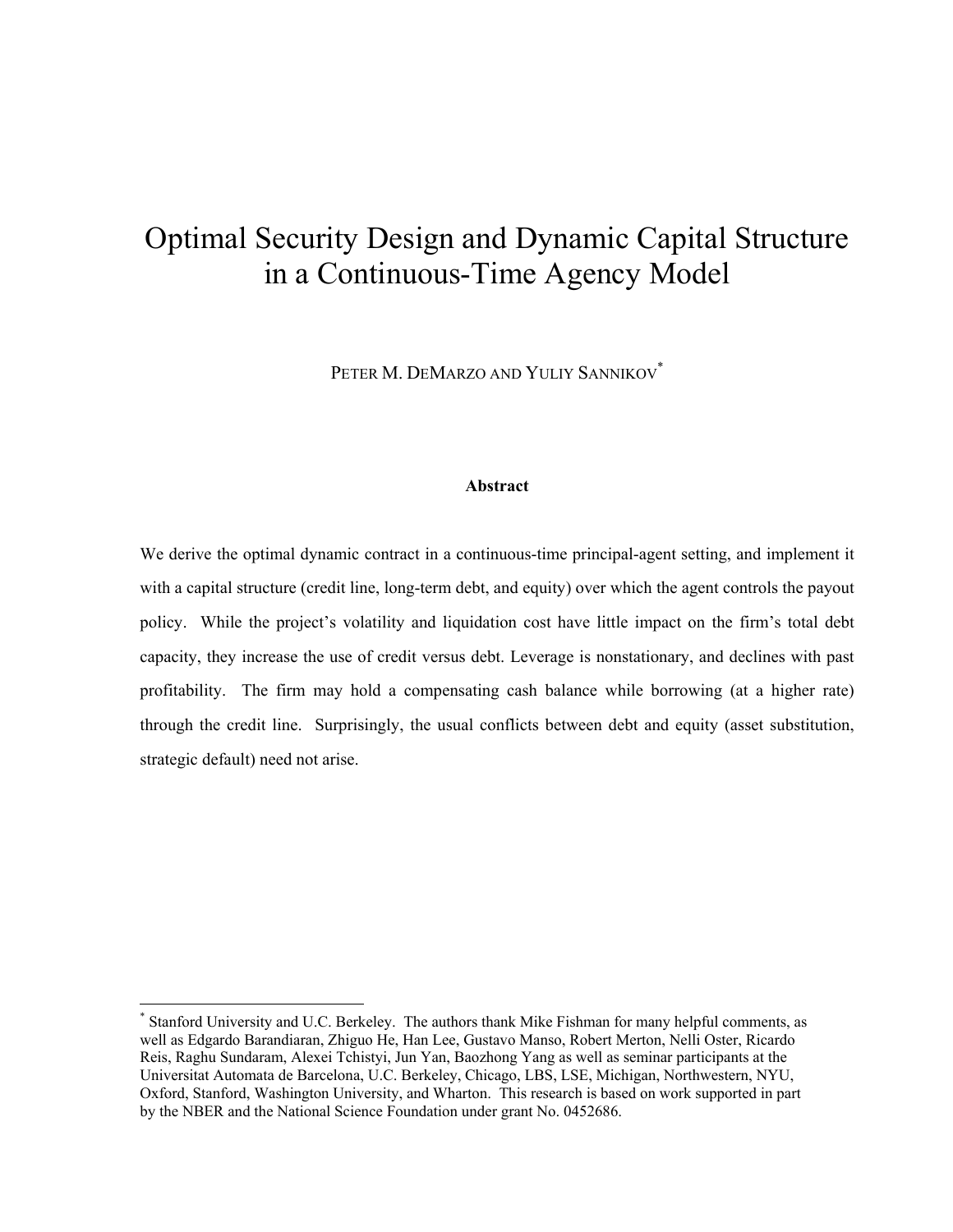In this paper, we consider a dynamic contracting environment in which a risk-neutral agent or entrepreneur with limited resources manages an investment activity. While the investment is profitable, it is also risky, and in the short run it can generate arbitrarily large operating losses. The agent will need outside financial support to cover such losses and continue the project. The difficulty is that while the probability distribution of the cash flows is publicly known, the agent may distort these cash flows by taking a hidden action that leads to a private benefit. Specifically, the agent may (i) conceal and divert cash flows for his own consumption, and/or (ii) stop providing costly effort, which would reduce the mean of the cash flows. Therefore, from the perspective of the principal or investors that fund the project, there is the concern that a low cash flow realization may be a result of the agent's actions, rather than the project's fundamentals. To provide the agent with appropriate incentives, investors control the agent's wage, and may also withdraw their financial support for the project and force its early termination. We seek to characterize an optimal contract in this framework and relate it to the firm's choice of capital structure.

We develop a method to solve for the optimal contract, given the incentive constraints, in a continuous-time setting and study the properties of the credit line, debt, and equity that implement the contract as in the discrete-time model of DeMarzo and Fishman (2003a). The continuous-time setting offers several advantages. First, it provides a much cleaner characterization of the optimal contract through an ordinary differential equation. Second, it yields a simple determination of the mix of debt and credit. Finally, the continuous-time setting allows us to compute comparative statics and security prices, to analyze conflicts of interest between security holders, and to generalize the model to broader settings.

In the optimal contract, the agent is compensated by holding a fraction of the firm's equity. The remaining equity, debt, and credit line are held by outside investors. The firm draws on the credit line to cover losses, and pays off the credit line when it realizes a profit. Thus, in our model leverage is negatively related with past profitability. Dividends are paid when cash flows exceed debt payments and the credit line is paid off. If debt service payments are not made or the credit line is overdrawn, the firm defaults and the project is terminated. In rare instances in which the firm pays a liquidating dividend to equity holders, only the outside equity is paid. Thus, payments to inside and outside equity differ only at liquidation.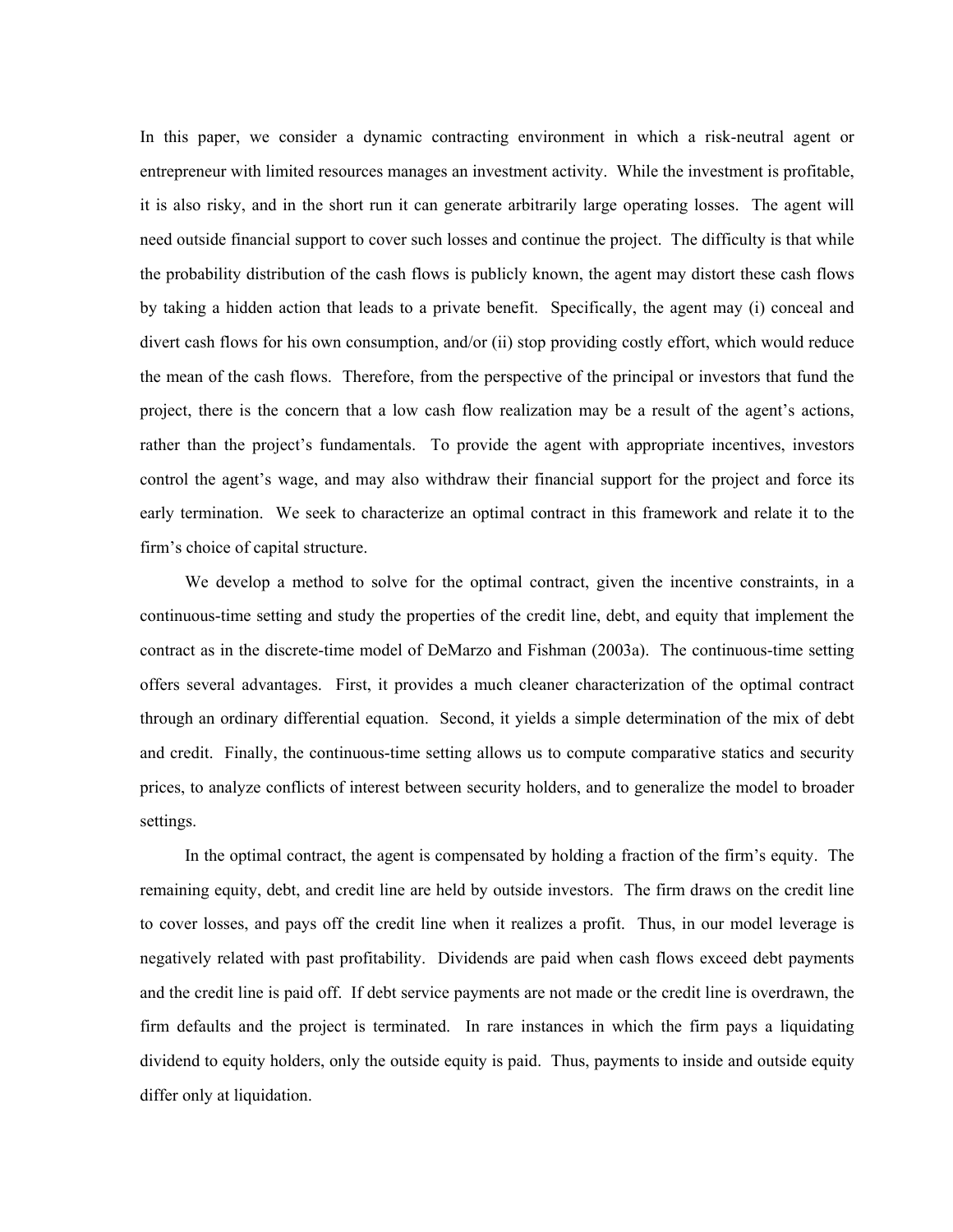The credit line is a key feature of our implementation of the optimal contract. Empirically, credit lines are an important (and understudied) component of firm financing: Between 1995 and 2004, credit lines accounted for 63% (by dollar volume) of all corporate debt.<sup>1</sup> Our results may shed light both on the choice between credit lines and other forms of borrowing, and the characteristics of the credit line contracts that are used. In our model, it is this access to credit that provides the firm the financial slack needed to operate given the risk of operating losses. The balance on the credit line, and therefore the amount of financial slack, fluctuates with the past performance of the firm. Thus, our model generates a dynamic model of capital structure in which leverage falls with the profitability of the firm.

In our continuous-time setting the project generates cumulative cash flows that follow a Brownian motion with positive drift. Using techniques introduced by Sannikov (2005), we develop a martingale approach to formulate the agent's incentive compatibility constraint. We then characterize the optimal contract through an ordinary differential equation. This characterization, unlike that using the discrete-time Bellman equation, allows for an analytic derivation of the impact of the model parameters on the optimal contract. The methodology we develop is quite powerful, and can be naturally extended to include more complicated moral hazard environments, as well as investment and project selection.

In addition to this methodological contribution, by formulating the model in continuous-time we obtain a number of important new results. First, in the discrete-time setting, public randomization over the decision to terminate the project is sometimes required. We show that this randomization, which is somewhat unnatural, is not required in the continuous-time setting. Indeed, in our model the termination decision is based only on the firm's past performance.

A second feature of our setting is that, because cash flows are normally distributed, arbitrarily large operating losses are possible. In the discrete-time setting, such a project would be unable to obtain financing. We show not only how to finance such a project, but also how, when the risk of loss is severe, the optimal contract may require that the firm hold a compensating balance (a cash deposit that the firm must hold with the lender to maintain the credit line) as a requirement of the credit line. The compensating balance commits outside investors to provide the firm funds, through interest payments, that the firm might not be able to raise ex post. Thus, the compensating balance allows for a larger credit line, which is valuable given the risk of the project, and it provides an inflow of interest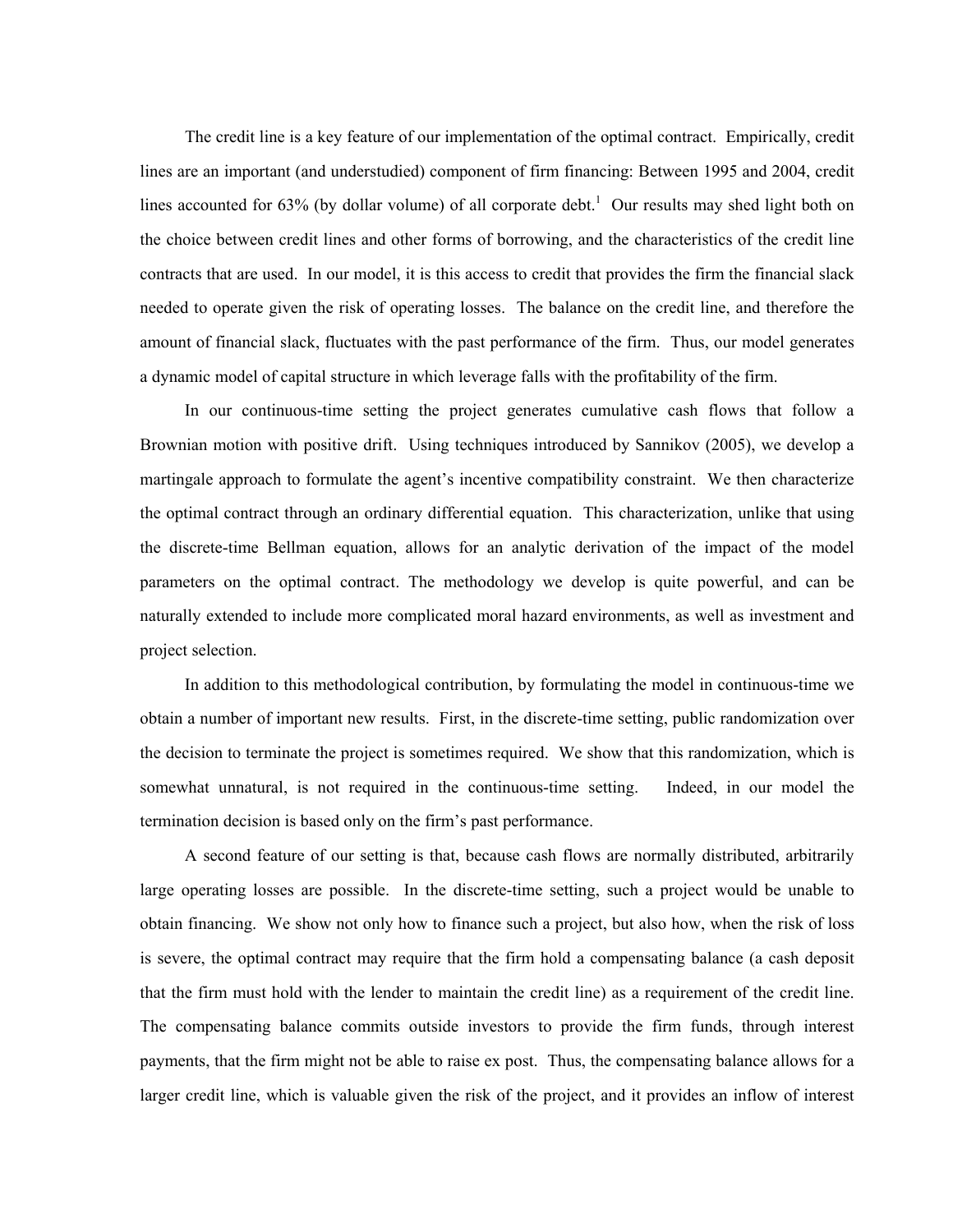payments to the project that can be used to somewhat offset operating losses. The model therefore provides an explanation for the empirical observation that many firms hold substantial cash balances at low interest rates while simultaneously borrowing at higher rates.

Third, in our capital structure implementation, the agent controls not only the cash flows but also the payout policy of the firm. We show that the agent will optimally choose to pay off the credit line before paying dividends, and, once the credit line has been paid off, to pay dividends rather than hoard cash to generate additional financial slack. In the continuous-time setting, the incentive compatibility of the firm's payout policy reduces to a simple and intuitive constraint on the maximal interest expense that the firm can bear, based on the expected cash flows of the project and the agent's outside opportunity. This constraint implies that the firm's *total* debt capacity is relatively insensitive to the risk of the project and its liquidation cost. However, these factors are primary determinants of the mix of long-term debt and credit that the firm will use. Not surprisingly, firms with higher risk and liquidation costs gain financial flexibility by substituting credit for long-term debt. Note that while this result does not come out of standard theories, it is broadly consistent with the empirical findings of Benmelech (2004) (for  $19<sup>th</sup>$  century railroads).

In addition to enabling us to compute these and other comparative statics results, our continuoustime framework also allows us to explicitly characterize the market values of the firm's securities. We show how the market value of the firm's equity and debt vary with its credit quality, which is determined by its remaining credit. Moreover, we are able to explore not only the agent's incentives but also those of equity holders. One surprising feature of our model of optimal capital structure is that, despite the firm's use of leverage, equity holders (as well as the agent) have no incentive to increase risk, that is, under our contract, there is no asset substitution problem. In addition, for a wide range of parameters, there is no strategic default problem, that is, equity holders have no incentive to increase dividends and precipitate default, or to contribute new capital and postpone default.<sup>2</sup>

For the bulk of our analysis, we focus on the case in which the agent can conceal and divert cash flows. In Section III, we show that the characterization of the optimal contract is unchanged if the agent makes a hidden effort choice, as in a standard principal-agent model. In Section IV, we endogenize the termination liquidation payoffs by allowing investors to fire and replace the agent and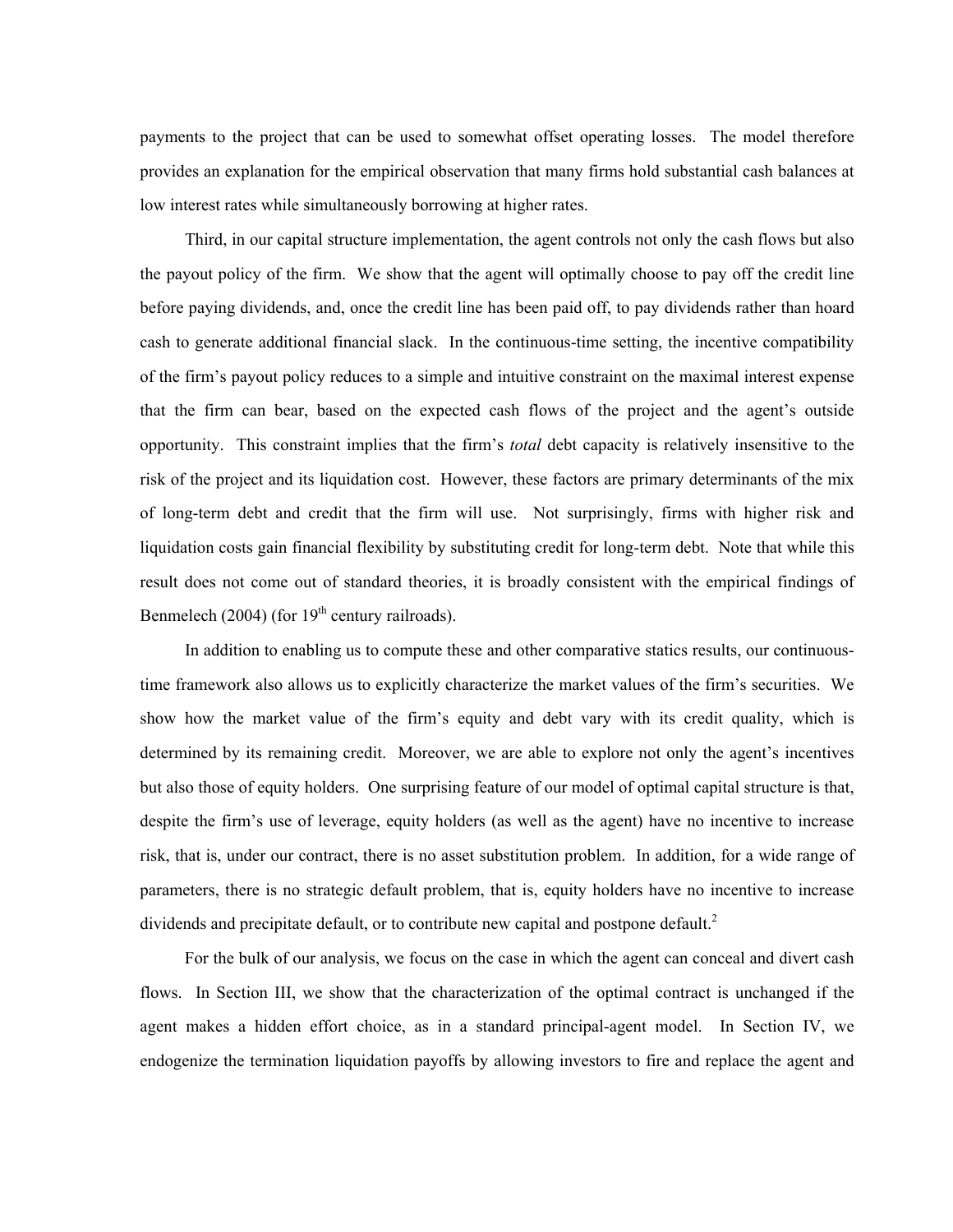by allowing the agent to quit to start a new project. We also consider renegotiation and solve for the optimal renegotiation-proof contract.

Our paper is part of a growing literature on dynamic optimal contracting models using recursive techniques that began with Green (1987), Spear and Srivastava (1987), Phelan and Townsend (1991), and Atkeson (1991) among others (see Ljungqvist and Sargent (2000) for a description of many of these models). As we mention above, this paper builds directly on the model of DeMarzo and Fishman (2003a). Other recent work that develops optimal dynamic agency models of the firm includes Albuquerque and Hopenhayn (2001), Clementi and Hopenhayn (2002), DeMarzo and Fishman (2003b), and Quadrini (2001). However, with the exception of DeMarzo and Fishman (2003a), these papers do not share our focus on an optimal capital structure. In addition, none of these models are formulated in continuous time. $3$ 

While discrete-time models are adequate conceptually, a continuous-time setting may prove to be simpler and more convenient analytically. An important example is the principal-agent model of Holmstrom and Milgrom (1987), in which the optimal continuous-time contract is shown to be a linear "equity" contract.<sup>4</sup> Several features distinguish our model from theirs, namely, the investor's ability to terminate the project, the agent's consumption while the project is running, the limited wealth of the agent, and the nature of the agency problem. The termination decision is a key feature of our optimal contract, and we demonstrate how this decision can be implemented through bankruptcy. $5$ 

In contemporaneous work, Biais et al. (2004) consider a dynamic principal-agent problem in which the agent's effort choice is binary. These authors do not formulate the problem in continuous time: rather, they exam the continuous limit of the discrete-time model and focus on the implications for the firm's balance sheet. We show in Section III that their setting is a special case of our model. Tchistyi (2005) develops a continuous-time model that is similar to our setting except that the cash flows follow a binary Markov switching process, that is, cash flows arrive at either a high or low rate, with the switches between states observed only by the agent. The agent's private knowledge of the state introduces a dynamic asymmetric information problem, which Tchistyi shows can be solved by making the interest rate on the credit line increase with the balance.

Of course, there is a large literature on static models of security design. We do not attempt to survey this literature here.<sup>6</sup> That said, our model is loosely related to the continuous-time capital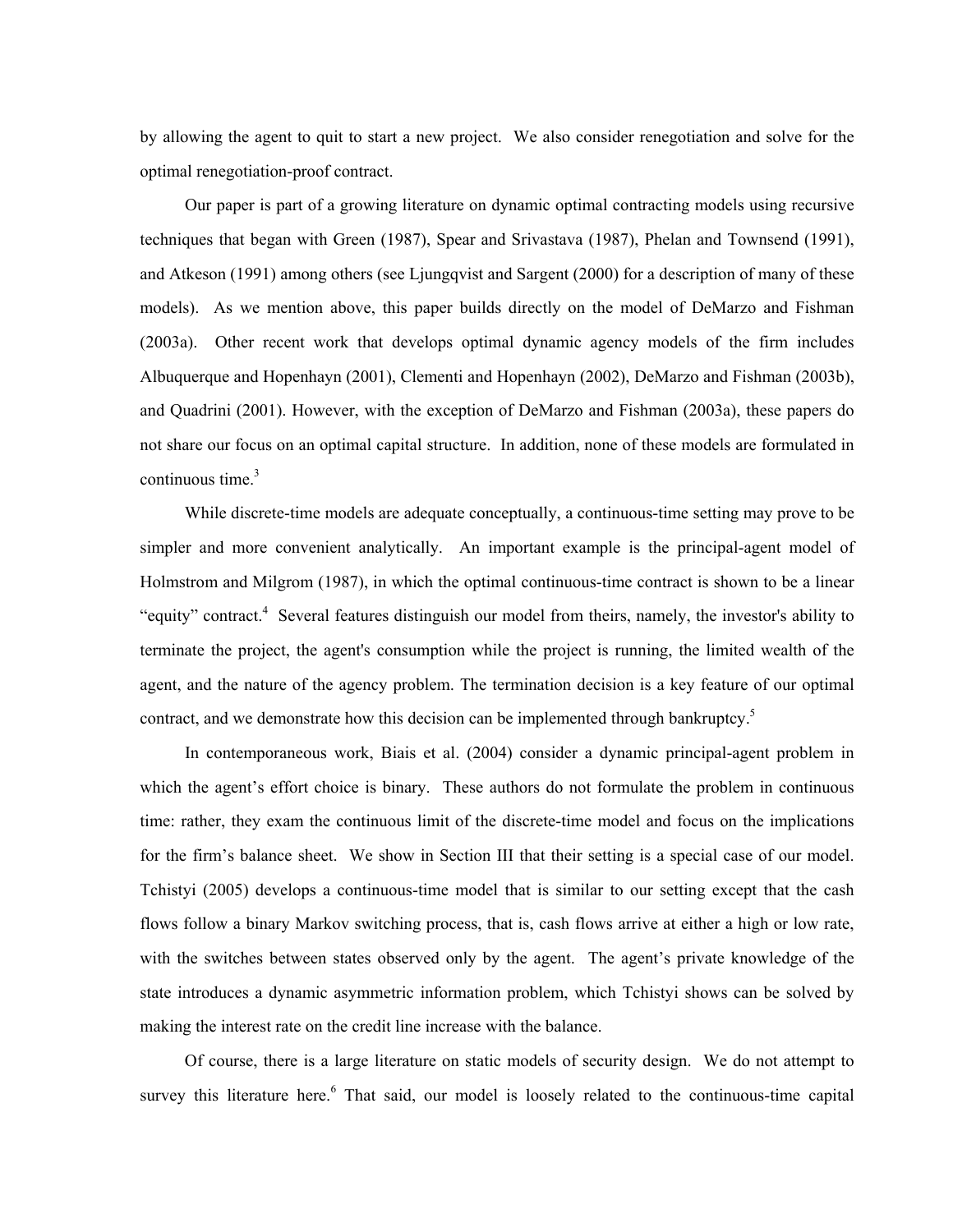structure models developed by Leland and Toft (1996), Leland (1998), and others. These papers take the form of the securities as given and derive the effect of capital structure on the incentives of the manager, debt holders, and shareholders, taking into account issues such as the tax benefits of debt, strategic default, and asset substitution. Here, we derive the *optimal* security design and show that the standard agency problems between debt and equity holders may not arise.

# <span id="page-5-0"></span>**I. The Setting and the Optimal Contract**

In this section we present a continuous-time formulation of the contracting problem and develop a methodology that can be used to characterize the optimal contract as a solution of a differential equation. We then implement the contract with a capital structure that includes outside equity, longterm debt, and a line of credit. This implementation decentralizes the solution of a standard principalagent model into separate securities that can be held by dispersed investors, giving the agent a high degree of discretion over the firm's payout policy.

## *A. The Dynamic Agency Model*

The agent manages a project that generates potential cash flows with mean  $\mu$  and volatility  $\sigma$ 

$$
dY_t = \mu \, dt + \sigma \, dZ_t,
$$

where  $Z$  is a standard Brownian motion. For now we assume that the agent is essential to run the project; in Section IV.A we allow the principal to fire the agent and hire a replacement. The agent observes the potential cash flows *Y*, but the principal does not. The agent reports cash flows  $\{\hat{Y},: t \ge 0\}$ to the principal, where the difference between *Y* and  $\hat{Y}$  is determined by the agent's hidden actions, which are the source of the agency problem. The principal receives only the reported cash flows  $d\hat{Y}_t$ from the agent. The contract then specifies compensation for the agent  $dI<sub>t</sub>$ , as well as a termination time  $\tau$ , that are based on the agent's reports.

In this section we model the agency problem by allowing the agent to divert cash flows for his own private benefit; in Section III we show how to adapt the model to the case of hidden effort. The agent receives a fraction  $\lambda \in (0,1]$  of the cash flows he diverts; if  $\lambda < 1$ , there are dead-weight costs of concealing and diverting funds. The agent can also exaggerate cash flows by putting his own money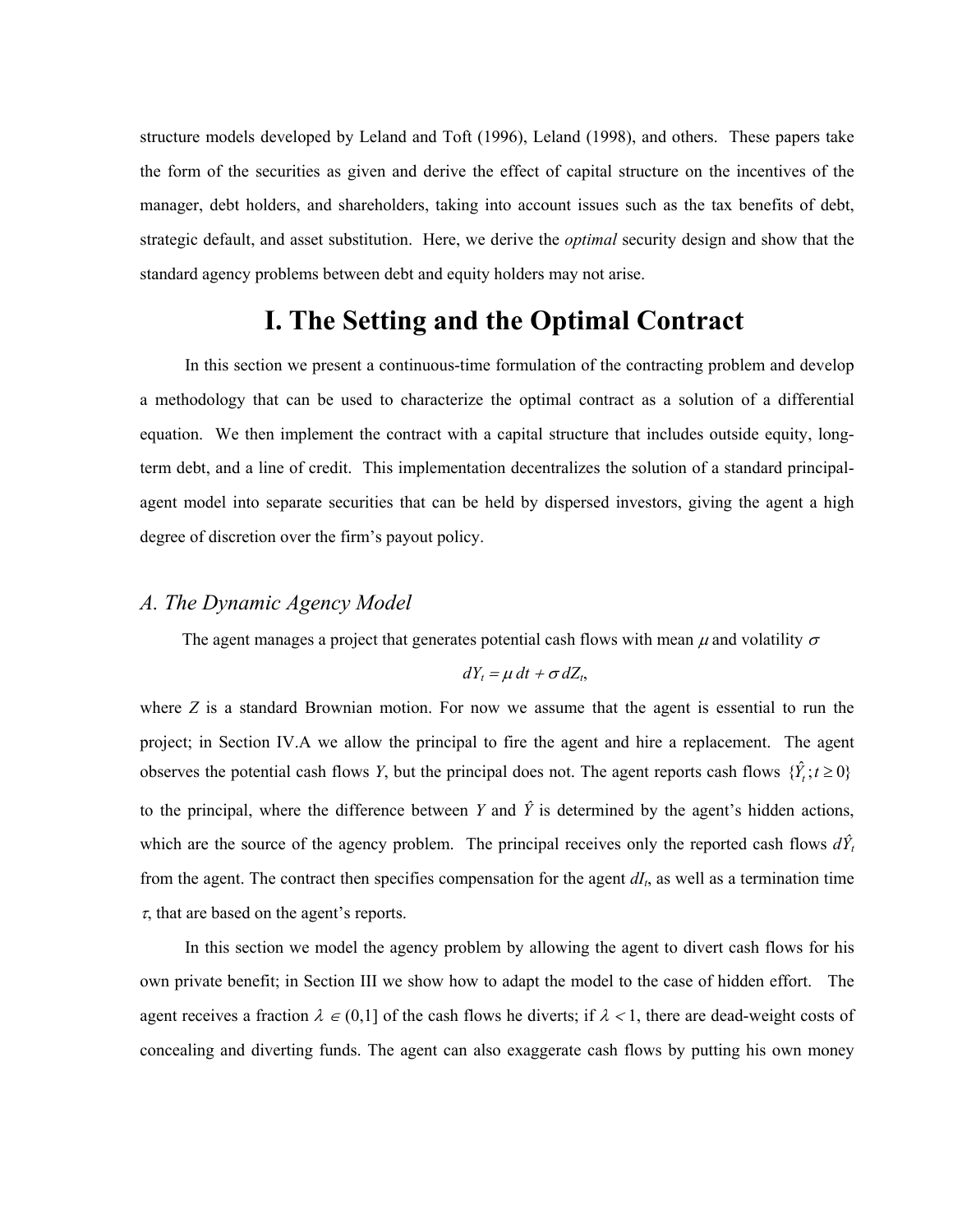back into the project. By altering the cash flow process in this way, the agent receives a total flow of income of $^7$ 

$$
[dY_t - d\hat{Y}_t]^{\lambda} + dI_t, \text{ where } [dY_t - d\hat{Y}_t]^{\lambda} \equiv \underbrace{\lambda (dY_t - d\hat{Y}_t)}_{\text{diversion}} + \underbrace{(dY_t - d\hat{Y}_t)}_{\text{over-reporting}}.
$$
 (1)

The agent is risk neutral and discounts his consumption at rate  $\gamma$ . The agent maintains a private savings account, from which he consumes and into which he deposits his income. The principal cannot observe the balance of the agent's savings account. The agent's balance  $S_t$  grows at interest rate  $\rho < \gamma$ :  $dS_t = \rho S_t dt + [dY_t - d\hat{Y}_t]^{\lambda} + dI_t - dC_t,$  (2)

where  $dC_t \ge 0$  is the agent's consumption at time *t*. The agent must maintain a nonnegative balance on his account, that is,  $S_t \ge 0$ . This resource constraint prevents a solution in which the agent simply owns the project and runs it forever.

Once the contract is terminated, the agent receives payoff  $R \ge 0$  from an outside option. Therefore, the agent's total expected payoff from the contract at date 0 is given by  $8^8$ 

$$
W_0 = E\bigg[\int_0^\tau e^{-\gamma s} dC_s + e^{-\gamma \tau} R\bigg].\tag{3}
$$

The principal discounts cash flows at rate *r*, such that  $\gamma > r \ge \rho$ .<sup>9</sup> Once the contract is terminated, she receives expected liquidation payoff  $L \ge 0$ . (In Section IV, we consider how the termination payoffs R and *L* arise, for example, from the principal's ability to fire and replace the agent, or the agent's ability to renegotiate the contract or start a new project). The principal's total expected profit at date 0 is then  $b_0 = E \left[ \int_0^{\tau} e^{-rs} (d\hat{Y}_s - dI_s) + e^{-rt} L \right].$  (4)

The project requires external capital of  $K \ge 0$  to be started. The principal offers to contribute this capital in exchange for a contract  $(\tau, I)$  that specifies a termination time  $\tau$  and payments  $\{I_i; 0 \le t \le \tau\}$ that are based on reports  $\hat{Y}$ . Formally, *I* is a  $\hat{Y}$ -measurable continuous process, and  $\tau$  is a  $\hat{Y}$ -measurable stopping time.

In response to a contract  $(\tau, I)$ , the agent chooses a feasible strategy to maximize his expected payoff. A feasible strategy is a pair of processes  $(C, \hat{Y})$  adapted to *Y* such that

- (i)  $\hat{Y}$  is continuous and, if  $\lambda < 1$ ,  $Y_t \hat{Y}_t$  has bounded variation,<sup>10</sup>
- $(i)$   $C_t$  is nondecreasing, and
- (iii) the savings process, defined by (2), stays nonnegative.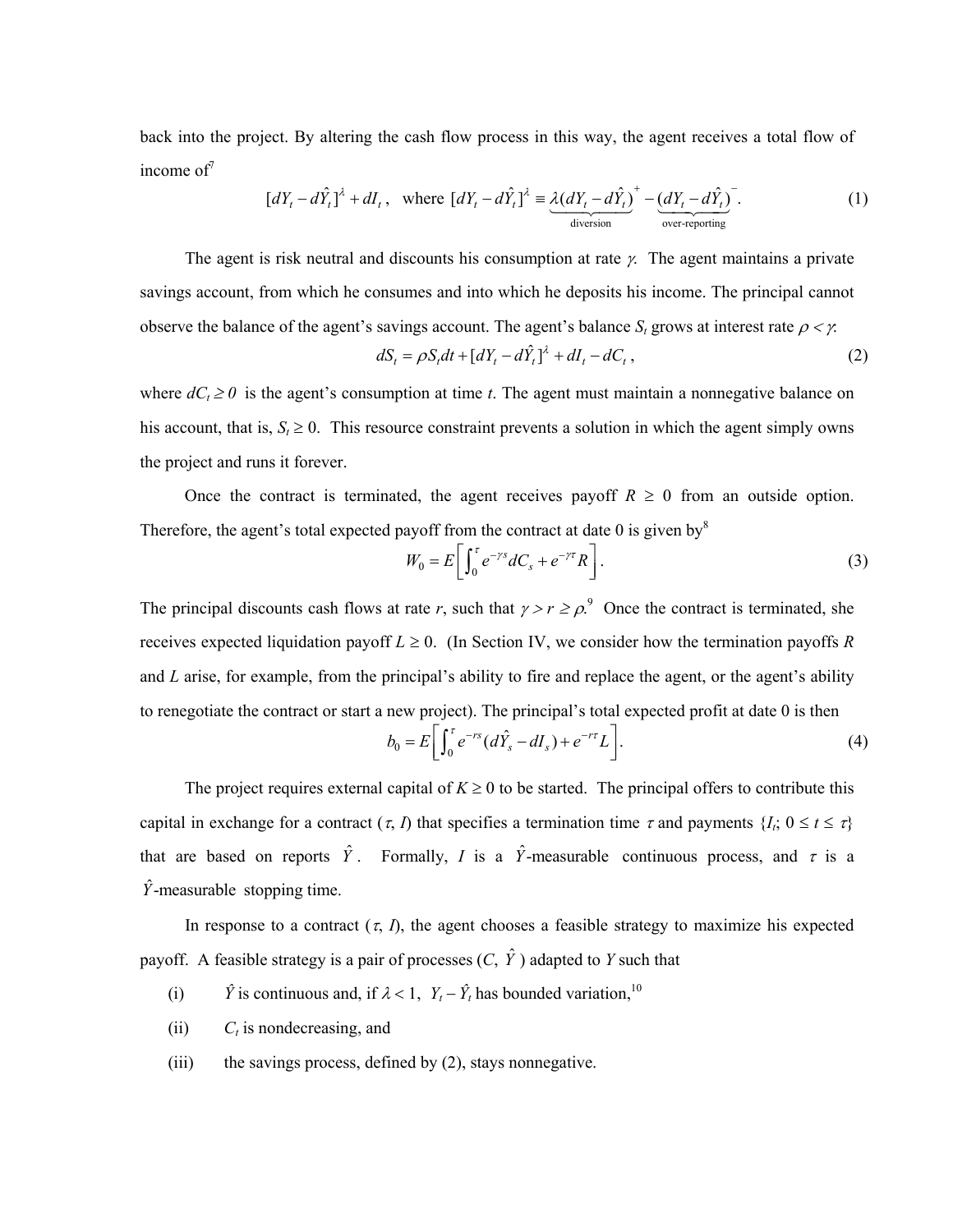The agent's strategy  $(C, \hat{Y})$  is incentive compatible if it maximizes his total expected payoff  $W_0$  given a contract  $(\tau, I)$ . An *incentive compatible contract* refers to a quadruple  $(\tau, I, C, \hat{Y})$  that includes the agent's recommended strategies.

Note that we have not explicitly modeled the agent's option to quit and receive the outside option *R* at any time. Because the agent can always underreport and steal at rate γ*R* until termination, any incentive compatible strategy yields the agent at least *R*. In contrast, this constraint may bind in a discrete-time setting because of a limit to the amount the agent can steal per period.

The optimal contracting problem is to find an incentive compatible contract  $(\tau, I, C, \hat{Y})$  that maximizes the principal's profit subject to delivering the agent an initial required payoff  $W_0$ . By varying  $W_0$  we can use this solution to consider different divisions of bargaining power between the agent and the principal. For example, if the agent enjoys all the bargaining power due to competition between principals, then the agent must receive the maximal value of  $W_0$  subject to the constraint that the principal's profit be at least zero.

REMARK. For simplicity, we specify the contract assuming that the agent's income *I* and the termination time  $\tau$  are determined by the agent's report, ruling out public randomization. This assumption is without loss of generality: Because the principal's value function turns out to be concave (Proposition 1), we will show that public randomization would not improve the contract.

## *B. Derivation of the Optimal Contract*

We solve the problem of finding an optimal contract in three steps. First, we show that it is sufficient to look for an optimal contract within a smaller class of contracts, namely, contracts in which the agent chooses to report cash flows truthfully and maintain zero savings. Second, we consider a relaxed problem by ignoring the possibility that the agent can save secretly. Third, we show that the contract is fully incentive compatible even when the agent can save secretly.

We begin with a revelation principle type of result: $11$ 

LEMMA A: *There exists an optimal contract in which the agent i) chooses to tell the truth, and ii) maintains zero savings.* 

The intuition for this result is straightforward – it is inefficient for the agent to conceal and divert cash flows ( $\lambda \le 1$ ) or to save them ( $\rho \le r$ ), as we could improve the contract by having the principal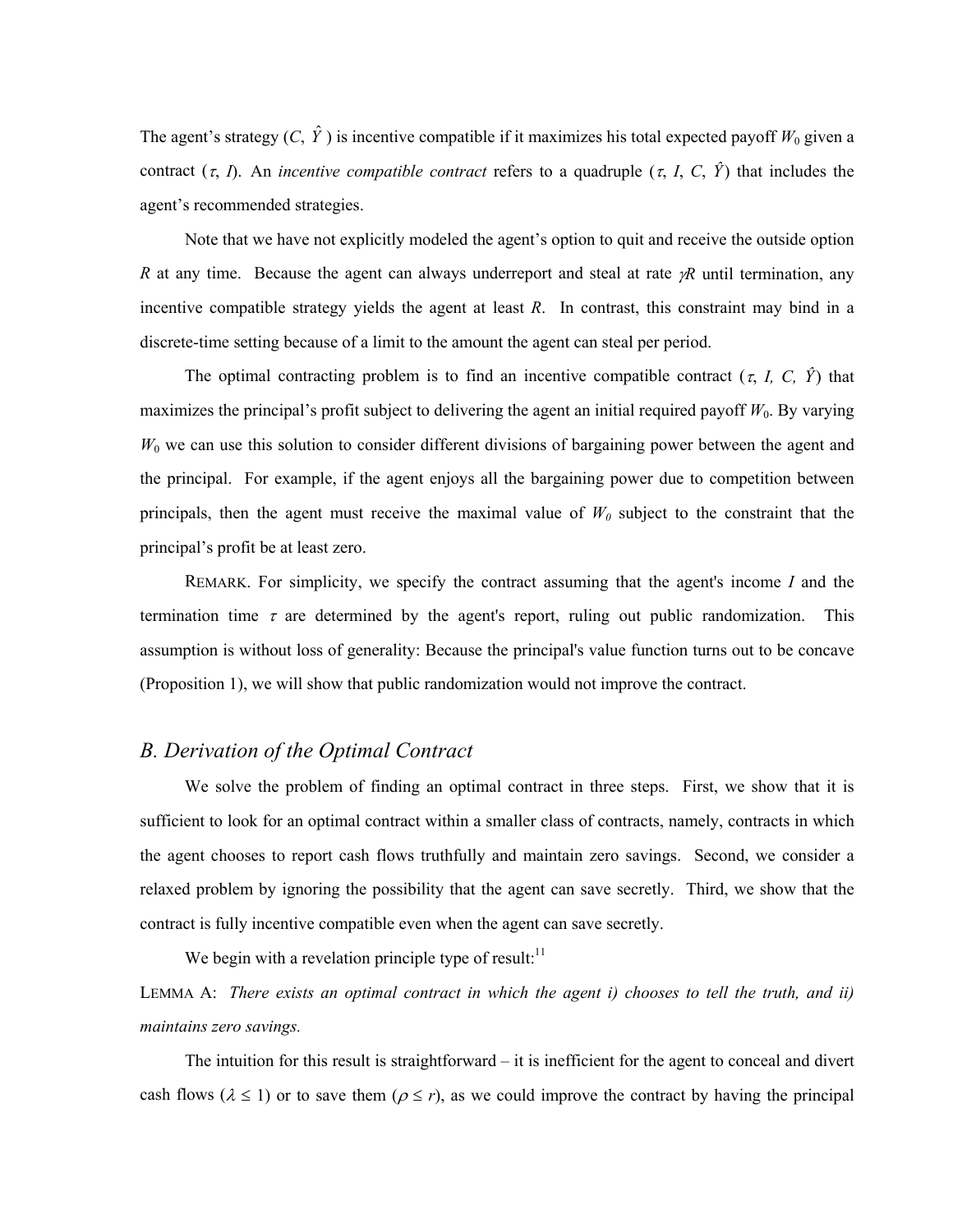save and make direct payments to the agent. Thus, we will look for an optimal contract in which truth telling and zero savings are incentive compatible.

## *B.1. The Optimal Contract without Savings*

Note that if the agent could not save, then he would not be able to overreport cash flows and he would consume all income as it is received. Thus,

$$
dC_t = dI_t + \lambda (dY_t - d\hat{Y}_t).
$$
\n<sup>(5)</sup>

We relax the problem by restricting the agent's savings so that (5) holds and allowing the agent to steal only at a bounded rate.<sup>12</sup> After we find an optimal contract for the relaxed problem, we show that it remains incentive compatible even if the agent can save secretly or steal at an unbounded rate.

One challenge when working in a dynamic setting is the complexity of the contract space. Here, the contract can depend on the entire path of reported cash flows  $\hat{Y}$ . This makes it difficult to evaluate the agent's incentives in a tractable way. Thus, our first task is to find a convenient representation of the agent's incentives. Define the agent's promised value  $W_t(\hat{Y})$  after a history of reports ( $\hat{Y}_s$ ,  $0 \le s \le t$ ) to be the total expected payoff the agent receives, from transfers and termination utility, if he tells the truth after time *t*:

$$
W_t(\hat{Y}) = E_t \left[ \int_t^{\tau} e^{-\gamma(s-t)} dt_s + e^{-\gamma(\tau-t)} R \right].
$$

The following result provides a useful representation of  $W_t(\hat{Y})$ .

LEMMA B: At any moment of time  $t \leq \tau$ , there is a sensitivity  $\beta_t(\hat{Y})$  of the agent's continuation value *towards his report such that* 

$$
dW_t = \gamma W_t dt - dI_t + \beta_t(\hat{Y})(d\hat{Y}_t - \mu dt).
$$
\nThis sensitivity  $\beta_t(\hat{Y})$  is determined by the agent's past reports  $\hat{Y}_s$ ,  $0 \le s \le t$ .

*Proof of Lemma B*: Note that  $W_t(\hat{Y})$  is also the agent's promised value if  $\hat{Y}_s$ ,  $0 \le s \le t$ , were the true cash flows and the agent reported truthfully. Therefore, without loss of generality we can prove (6) for the case in which the agent truthfully reports  $\hat{Y} = Y^{13}$  In that case,

$$
V_t = \int_0^t e^{-\gamma s} dI_s(Y) + e^{-\gamma t} W_t(Y)
$$
 (7)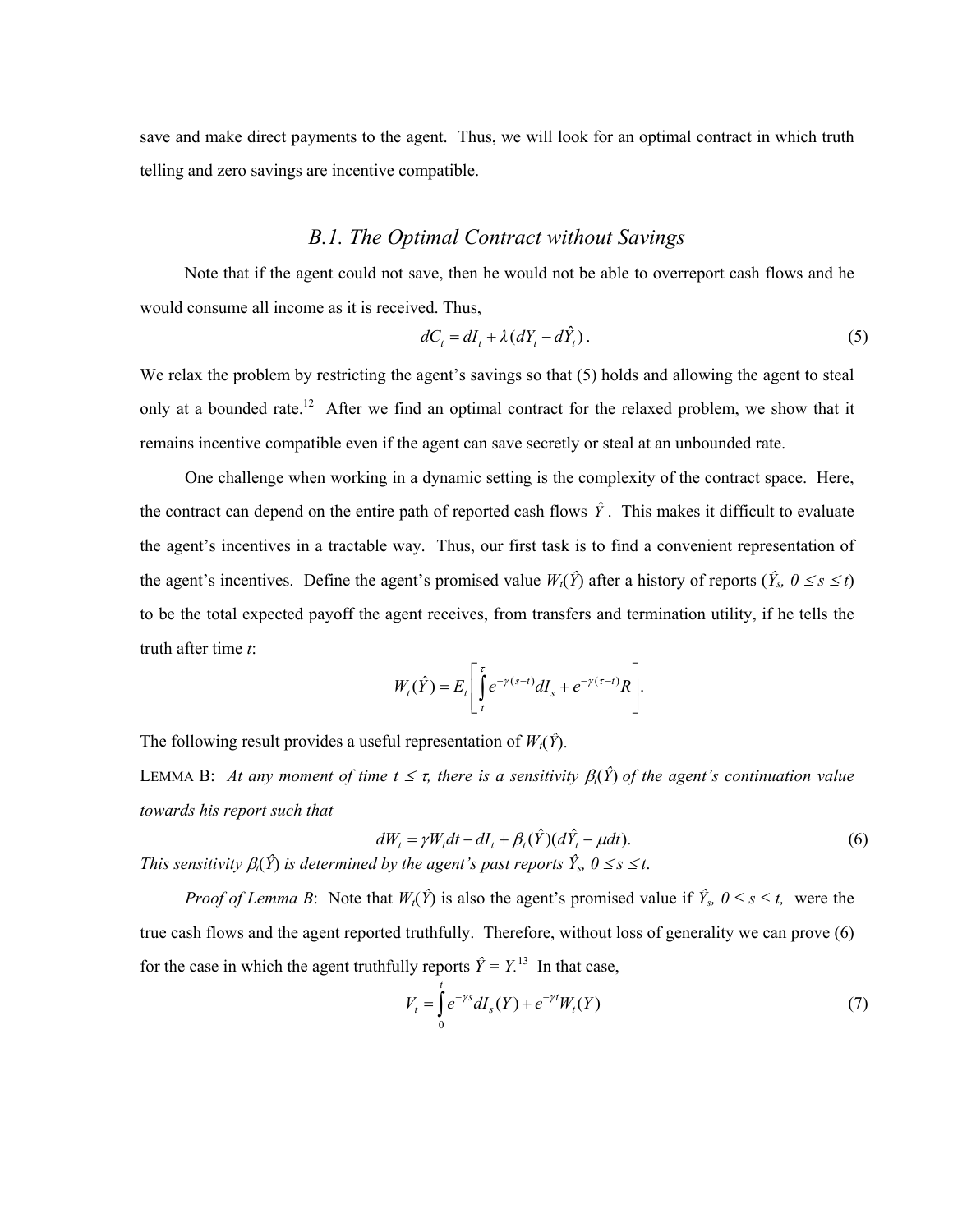is a martingale and by the martingale representation theorem there is a process  $\beta$  such that  $dV_t = e^{-\gamma t}$  $β$ <sub>*t*</sub>(*Y*) (*dY<sub>t</sub>* − *μ dt*), where *dY<sub>t</sub>* − *μ dt* is a multiple of the standard Brownian motion. Differentiating (7) with respect to *t* we find

$$
dV_t = e^{-\gamma t} \beta_t(Y) (Y_t - \mu dt) = e^{-\gamma t} dI_t(Y) - \gamma e^{-\gamma t} W_t(Y) dt + e^{-\gamma t} dW_t(Y),
$$

and thus (6) holds.  $\triangleleft$ 

Informally, the agent has incentives not to steal cash flows if he gets at least  $\lambda$  of promised value for each reported dollar, that is, if  $\beta_t \geq \lambda$ . If this condition holds for all *t* then the agent's payoff will always integrate to less than his promised value if he deviates. If this condition fails on a set of positive measure, the agent can obtain at least a little bit more than his promised value if he underreports cash when  $\beta_t < \lambda$ . We summarize our conclusions in the following lemma.

LEMMA C: If the agent cannot save, truth-telling is incentive compatible if and only if  $\beta_t \geq \lambda$  for all  $t \leq$ τ.

*Proof of Lemma C*: If the agent steals  $dY_t - d\hat{Y}_t$  at time *t*, he gains immediate income of  $\lambda ( dY_t - d\hat{Y}_t )$  but loses  $\beta_t ( dY_t - d\hat{Y}_t )$  in continuation payoff. Therefore, the payoff from reporting strategy  $\hat{Y}$  gives the agent the payoff of

$$
W_0 + E\left[\int_0^{\tau} e^{-\gamma t} \lambda (dY_t - d\hat{Y}_t) - \int_0^{\tau} e^{-\gamma t} \beta_t (dY_t - d\hat{Y}_t)\right],
$$
\n(8)

where  $W_0$  denotes the agent's payoff under truth-telling. We see that if  $\beta_t \geq \lambda$  for all *t* then (8) is maximized when the agent chooses  $d\hat{Y}_t = dY_t$ , since the agent cannot overreport cash flows. If  $\beta_t < \lambda$ on a set of positive measure, then the agent is better off underreporting on this set than always telling the truth.<sup>14</sup>  $\bullet$ 

Now we use the dynamic programming approach to determine the most profitable way for the principal to deliver the agent any value *W*. Here we present an informal argument, which we formalize in the proof of Proposition 1 in the Appendix. Denote by  $b(W)$  the principal's value function (the highest profit to the principal that can be obtained from a contract that provides the agent the payoff *W*)*.*  To facilitate our derivation of *b*, we assume *b* is concave. In fact, we could always ensure that *b* is concave by allowing public randomization, but at the end of our intuitive argument we will see that public randomization is not needed in an optimal contract.<sup>15</sup>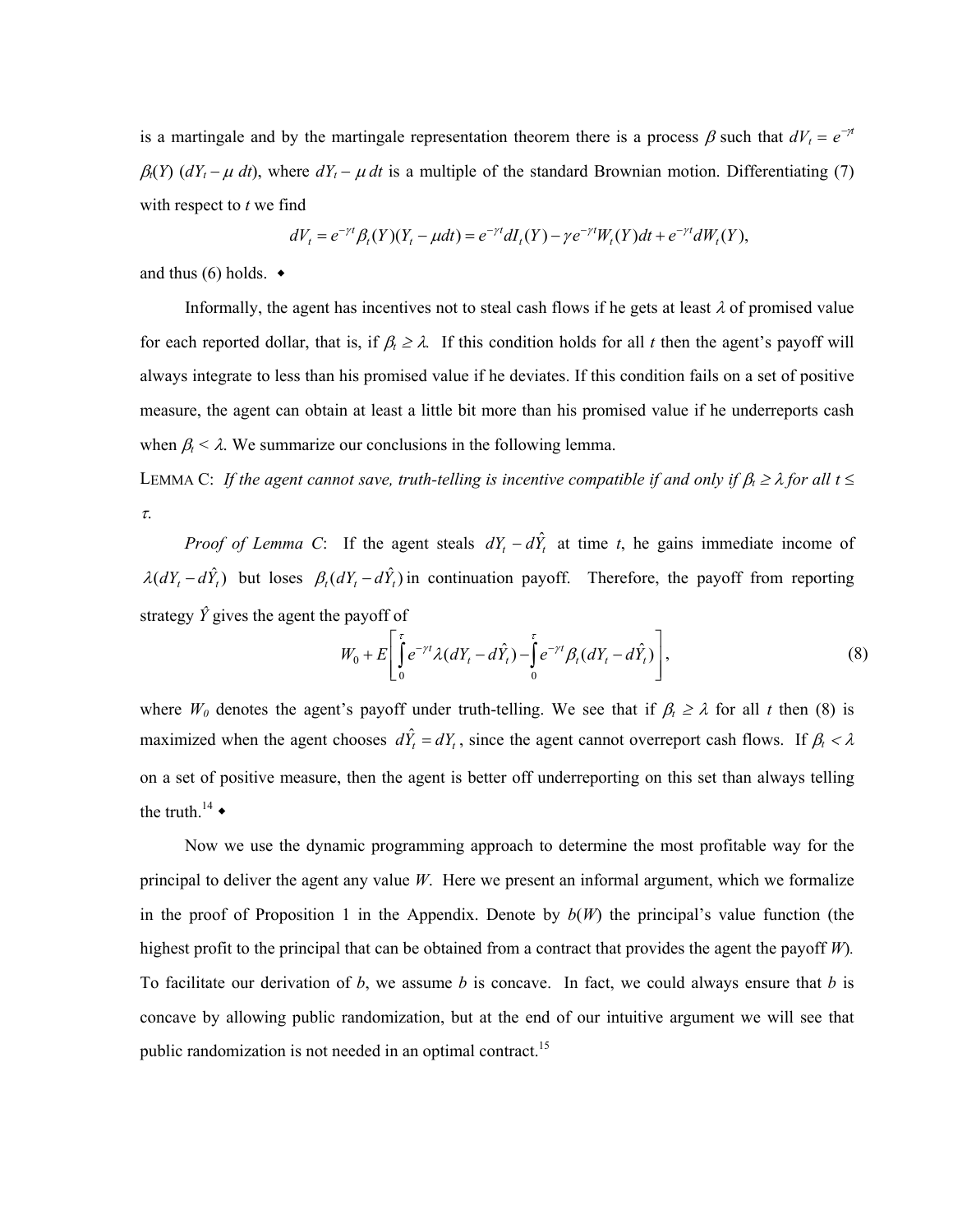Because the principal has the option to provide the agent with *W* by paying a lump-sum transfer of *dI* > 0 and moving to the optimal contract with payoff *W* − *dI*,

$$
b(W) \ge b(W - dI) - dI \tag{9}
$$

Equation (9) implies that  $b'(W) \ge -1$  for all *W*; that is, the marginal cost of compensating the agent can never exceed the cost of an immediate transfer. Define  $W<sup>1</sup>$  as the lowest value such that  $b'(W<sup>1</sup>) = -1$ . Then it is optimal to pay the agent according to

$$
dI = \max(W - W^1, 0). \tag{10}
$$

These transfers, and the option to terminate, keep the agent's promised value between *R* and  $W<sup>1</sup>$ . Within this range, equation (6) implies that the agent's promised value evolves according to  $dW_t = \gamma W_t dt + \beta_t \sigma dZ_t$ , when the agent is telling the truth. We need to determine the sensitivity  $\beta$  of the agent's value to reported cash flows. Using Ito's lemma, the principal's expected cash flows and changes in contract value are given by

$$
E[dY + db(W)] = \left(\mu + \gamma Wb'(W) + \frac{1}{2}\beta^2 \sigma^2 b''(W)\right)dt.
$$

Because at the optimum the principal should earn an instantaneous total return equal to the discount rate, *r*, we have the following Hamilton-Jacobi-Bellman (HJB) equation for the value function:  $rb(W) = \max_{\beta \ge \lambda} \quad \mu + \gamma Wb'(W) + \frac{1}{2} \beta^2 \sigma^2 b''(W).$  (11)

Given the concavity of *b*,  $b''(W) \le 0$  and thus  $\beta = \lambda$  is optimal.<sup>16</sup> Intuitively, because the inefficiency in this model results from early termination, reducing the risk to the agent lowers the probability that the agent's promised value falls to *R*.

The principal's value function therefore satisfies the following second-order ordinary differential equation:

$$
rb(W) = \mu + \gamma Wb'(W) + \frac{1}{2}\lambda^2 \sigma^2 b''(W) , \quad R \le W \le W^1,
$$
 (12)

with  $b(W) = b(W^1) - (W - W^1)$  for  $W > W^1$ .

We require three boundary conditions to pin down a solution to this equation and the boundary  $W<sup>1</sup>$ . The first boundary condition arises because the principal must terminate the contract to hold the agent's value to *R*, so  $b(R) = L$ . The second boundary condition is the usual "smooth pasting" condition – the first derivatives must agree at the boundary – and so  $b'(W^1) = -1$ .<sup>17</sup>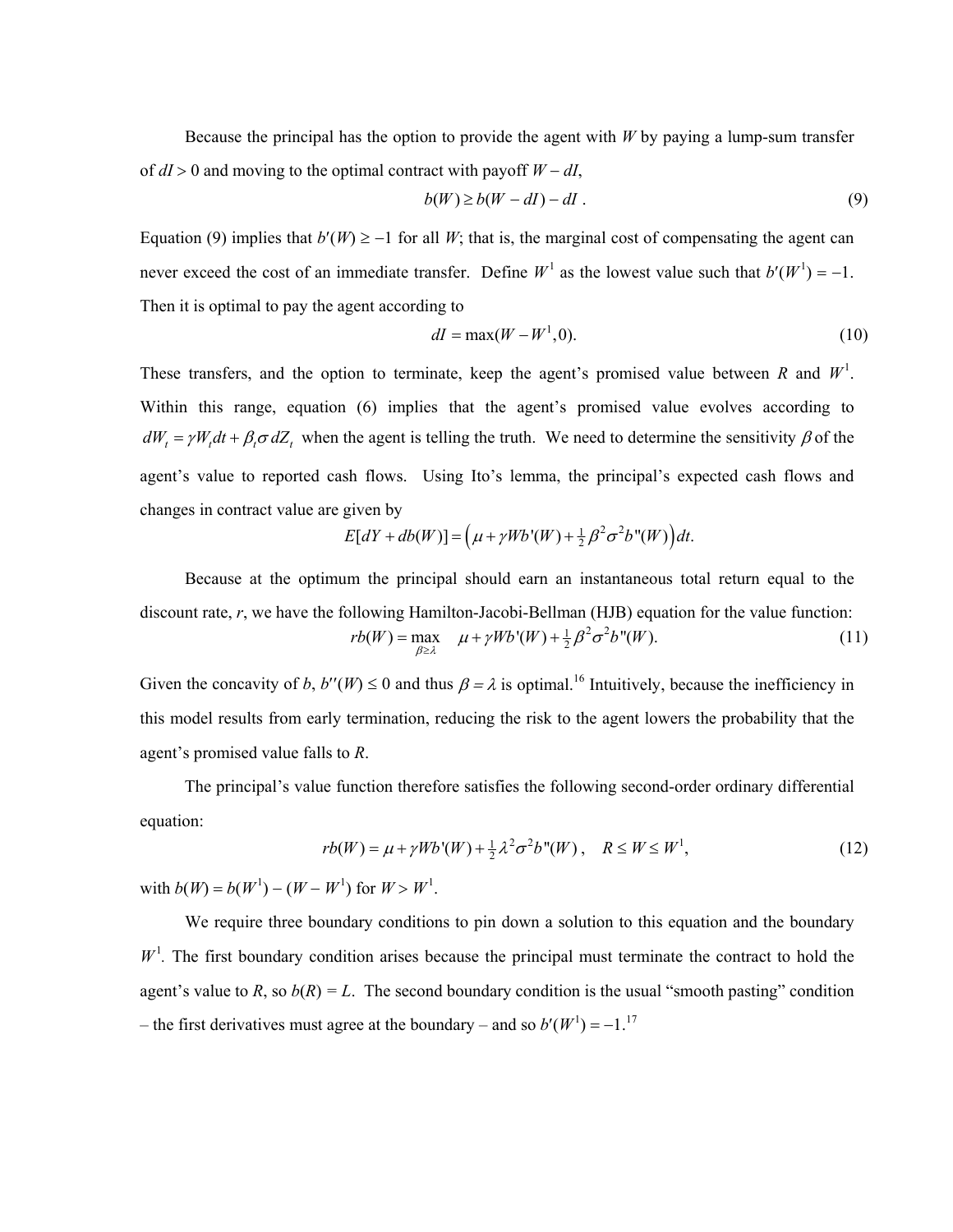The final boundary condition is the "super contact" condition for the optimality of  $W<sup>1</sup>$ , which requires that the second derivatives match at the boundary. This condition implies that  $b''(W^1) = 0$ , or equivalently, using equation (12),

$$
rb(W^1) + \gamma W^1 = \mu \,. \tag{13}
$$

This boundary condition has a natural interpretation: It is beneficial to postpone payment to the agent by making  $W<sup>1</sup>$  larger because doing so reduces the risk of early termination. Postponing payment is sensible until the boundary (13), when the principal and agent's required expected returns exhaust the available expected cash flows.18 Figure 1 shows an example of the value function.

The following proposition formalizes our findings:

<span id="page-11-0"></span>PROPOSITION 1: The contract that maximizes the principal's profit and delivers the value  $W_0 \in [R, W^1]$ to the agent takes the following form:  $W_t$  evolves according to

$$
dW_t = \gamma W_t dt - dI_t + \lambda (d\hat{Y}_t - \mu dt).
$$
 (14)

*When*  $W_t \in [R, W^1)$ ,  $dI_t = 0$ . *When*  $W_t = W^1$ , payments  $dI_t$  cause  $W_t$  to reflect at  $W^1$ . If  $W_0 > W^1$ , an *immediate payment*  $W_0 - W^1$  is made. The contract is terminated at time  $\tau$ , when  $W_t$  reaches R. The *principal's expected payoff at any point is given by a concave function b(W<sub>t</sub>), which satisfies*  $rb(W) = \mu + \gamma Wb'(W) + \frac{1}{2} \lambda^2 \sigma^2 b''(W)$  (15)

*on the interval [R, W<sup>1</sup>], b'*(*W*) = -1 for  $W \geq W^1$ , and boundary conditions b(R) = L and rb( $W^1$ ) =  $\mu$  - $\gamma W^l$ .

#### *B.2. Hidden Savings*

Thus far, we restrict the agent from saving and over-reporting strategies. We now show that the contract of [Proposition](#page-11-0) remains incentive compatible even when we relax this restriction. The intuition for the result is that because the marginal benefit to the agent of reporting or consuming cash is constant over time, and further, because private savings grow at rate  $\rho \lt \gamma$ , there is no incentive to delay reporting or consumption. In fact, in the proof we show that this result holds even if the agent can save within the firm without paying the diversion cost.

PROPOSITION 2: Suppose the process  $W_t \geq R$  is bounded from above and solves  $dW_t = \gamma W_t dt - dI_t dt + \lambda (d\hat{Y}_t - \mu dt)$  (16)

Insert Fig. 1 here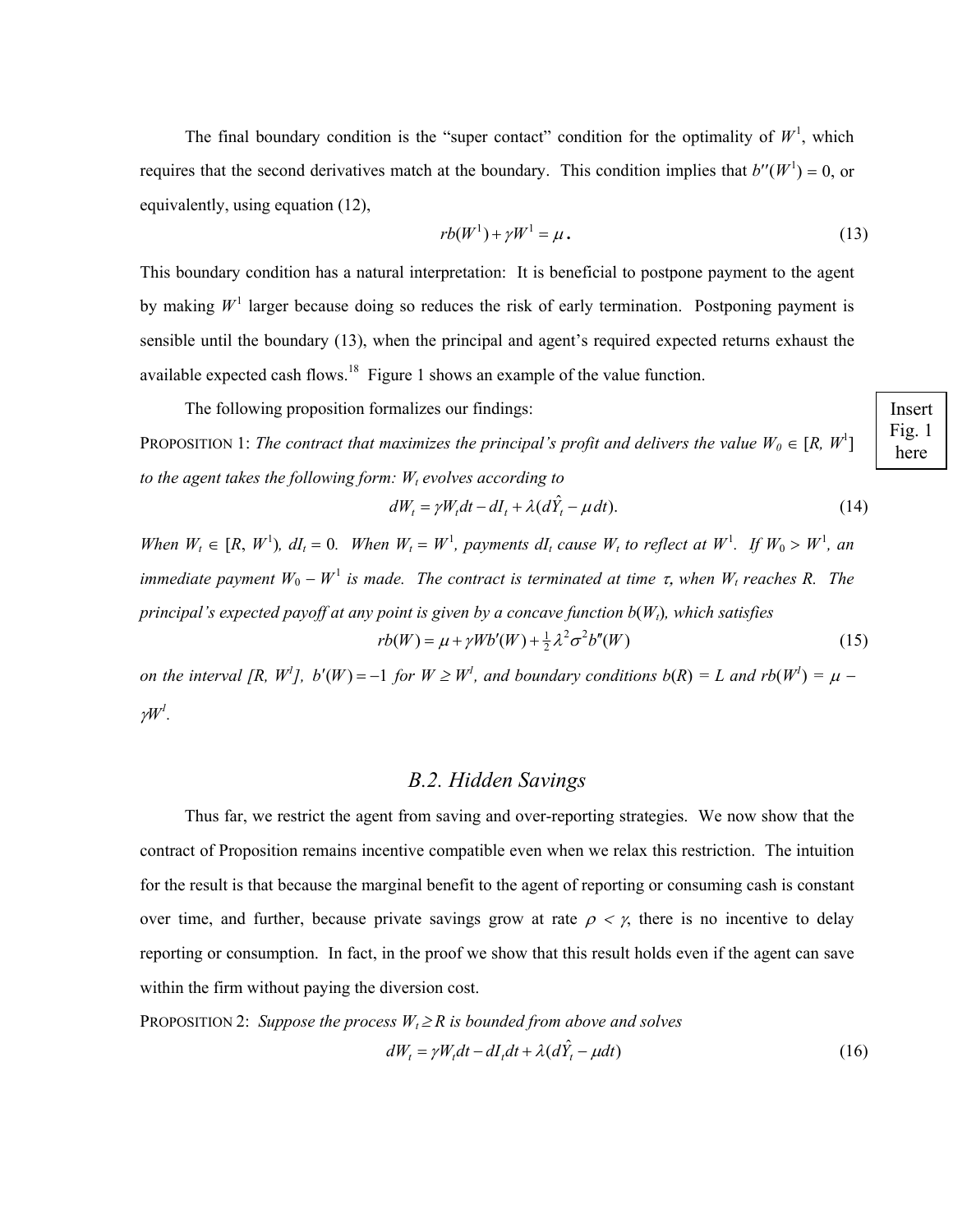*until stopping time*  $\tau = \min\{t \mid W_t = R\}$ *. Then the agent earns a payoff of at most*  $W_0$  *from any feasible strategy in response to a contract*  $(\tau, I)$ *. Furthermore, the payoff*  $W_0$  *is attained if the agent reports truthfully and maintains zero savings.* 

This result confirms that contracts from a broad class, including the optimal contract of Proposition 1, remain incentive compatible even if the agent has access to hidden savings. In the next subsection Proposition 2 will help us characterize incentive-compatible capital structures.

## *C. Capital Structure Implementation*

So far, our results characterize the optimal principal-agent contract. In this section, we show how this contract can be implemented using standard securities that are held by widely dispersed investors or intermediaries. The firm raises initial capital *K* and possibly additional cash (to fund an initial dividend or cash reserve for the firm) by issuing the securities at time 0.

Because the optimal contract is conditional on the agent's promised payoff *W*, the implementation we describe will hold regardless of whether the agent designs the securities to maximize his own payoff, or the investors design the securities to maximize the value of the firm. (We discuss alternative distributions of bargaining power between the agent and investors in Section II.A.)

We begin by describing the securities used in the implementation:

*Equity.* Equity holders receive dividend payments made by the firm. Dividends are paid from the firm's available cash or credit, and are at the discretion of the agent.

*Long-term Debt.* Long-term debt is a consol bond that pays continuous coupons at rate *x*. Without loss of generality, we let the coupon rate be *r*, so that the face value of the debt is  $D = x/r$ . If the firm defaults on a coupon payment, debt holders force termination of the project.

*Credit Line.* A revolving credit line provides the firm with available credit up to a limit  $C^L$ . Balances on the credit line are charged a fixed interest rate  $r^c$ . The firm borrows and repays funds on the credit line at the discretion of the agent. If the balance on the credit line exceeds  $C<sup>L</sup>$ , the firm defaults and the project is terminated.

We now show that the optimal contract can be implemented using a capital structure based on these securities. While the implementation is not unique (e.g., one could always use the single contract, or strip the debt into zero-coupon bonds), it provides a natural interpretation. It also demonstrates how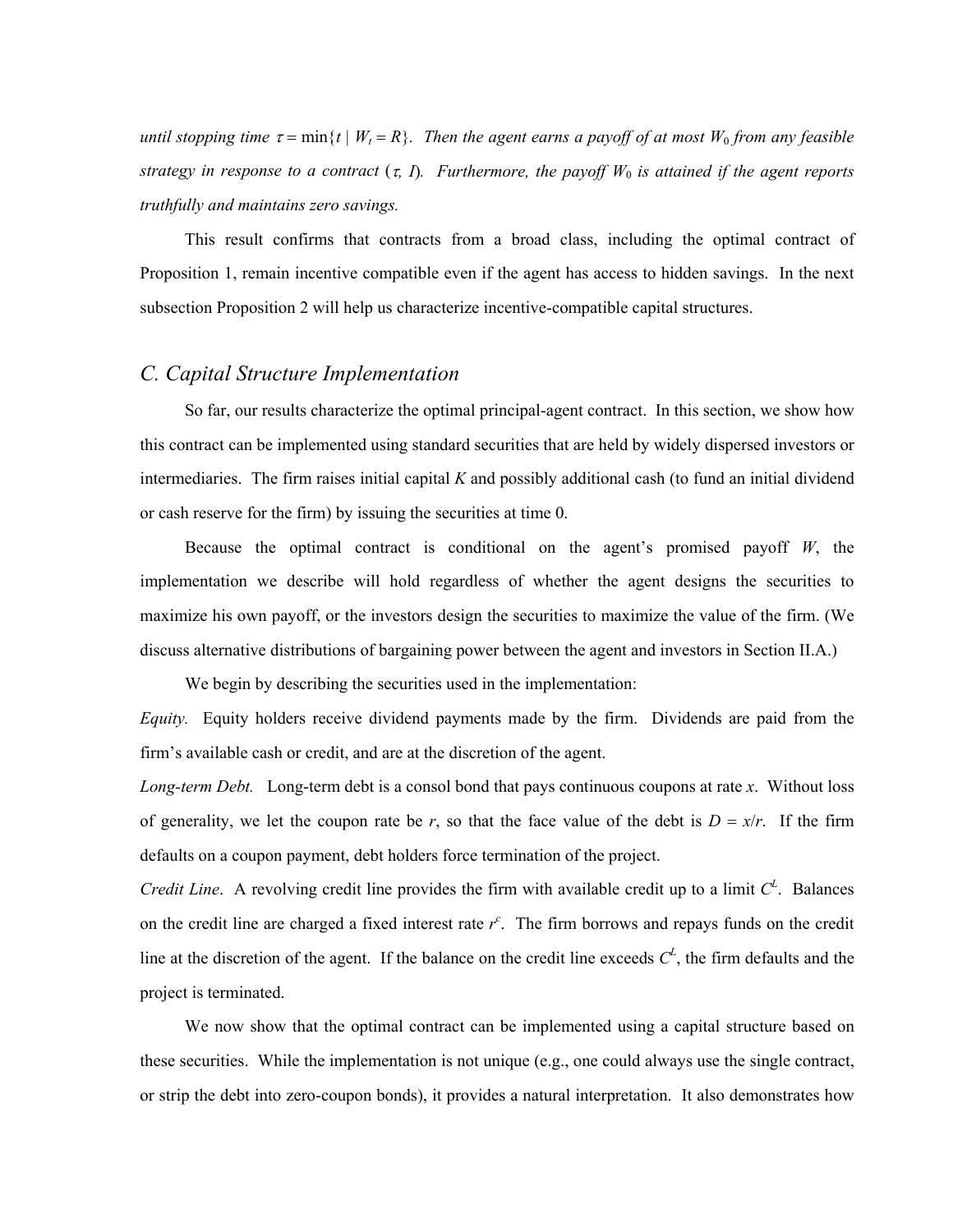the contract can be decentralized into limited liability securities (equity and debt) that can be widely held by investors. Finally, it shows that the optimal contract is consistent with a capital structure in which, in addition to the ability to steal the cash flows, the agent has wide discretion regarding the firm's leverage and payout policy – the agent can choose when to draw on or repay the credit line, how much to pay in dividends, and whether to accumulate cash balances within the firm.

While it is important for pricing the securities, for the implementation it is not necessary to specify the prioritization of the securities over the liquidation payoff *L*. However, because we compensate the agent with equity, it is important that the agent does not receive part of the liquidation payoff. Thus, we define *inside equity* as identical to equity, but with the provision that it is worthless in the event of termination.<sup>19</sup> (With absolute priority this distinction will often be unnecessary, as debt claims typically exhaust *L*.)

PROPOSITION 3: *Consider a capital structure in which the agent holds inside equity for fraction* λ *of the firm, the credit line has interest rate*  $r^c = \gamma$ *, and debt satisfies* 

$$
rD = \mu - \gamma R / \lambda - \gamma C^L. \tag{17}
$$

*Then it is incentive compatible for the agent to refrain from stealing and to use the project cash flows to pay the debt coupons and credit line before issuing dividends. Once the credit line is fully repaid, all excess cash flows are issued as dividends. Under this capital structure, the agent's expected future payoff*  $W_t$  *is determined by the current draw*  $M_t$  *on the credit line:* 

$$
W_t = R + \lambda \left( C^L - M_t \right). \tag{18}
$$

*This capital structure implements the optimal contract if, in addition, the credit limit satisfies* 

$$
C^L = \lambda^{-1}(W^1 - R). \tag{19}
$$

The intuition for the incentive compatibility of this capital structure is as follows. First, providing the agent fraction  $\lambda$  of the equity eliminates his incentive to divert cash because he can do as well by paying dividends. How can we ensure that the agent does not pay dividends prematurely by, for example, drawing down the credit line immediately and paying a large dividend? Given balance  $M_t$ on the credit line, the agent can pay a dividend of  $C^L - M_t$  and then default. But (18) implies that the payoff from this deviation would be equal to  $W_t$ , the payoff that the agent receives from waiting until the credit line balance is zero before paying dividends. Finally, because the agent earns interest at his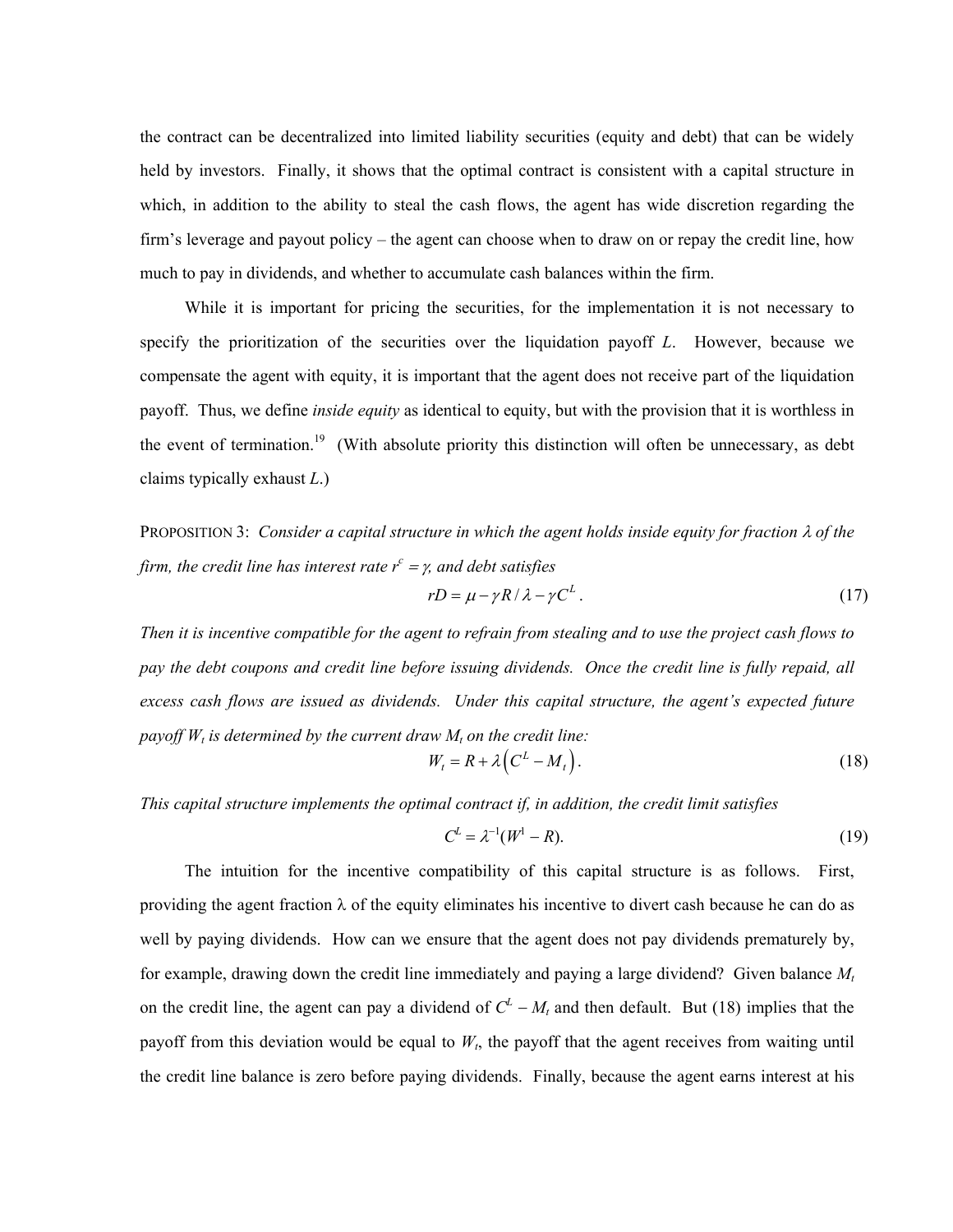discount rate  $\gamma$  paying off the credit line, but earns interest at rate  $r < \gamma$  on accumulated cash, the agent has the incentive to pay dividends once the credit line is repaid.

The role of the long-term debt, defined by (17), is to adjust the profit rate of the firm so that the agent's payoff satisfies equation  $(18)$ <sup>20</sup> If the debt were too high, the agent's payoff would be below the amount in (18) and the agent would draw down the credit line immediately. If the debt were too low and the firm's profit rate too high, the agent would build up cash reserves after the credit line was paid off in order to reduce the risk of termination. Thus, if (17) holds, we say that the capital structure is incentive compatible – the agent will not steal and will pay dividends if and only if the credit line is fully repaid.

Under what conditions does this capital structure implement the optimal contract of Section B? The history dependence of the optimal contract is implemented through the credit line, with the balance on the credit line acting as the "memory" device that tracks the agent's payoff  $W_t$ . In the optimal contract, the agent is paid in order to keep the promised payoff from exceeding  $W<sup>1</sup>$ . Here, dividends are paid when the balance on the credit line is  $M_t = 0$ . To implement the optimal contract, these conditions must coincide. Solving equation (18) for  $C^L$  leads to the optimality condition  $C^L = \lambda^{-1}(W^1 - R)$ .

There is no guarantee that in this capital structure the debt required by equation (17) is positive. If  $D < 0$ , we interpret the debt as a *compensating balance*, that is, a cash deposit required by the bank issuing the credit line. The firm earns interest on this balance at rate  $r$ , and the interest supplements the firm's cash flows. The firm cannot withdraw this cash, and it is seized by creditors in the event of default. We examine the circumstances in which a compensating balance arises in the next section.

The implementation here is very similar to that given for the discrete-time model of DeMarzo and Fishman  $(2003a)^{21}$  There are three important distinctions, however. First, because cash flows arrive in discrete portions, the termination decision is stochastic in the discrete-time setting (i.e., the principal randomizes when the agent defaults). Second, because cash flows may be arbitrarily negative in a continuous-time setting, the contract may involve a compensating balance requirement as opposed to debt. Lastly, the discrete-time framework does not allow for a simple characterization of the incentive compatibility condition for the capital structure in terms of the primitives of the model, as we do here in equation (17). In particular, when γ is close to *r*, this condition implies that the *total* debt capacity of the firm,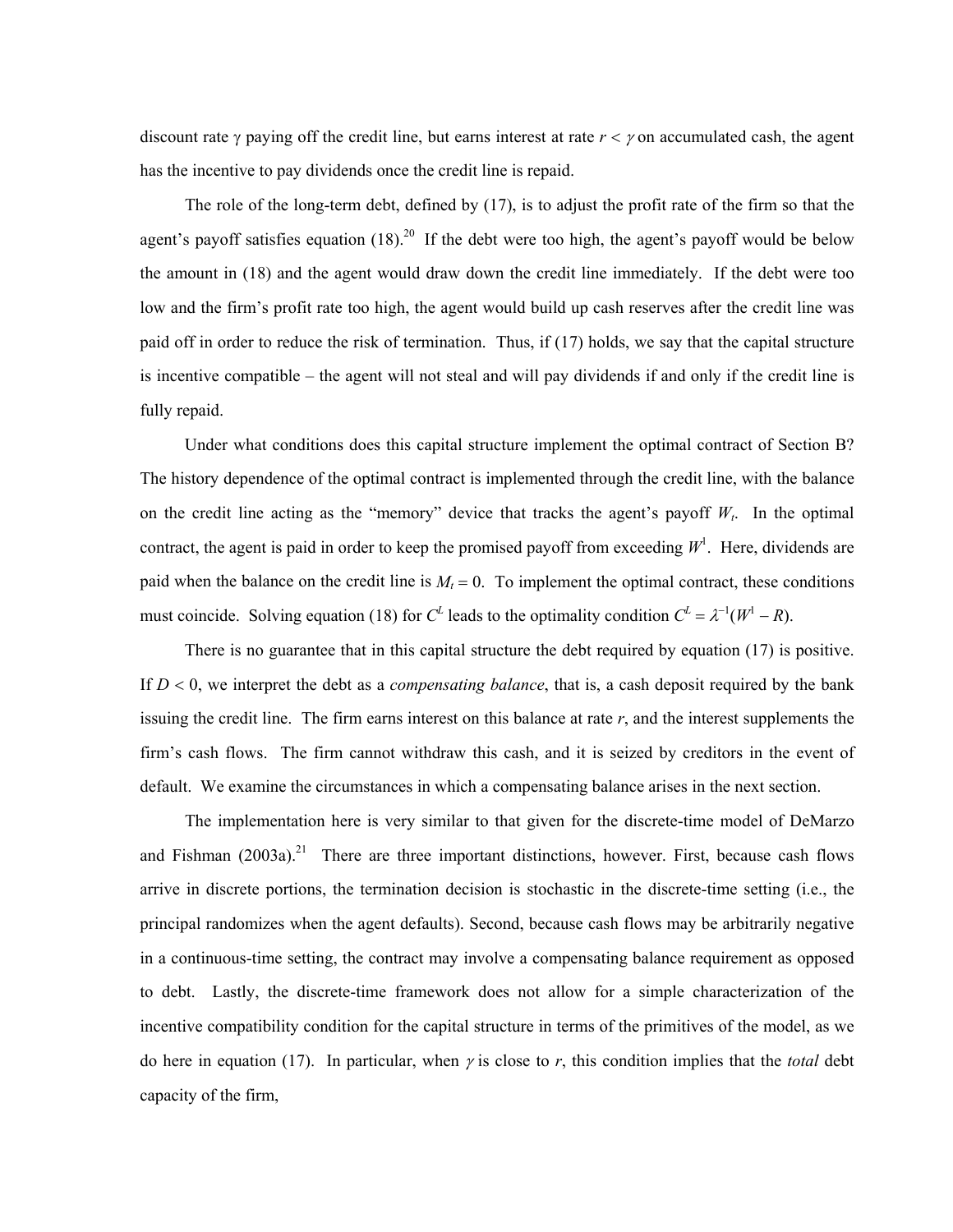$$
D + C^{L} = \mu / \gamma - R / \lambda + (1 - r / \gamma) D \approx \mu / \gamma - R / \lambda,
$$

is relatively insensitive to the volatility  $\sigma$  and liquidation value *L* of the project. The *mix* of debt and credit will depend on these parameters, however, as we explore next.

# **II. Optimal Capital Structure and Security Prices**

The capital structure implementation of the optimal contract raises many interesting questions. For instance, what factors determine the amount that the agent borrows? Under what conditions does the agent borrow for initial consumption? When does a compensating balance arise? What is the optimal length of the credit line? How do the market values of the securities involved in the contract depend on the firm's remaining credit? In this section, we exploit the continuous-time machinery to answer these questions and provide new insights.

### *A. The Debt Choice*

A key feature of the optimal capital structure is its use of both fixed long-term debt and a revolving credit line. In this section we develop further intuition for how the amount of long-term debt, the size of the credit line, and the initial draw on the credit line are determined.

To simplify the analysis, we focus on the case  $\lambda = 1$  in which there is no cost to diverting cash flows. In this case, the agent holds the equity of the firm and finances the firm solely through debt. While this case might appear restrictive, the following result shows that the optimal debt structure with lower levels of  $\lambda$  can be determined by considering an appropriate change to the termination payoffs.

PROPOSITION 4: *The optimal debt and credit line with agency parameter and termination payoffs*  $(\lambda, R, \lambda)$ *L*) are the same as with parameters  $(1, R^{\lambda}, L^{\lambda})$ , where

$$
R^{\lambda} = \frac{1}{\lambda} R
$$
 and  $L^{\lambda} = \frac{1}{\lambda} L + (1 - \frac{1}{\lambda}) \frac{\mu}{r}$ .

When  $\lambda = 1$ , the optimal credit limit is  $C^L = W^1 - R$ . The optimal level of debt is then determined by (17), which in this case can be written as

$$
rD = \mu - \gamma R - \gamma C^{L} = \mu - \gamma W^{1}.
$$

Recall also that in the optimal contract,  $W^1$  is determined by the boundary condition (13):

$$
rb(W^1) + \gamma W^1 = \mu.
$$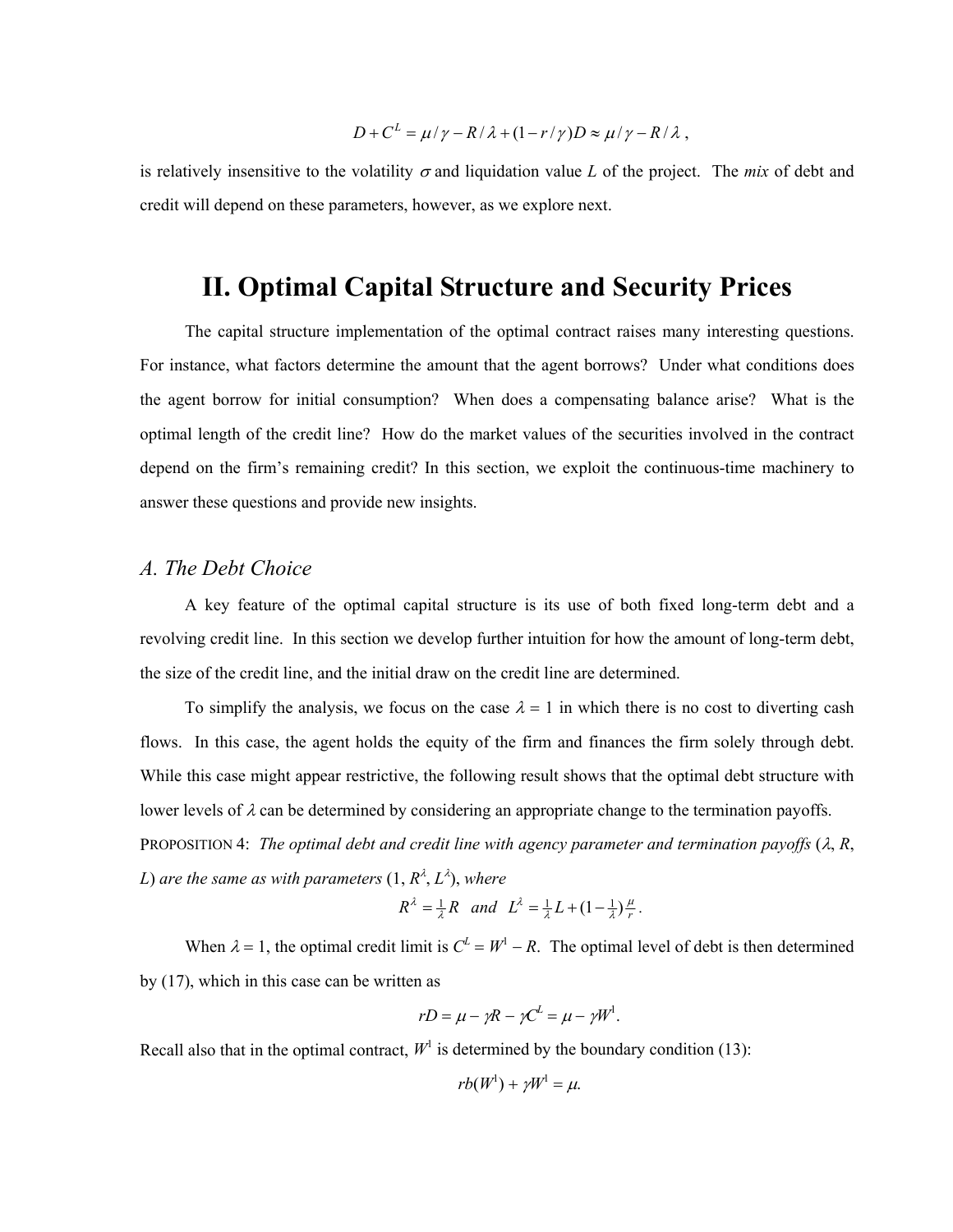Combining these two results implies that the optimal face value of debt is  $D = b(W^1)$ . Figure 2 provides an example, illustrating the size of the credit line and the face value of debt when the cash flow volatility is low. From the figure,  $D > L$ , so the debt is risky.

Note that the optimal capital structure for the firm does not depend on the amount of external capital *K* that is required. However, the initial payoffs of the agent and the investors depend upon *K* as well as the parties' relative bargaining power. If investors are competitive, the agent's initial payoff is the maximal payoff  $W_0$  such that  $b(W_0) = K$  as Figure 2 illustrates. In this example,  $W_0 > W^1$ . This payoff is achieved by giving the agent an initial cash payment of  $W_0 - W_1^1$ , and starting the firm with zero balance on the credit line (providing the agent with future payoff  $W<sup>1</sup>$ ). In other words, the firm issues long-term debt to fund the project and pays an initial dividend of  $W_0 - W_1$ . The credit line is then used as needed to cover operating losses.

Thus, the firm raises  $b(W^1)$  from investors, which is equal to the face value of debt *D*. However, because the debt is risky  $(D > L)$ , given coupon rate r it must trade at a discount. How does the firm raise the additional capital to make up for this discount? Given the high interest rate  $\gamma$  on the credit line, the lender earns an expected profit from the credit line, and so pays the firm an amount upfront that exactly offsets the initial discount on the long-term debt due to credit risk.

Recall that the optimal credit line results from the following trade-off: A large credit line delays the agent's consumption, but also gives the project more flexibility by delaying termination. Payments on debt are chosen to give the agent incentives to report truthfully. If payments on debt were too burdensome, the agent would draw down the credit line immediately and quit the firm; if they were too small, the agent would delay termination by saving excess cash flows when the credit line is paid off. In Figure 3, we illustrate how these intuitive considerations affect the optimal contract for different levels of volatility. With an increase in volatility, the investors' payoff function drops. Riskier cash flows require more financial flexibility, so the credit line becomes longer. Given the higher interest burden of the longer credit line, the optimal level of debt shrinks.

With medium volatility (the left panel of Figure 3), the face value of debt is below the liquidation value of the firm  $(D < L)$ . Thus, if long-term debt has priority in default, it is now riskless, in which case the firm will raise *D* through a long-term debt issue. However, in this case we also have  $D < K$ , so the firm must raise the additional capital needed to initiate the project through an initial draw on the

Insert Fig.2 here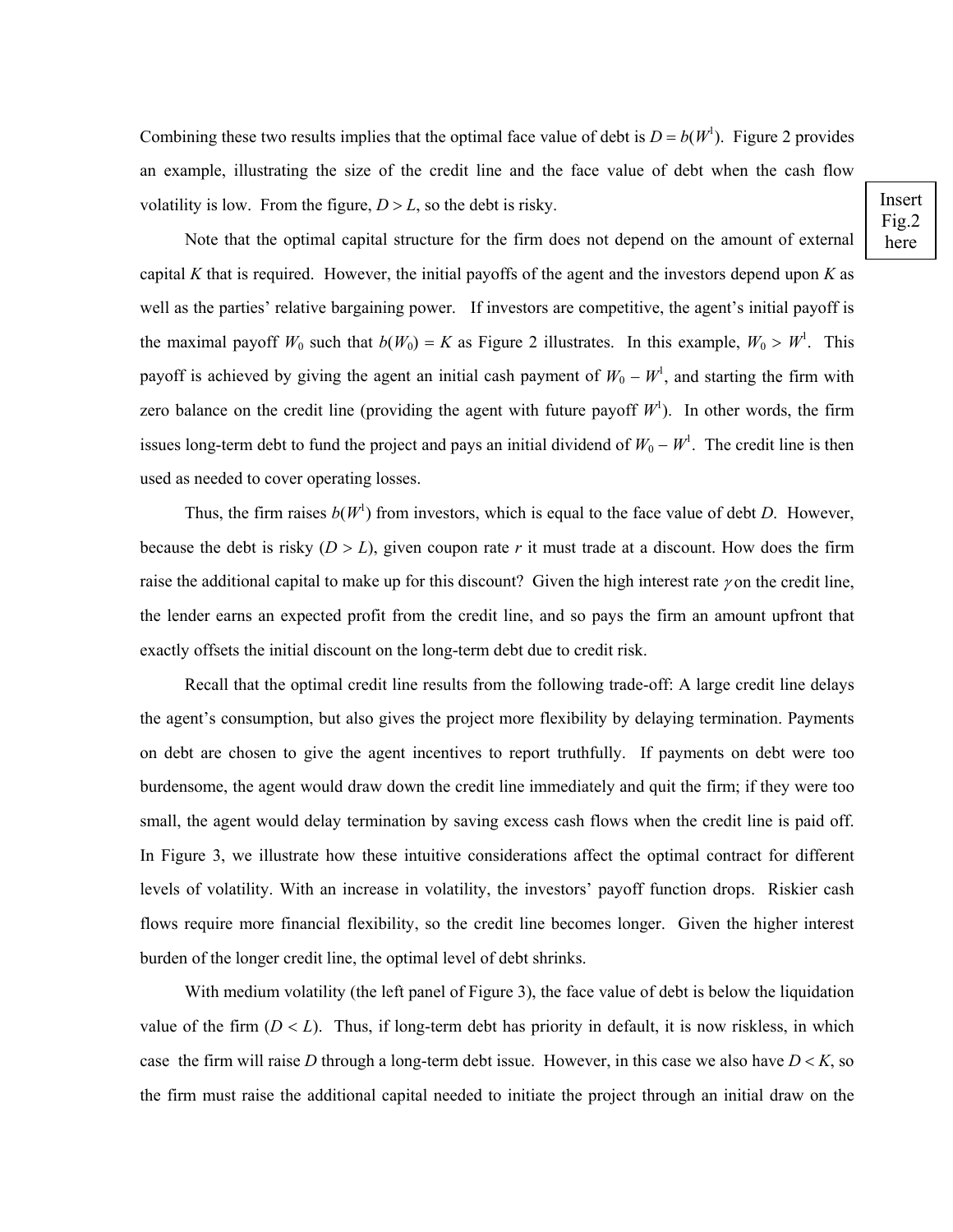credit line of  $W<sup>1</sup> - W<sub>0</sub>$ . Because  $b' > -1$  on  $(W<sub>0</sub>, W<sub>1</sub>)$ , the draw on the credit line exceeds  $K - D$ . The difference can be interpreted as an initial fee charged by the lender to open the credit line with this initial balance; this fee compensates the lender for the negative net present value of the credit line due to the firm's greater credit risk.

With high volatility (the right panel of Figure 3), the investors' payoff falls further. This very risky project requires a very long credit line. Note that in this case  $D = b(W^1) < 0$ . We can interpret  $D <$ 0 as a compensating balance requirement – the firm must hold cash in the bank with a balance equal to −*D* as a condition of the credit line. Both the required capital *K* and the compensating balance −*D* are funded through a large initial draw on the credit line of  $W^1 - W_0$ . Given this large initial draw, substantial profits must be earned before dividends are paid.

The compensating balance provides the firm additional operating income of *rD*. This income increases the profitability of the firm, making it incentive compatible for the agent to run the firm rather than consume the credit line and immediately default. Also, by funding the compensating balance upfront, investors are committed to providing the firm with income *rD* even when the credit line is paid off. This commitment is necessary since investors' continuation payoff at  $W<sup>1</sup>$  is negative, which would violate their limited liability. The compensating balance therefore serves to tie the agent and the investors to the firm in an optimal way.

Insert Fig. 3 here

Finally, note that if we increase volatility further in this example, the maximal profit for the principal falls below *K*. Thus, while such a project has positive net present value, it cannot be financed due to the incentive constraints.

REMARK. While here we assume that the agent owns the firm and the investors are competitive, other possibilities are straightforward. For example, if the current owners choose the capital structure to maximize the firm's value, and the agent is hired from a competitive labor market, the contract would be initiated at the value  $W^*$  that maximizes the principal's payoff  $b(W^*)$ . The optimal capital structure would be unchanged, but the firm would always start with a draw on the credit line. Indeed, the initial leverage of the firm increases with investors' bargaining power. Comparing Figure 2 and Figure 3, while higher volatility decreases  $b(W^*)$ , the effect on the agent's payoff  $W^*$  is not monotonic. Thus, a hired agent might prefer to manage a higher risk project.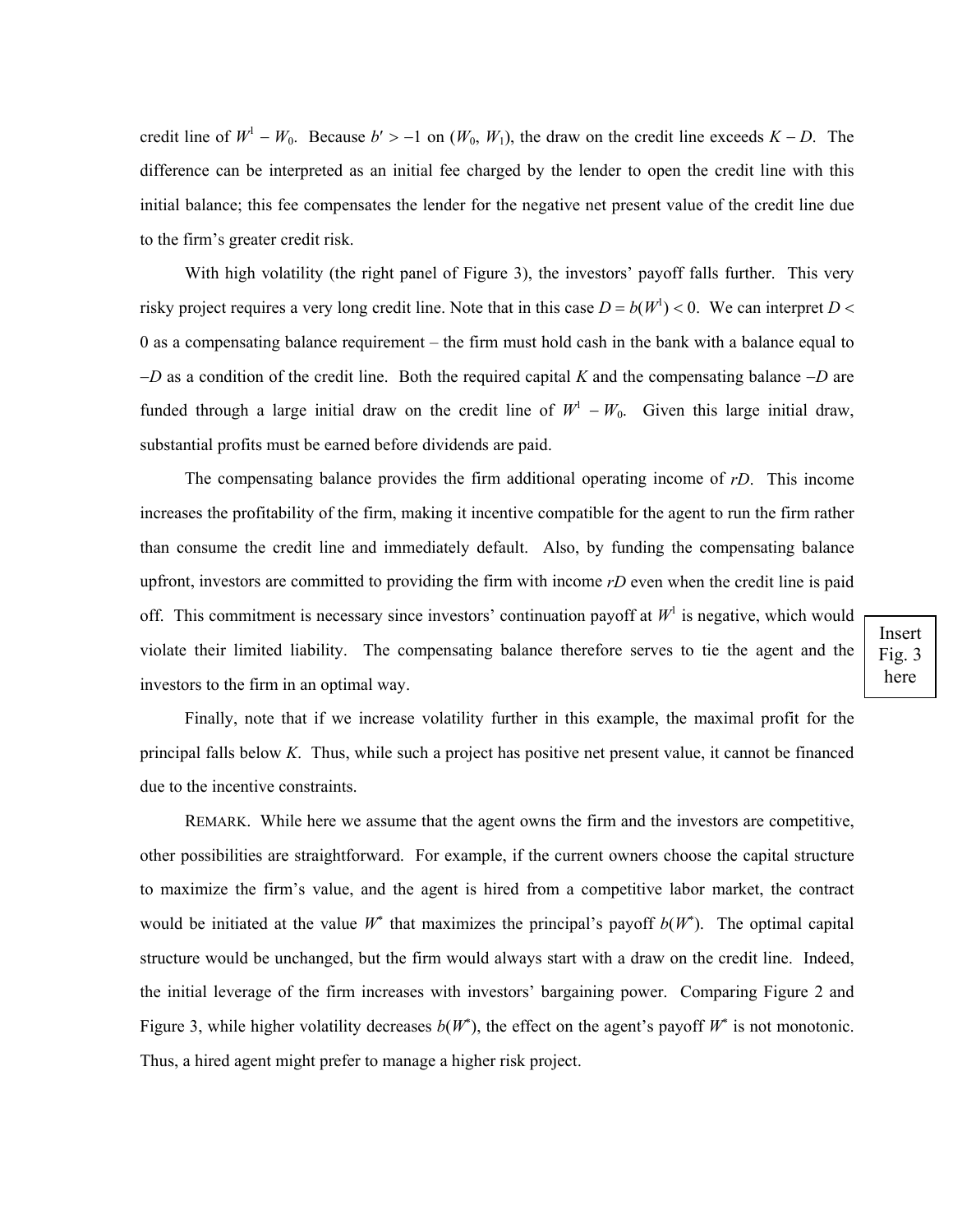#### *B. Comparative Statics*

How do the credit line, debt, and the agent's and investors' initial payoffs depend on the parameters of the model? In the discrete-time setting, many of these comparative statics are analytically intractable and can only be computed for a specific example. A key advantage of the continuous-time framework, on the other hand, is that we can use the differential equation that characterizes the optimal contract to compute these comparative statics analytically.

Here we outline a new methodology for explicitly calculating comparatives statics. First, we derive the effect of parameters on the principal's profit. We start with the Hamilton-Jacobi-Bellman equation for the principal's profit for a fixed credit line, which is represented by the interval  $[R, W^l]$ :  $rb(W) = \mu + \gamma Wb'(W) + \frac{1}{2} \lambda^2 \sigma^2 b''(W)$ .

The effect of any parameter 
$$
\theta
$$
 on the principal's profit can be found by differentiating the HJB equation and its boundary conditions with respect to  $\theta$ . During differentiation we keep  $W^1$  fixed, which is justified by the envelope theorem. As a result, we get an ordinary differential equation for  $\partial b(W)/\partial \theta$  with appropriate boundary conditions. We then apply a generalization of the Feynman-Kac formula to write the solution as an expectation, that is,

$$
\frac{\partial b(W)}{\partial \theta} = E \left[ \int_{0}^{\tau} e^{-rt} \left( \frac{\partial \mu}{\partial \theta} + \frac{\partial \gamma}{\partial \theta} W_{t} b'(W_{t}) + \frac{1}{2} \frac{\partial (\lambda^{2} \sigma^{2})}{\partial \theta} b''(W_{t}) \right) dt + e^{-rt} \frac{\partial L}{\partial \theta} \right| W_{0} = W \right],
$$
 (20)

where  $dW_t = \gamma W_t dt - dI_t + \lambda dZ_t$  as before. Intuitively, equation (20) counts how much profit is gained or lost on the path of  $W_t$  due to the modification of parameters. For example,

$$
\frac{\partial b(W)}{\partial L} = E\bigg[e^{-r\tau} \mid W_0 = W\bigg],
$$

which is the expected discounted value of a dollar at the time of liquidation.

Once we know the effect of parameters on the principal's profit, we deduce their effect on debt and the credit line by differentiating the boundary condition  $rb(W^1) + \gamma W^1 = \mu$ , and on the agent's starting value by differentiating  $b(W_0) = K$  (or  $b'(W^*) = 0$  when the principal is a monopolist). For example, the effect of *L* is found as follows:

$$
r\left(\frac{\partial b(W^1)}{\partial L} + \underbrace{b'(W^1)}_{-1} \frac{\partial W^1}{\partial L}\right) + \gamma \frac{\partial W^1}{\partial L} = 0 \quad \Rightarrow \quad \frac{\partial W^1}{\partial L} = -\frac{r}{\gamma - r} E\Big[e^{-r\tau} \, | \, W_0 = W^1\Big] < 0 \, .
$$

<span id="page-18-0"></span>As *L* increases, the inefficiency of liquidation declines, so a shorter credit line optimally provides less financial flexibility for the project. By similar methods, we can quantify the impact of the model Insert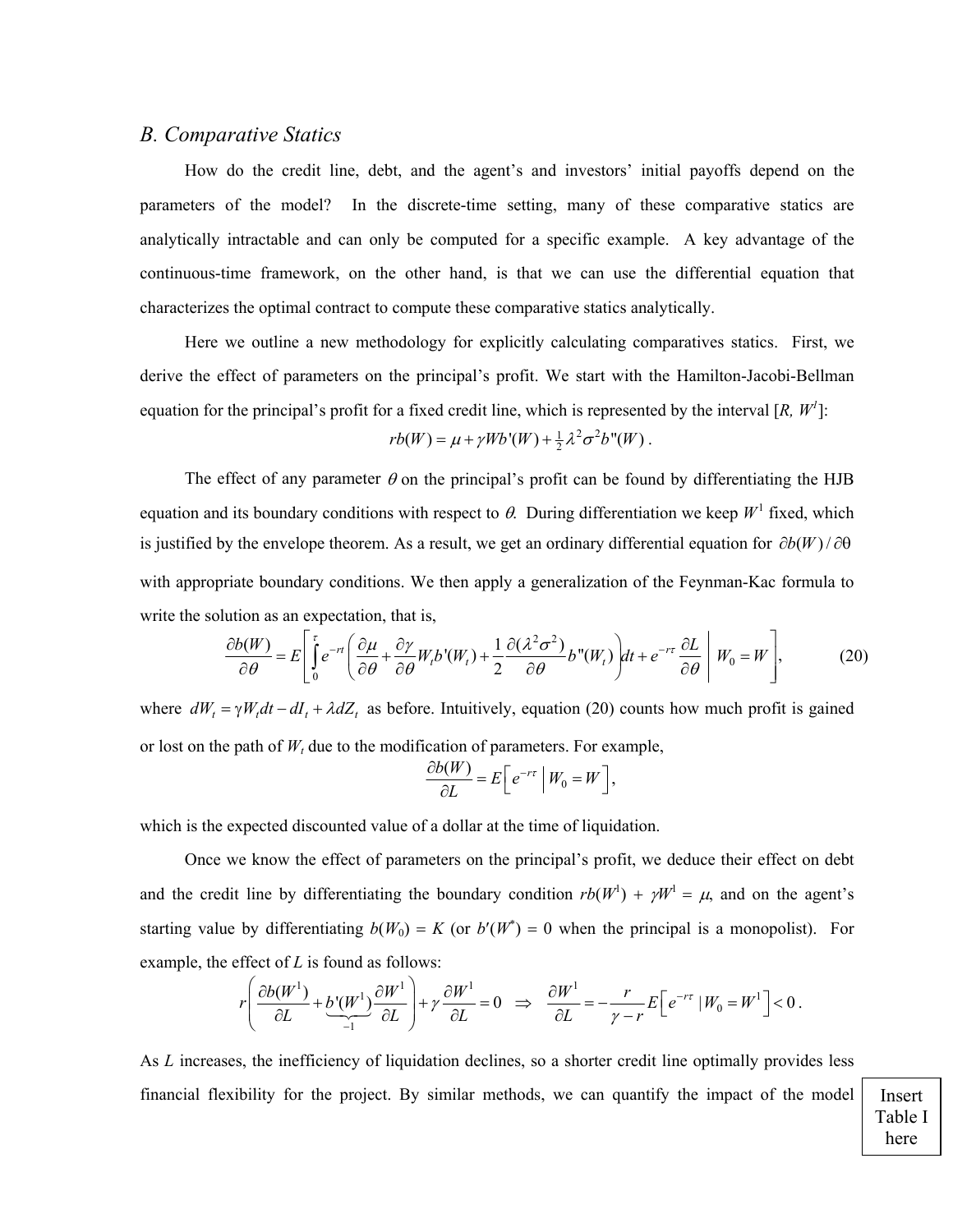parameters on the main features of an optimal contract. Table I reports the results. The derivations are carried out in the Appendix.

The intuition for the results in Table I is clear. For example, consider the mix of debt and credit. We have already shown that credit decreases as *L* increases, since liquidation is less inefficient and financial slack is less valuable. If the agent's outside option *R* increases, the agent becomes more tempted to draw down the credit line and default. The length of the credit line decreases to reduce this temptation, and payments on debt decrease to make it more attractive for the agent to run the project, as opposed to taking the outside option. If the mean of cash flows  $\mu$  increases, the credit line increases to delay termination and debt increases because the principal can extract more cash flows from the agent. If the agent's discount rate  $\gamma$  increases, then the credit line decreases because it becomes costlier to delay the agent's consumption. On the other hand, the amount of debt could move either way: For small  $γ$ , debt increases in  $γ$  because the agent is able to borrow more through debt when the credit line is smaller, whereas for large  $\gamma$ , the project becomes less profitable due to the agent's impatience, in which case the agent is able to borrow less through debt. As seen in Section II.A, the credit limit increases and the debt decreases with volatility  $\sigma$  – riskier projects require longer lines of credit and thus the agent is able to borrow less through debt. Finally, the effect of  $\lambda$  is complex. Consider the special case of  $R = 0$ . For this case the credit line is decreasing in  $\lambda$ : The cost of delaying dividends becomes larger when the impatient agent owns a larger fraction of equity. At the same time, however, debt increases to offset the decreased credit line.

The effect of the parameters on  $W_0$  and  $b(W^*)$  is the same since they both reflect the profitability of the project. When *L* or  $\mu$  increase, the project becomes more profitable. The project becomes less profitable with an increase in the risk of the project  $\sigma^2$ , the agent's impatience  $\gamma$ , the magnitude of the agency problem  $\lambda$ , or the agent's outside option  $R$ . Finally, the effect of the parameters on the agent's starting value  $W^*$  when investors have all the bargaining power is determined by the following tradeoff: Larger *W\** delays termination at a greater cost of paying the agent.

In Figure 4 we conclude by computing the quantitative effect of the parameters on the debt choice of the firm for a specific example Note that in this example, a compensating balance is required if  $\sigma$  is high (to mitigate risk), if *R* is high or  $\mu$  is low (to increase the profit rate of the firm and maintain the agent's incentive to stay), or if  $\lambda$  is very low (when the agency problem is small, a smaller threat of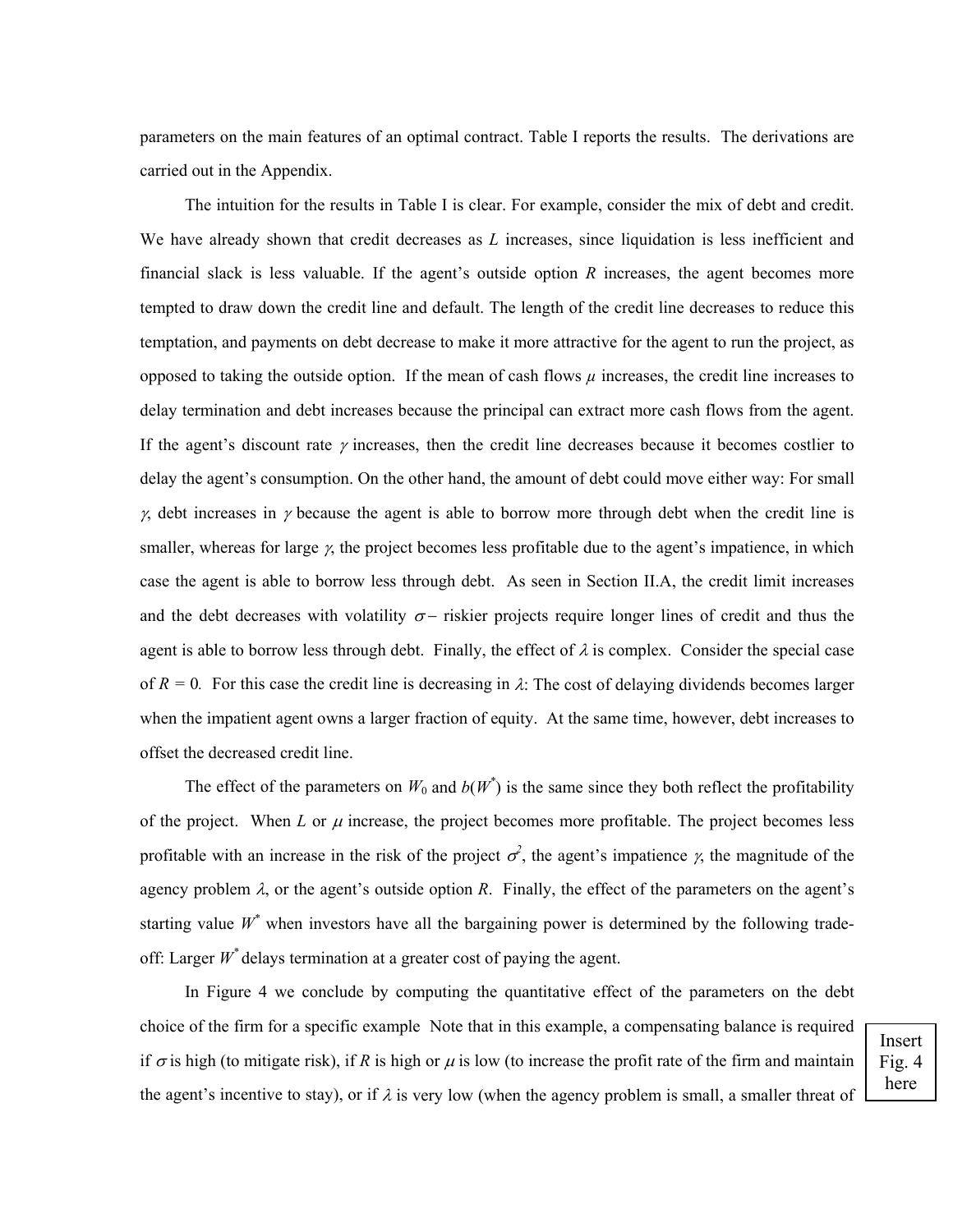termination is needed, and thus the credit line expands and debt shrinks). Though not visible in the figure, the compensating balance arises also as  $\gamma \rightarrow r$ .

### *C. Security Market Values*

We now consider the market values of the credit line, long-term debt, and equity that implement the optimal contract. To do so, we need to make an assumption regarding the priority of debt in the case of default. Here we assume that long-term debt is senior to the credit line; similar calculations could be performed for different seniority assumptions.<sup>22</sup> With this assumption, the long-term debt holders get  $L_D = min(L, D)$  upon termination. The market value of long-term debt is therefore

$$
V_D(M) = E\bigg[\int_0^{\tau} e^{-rt}x\,dt + e^{-rt}L_D\bigg|M\bigg].
$$

Note that we compute the expected discounted payoff for the debt conditional on the current draw *M* on the credit line, which measures the firm's "distance to default" in our implementation.

Until termination, the equity holders receive total dividends of  $dDiv_t = dI_t/\lambda$ , with the agent receiving fraction λ. At termination, the *outside* equity holders receive the remaining part of the liquidation value,  $L_E = \max(0, L - D - C^L) / (1 - \lambda)$  per share, after the debt and the credit line have been paid off.<sup>23</sup> The per share value of equity to outside equity holders is then

$$
V_E(M) = E\bigg[\int_0^{\tau} e^{-rt} dDiv_t + e^{-rt} L_E \bigg|M\bigg].
$$

Finally, the market value of the credit line is

$$
V_C(M) = E\bigg[\int_0^{\tau} e^{-rt} (dY_t - x dt - dDiv_t) + e^{-rt} L_C \bigg|M\bigg],
$$

where  $L_C = \min(C^L, L - L_D)$ . For the optimal capital structure, the aggregate value of the outside securities equals the principal's continuation payoff. That is, from (18),

$$
b(R + \lambda(C^{L} - M)) = V_D(M) + V_C(M) + (1 - \lambda) V_E(M).
$$

In the Appendix we show how to represent these market values in terms of an ordinary differential equation, so that they may be computed easily. Figure 5 provides an example. In this example,  $L < D$ , thus the long-term debt is risky. Note that the market value of debt is decreasing towards *L* as the balance on the credit line increases towards the credit limit. Similarly, the value of equity declines to zero at the point of default. The figure also shows that the initial value of the credit line is positive – the lender earns a profit by charging interest rate  $\gamma > r$ . However, as the distance to

Insert Fig. 5 here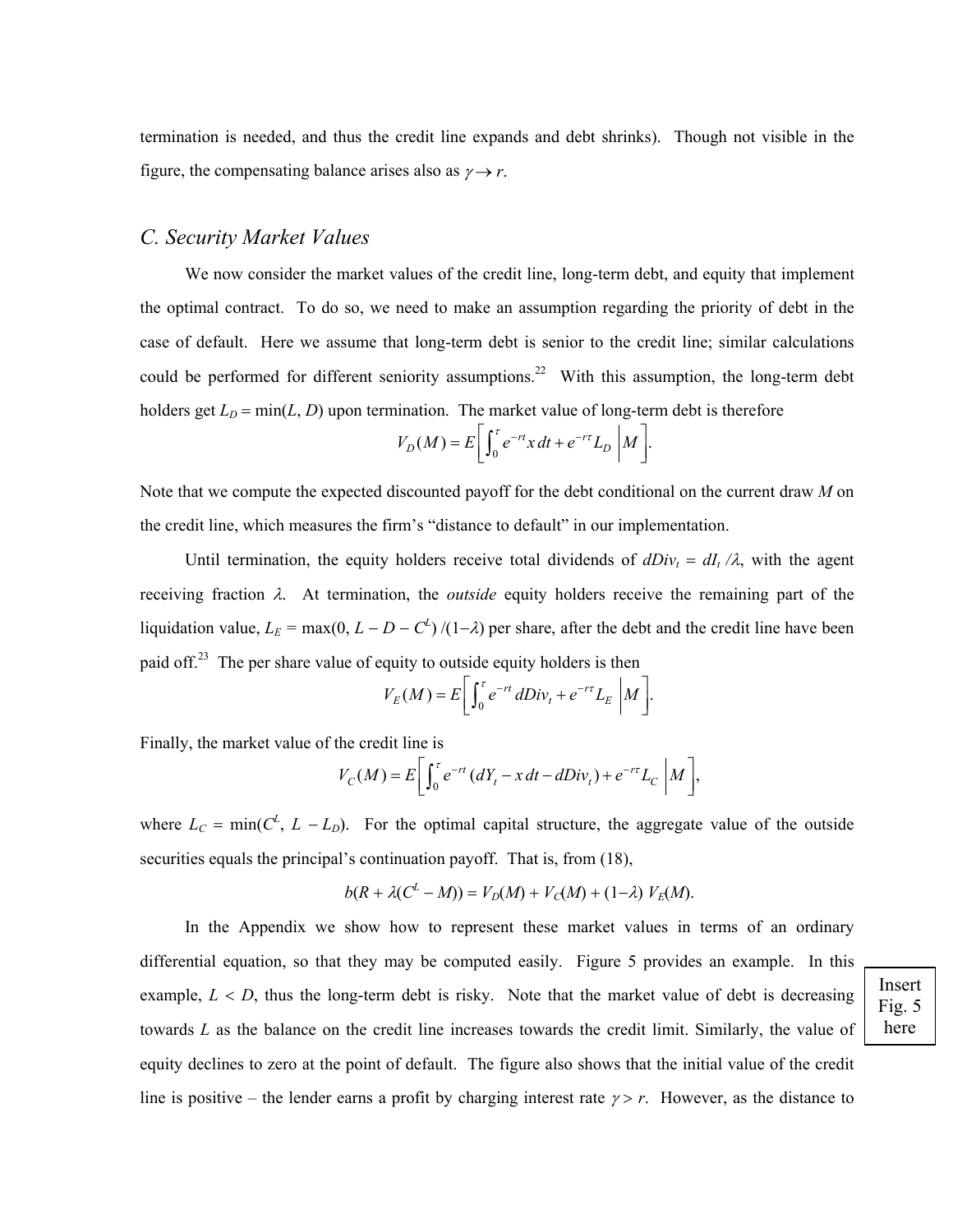default diminishes, additional draws on the credit line result in losses for the lender (for each dollar drawn, the value of the credit line goes up by less than one dollar, and eventually declines).

Figure 5 also illustrates several other interesting properties of the security values. Note, for example, that the leverage ratio of the firm is not constant over time. When cash flows are high, the firm will pay off the credit line and its leverage ratio will decline. During times of low profitability, on the other hand, the firm will increase its leverage. Finally, cash flow shocks lead to persistent changes in leverage. These results are broadly consistent with the empirical behavior of leverage.

#### *D. Asset Substitution and Equity Issuance*

One surprising observation from Figure 5 is that the value of equity is concave in the credit line balance, which implies that the value of equity would decline if the cash flow volatility were to increase. In fact, we can show:

PROPOSITION 5: When debt is risky ( $L < D + C^L$ ), for the optimal capital structure the value of equity *decreases if cash flow volatility increases. Thus, equity holders would prefer to reduce volatility.* 

This result is counter to the usual presumption that risky debt implies that equity holders benefit from an increase in volatility due to their option to default. That is, in our setting, there is no "asset substitution problem" with respect to leverage. Note also that the agent's payoff is linear in the credit line balance, so that the agent is indifferent to changes to volatility.<sup>24</sup>

In Section I.C we demonstrate that the optimal capital structure implies that the firm's payout policy is incentive compatible for the agent; that is, the agent finds it optimal to pay dividends if and only if the credit line is fully repaid. What about the incentives of equity holders? Would they prefer an alternative payout policy? Moreover, could the firm raise new equity capital to delay default? That is, could equity holders benefit from a *strategic* default policy?

If the firm increases its payouts by paying additional dividends, for each dollar paid outside equity holders receive (1−λ). On the other hand, the increased draw on the credit line changes the value of outside equity by (1−λ) *VE*′(*M*). Thus, equity holders prefer that the firm not pay dividends as long as

$$
V_E'(M) \le -1. \tag{21}
$$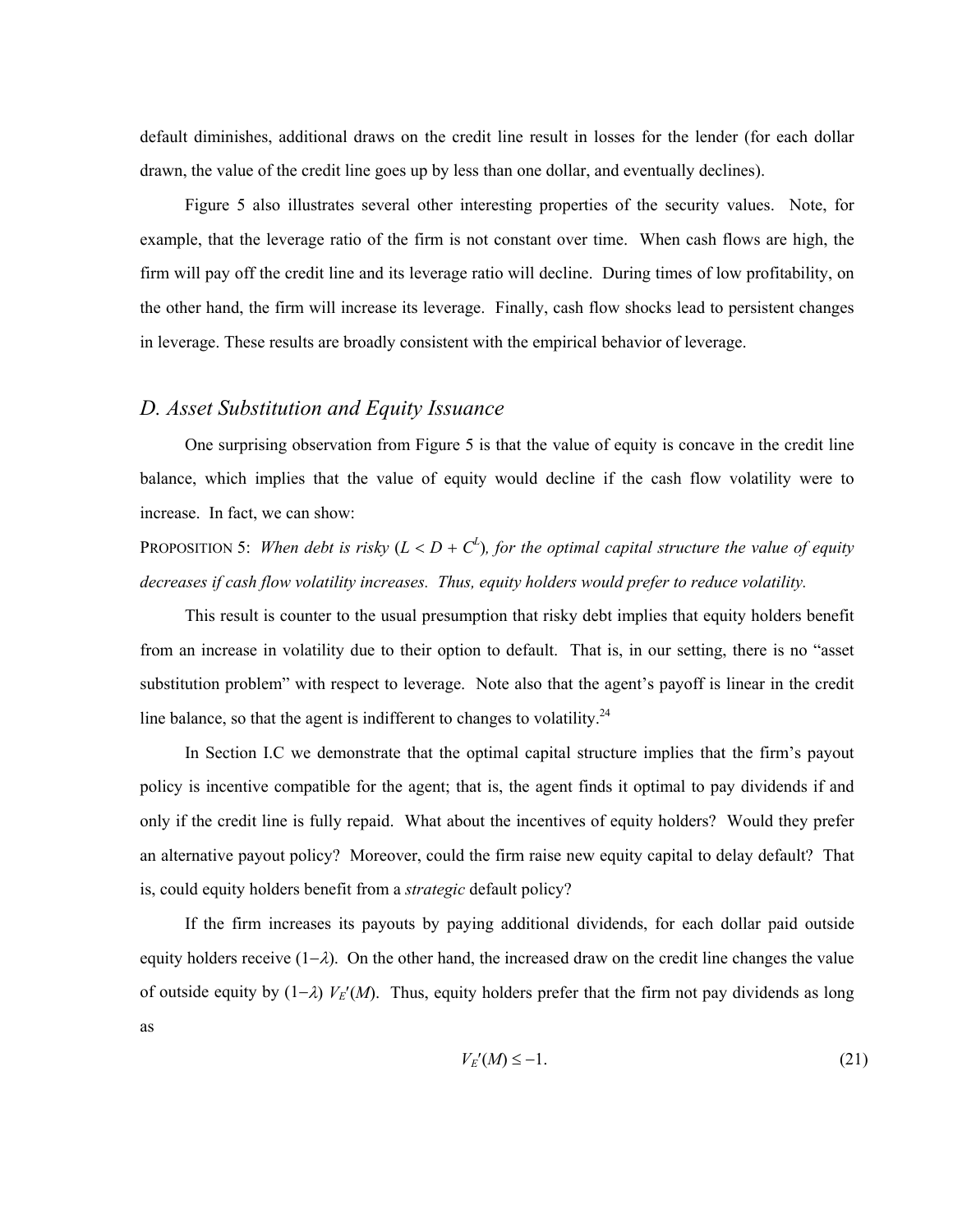Alternatively, the firm could pay down the credit line by raising new capital through an equity issue. Each dollar raised increases the value of outside equity by  $-(1-\lambda) V_E'(M)$ . Thus, the firm cannot raise additional equity capital as long as

$$
V_E'(M) \ge -1/(1-\lambda). \tag{22}
$$

The wedge between equations (21) and (22) results from the fact that the agent receives dividend payments, but does not contribute new equity capital to the firm. We therefore have the following result:

PROPOSITION 6: When debt is risky ( $L < D + C^L$ ), equation (21) is satisfied and holds with equality at M = 0*. Thus, equity holders would not wish to alter the firm's payout policy. In addition, the firm cannot raise new equity capital if (22) holds for*  $M = C^L$ *.* 

Thus, equity holders have no incentive to alter the firm's dividend policy. To verify that that equity issues will not occur, it is only necessary to check (22) at the default boundary. Numerically, (22) appears to hold as long as  $\lambda$  is not too small (e.g., it holds for the example in Figure 5). In Section IV.B we consider renegotiation-proof contracts, for which we show equation (22) is guaranteed to hold.

## **III. Hidden Effort**

Throughout our analysis so far we concentrate on the setting in which the cash flows are privately observed and the agent may divert them for his own consumption. In this section we consider a standard principal-agent model in which the agent makes a hidden binary effort choice. This model is also studied by Biais et al. (2004) in contemporaneous work. Our main result is that, subject to natural parameter restrictions, the solutions are identical for both models. Thus, all of our results apply to both settings.

In a standard hidden effort model, the principal observes the cash flows. Based on the cash flows, the principal decides how to compensate the agent and whether to continue the project. Thus, there are only two key changes to our model. First, since cash flows are observed, misreporting is not an issue. Second, we assume that at each point in time, the agent can choose to either shirk or work. Depending on this decision, the resulting cash flow process is

> $d\hat{Y}_t = dY_t - a dt$ , where  $a = \begin{cases} 0 & \text{if the agent works} \\ A & \text{if the agent shifts.} \end{cases}$ *a*  $=\begin{cases} 0 \\ A \end{cases}$  $\overline{a}$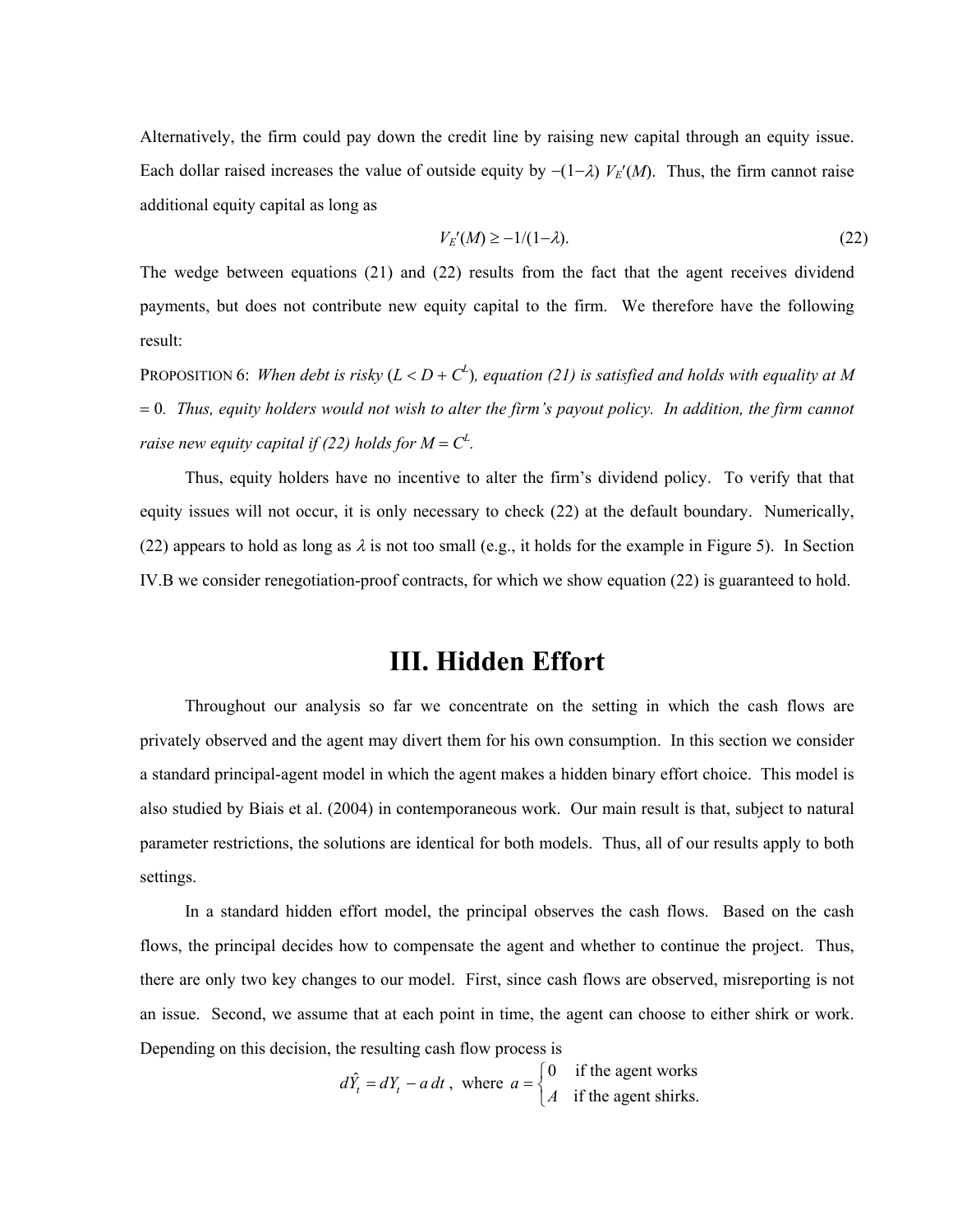Working is costly for the agent, or equivalently, shirking results in a private benefit. Specifically, we suppose that the agent receives an additional flow of utility equal to  $\lambda A$  dt if he shirks.<sup>25</sup> With  $r < \nu$  the agent consumes all payments immediately, so that

$$
dC_t = dI_t + \lambda a dt.
$$

Again,  $\lambda$  parameterizes the cost of effort and in turn the degree of the moral hazard problem. We assume  $\lambda \leq 1$  so that working is efficient.

Our first result establishes the equivalence between this setting and our prior model:

PROPOSITION 7: The optimal principal-agent contract that implements high effort is the optimal *contract of Section I.* 

*Proof of Proposition 7:* The incentive compatibility condition in Lemma C is unchanged: To implement high effort at all times, we must have  $\beta_t \geq \lambda \sigma$ . Proposition 1 shows that our contract is the optimal contract subject to this constraint.

It is not surprising that our original contract is incentive compatible in this setting, since shirking is equivalent to stealing cash flows at a fixed rate. What is surprising is that the additional flexibility that the agent has in the cash flow diversion model does not require a "stricter" contract.

Proposition 7 assumes that implementing high effort at all times is optimal. Because the reduction in cash flows due to shirking is bounded – unlike the case of diversion – it may be optimal to stop providing incentives and to allow the agent to shirk after some histories. Specifically, when the agent shirks his payoff would not need to depend on cash flows, so the agent's promised payoff would evolve according to

$$
dW_t = \begin{cases} \gamma W_t dt - dI_t + \lambda (d\hat{Y}_t - \mu dt) & \text{if } a = 0\\ \gamma W_t dt - dI_t - \lambda A dt & \text{if } a = A. \end{cases}
$$

Because the principal's continuation function is concave, this reduction in the volatility of  $W_t$ could be beneficial. For that not to be the case, and for high effort to remain optimal, it must be that for all *W*, the principal's payoff rate from having the agent shirk would be less than that under our existing contract: $26$ 

$$
rb(W) \ge (\mu - A) + (\gamma W - \lambda A)b'(W). \tag{23}
$$

The agent and principal's payoff if the agent shirks forever are given by

$$
w^s = \lambda A/\gamma
$$
 and  $b^s = (\mu - A)/r = (\mu - \gamma w^s/\lambda)/r$ .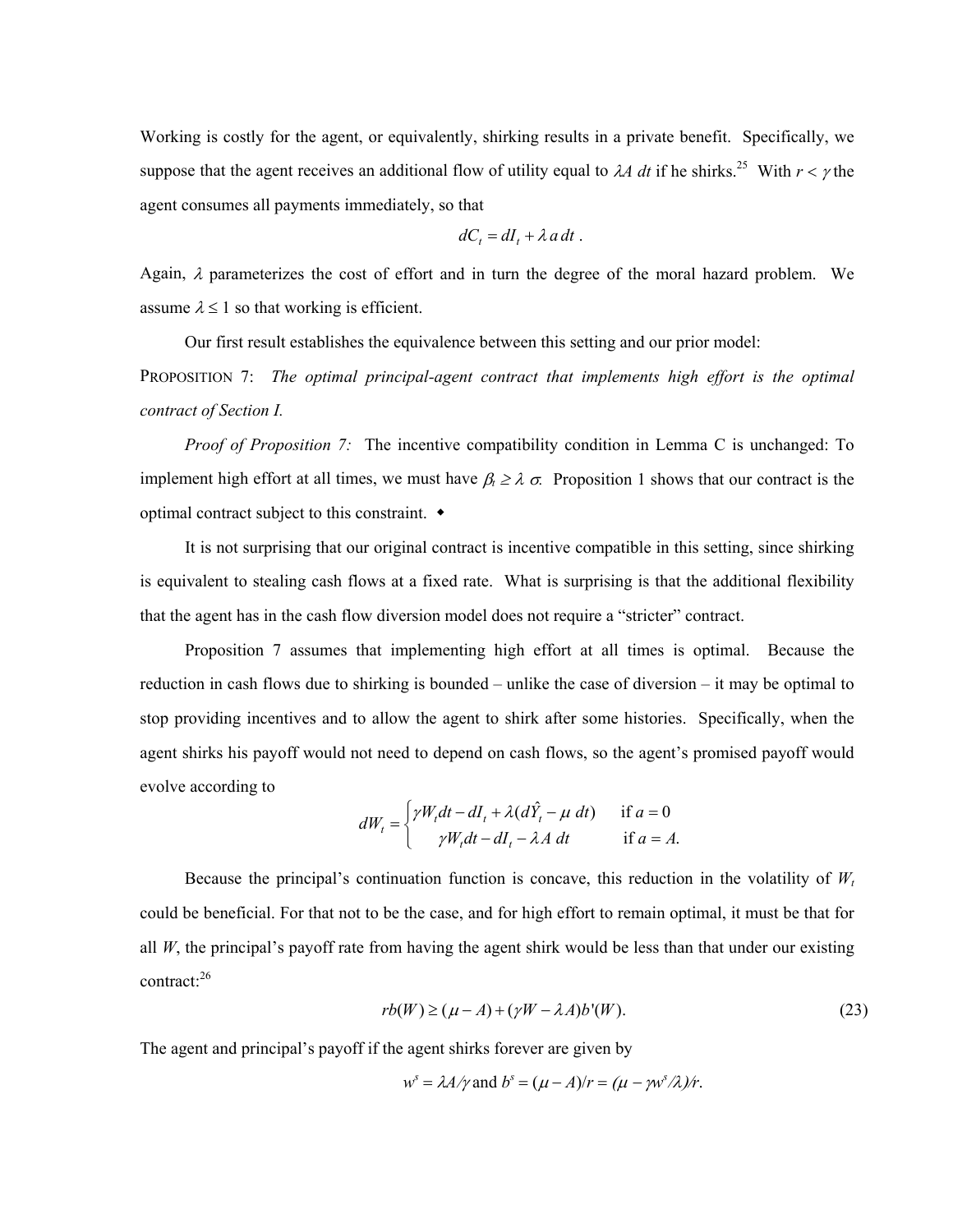We then have the following necessary and sufficient condition, as well as a simple sufficient condition, for high effort to remain optimal at all times:

PROPOSITION 8: *Implementing high effort at all times is optimal in the principal-agent setting if and only if*  $b^s \le f(w^s)$ , *where*  $f(z) = \min_w b(w) + \frac{\gamma}{r}(z - w)b'(w)$ . *A simpler sufficient condition is* 

$$
b^{s} \leq \frac{\gamma}{r}b\left(w^{s}\right)+\left(1-\frac{\gamma}{r}\right)b(W^{*}).
$$
\n(24)

*Given*  $\lambda$ *, both of these conditions imply a lower bound on A, or equivalently, w<sup>s</sup>.* 

We can interpret Proposition 8 as follows. The point  $(w^s, b^s)$  represents the agent's and principal's payoffs if the agent shirks forever. Thus, shirking is never optimal if and only if this point lies below the function *f*. The function *f* is concave and below *b*, with equality only at the maximum, as Figure 6 shows. The factor  $\gamma/r$  increases the steepness of f relative to b; when  $\gamma = r$ , f and b coincide. Proposition 8 puts a lower bound on  $w^s$ , or equivalently on *A*, the magnitude of the cash flow impact of shirking. For example, in Figure 6, if  $w^s \geq w^s$ , then high effort is always optimal. This is the case for  $(w_1^s, b_1^s)$ .

On the other hand, if *A* is so small that  $w^s < w^s$ , then the optimal principal-agent contract will involve shirking after some histories. Still, the optimal contracting techniques of this paper may apply. For example, see  $(w_2^s, b_2^s)$  in Figure 6. In this case, the optimal contract calls for high effort until  $(w_2^s, b_2^s)$  is reached, after which point the agent is paid a fixed wage and shirks forever. Thus, the optimal contract is again as in our model, but with a fixed wage and shirking in place of termination so that  $(R, L) = (w_2^s, b_2^s)$ .<sup>27</sup>

REMARK. We can also consider a hybrid model in which the agent can both divert cash flows and choose effort. Let  $\lambda_d$  parameterize the benefit the agent receives from diverting cash flows, and let  $\lambda_a$  represent the benefit from shirking. Then we can show that the optimal contract implementing high effort is the optimal contract of Section [0](#page-5-0) with  $\lambda = \max(\lambda_d, \lambda_a)$ . (See Shim (2004) for a discrete-time model of this sort.)

# **IV. Further Extensions of the Model**

In this section we consider various extensions of the basic model. First, we allow the termination payoffs (*R*, *L*) to be determined endogenously by either the principal's option to hire a new agent or the

Insert Fig. 6 here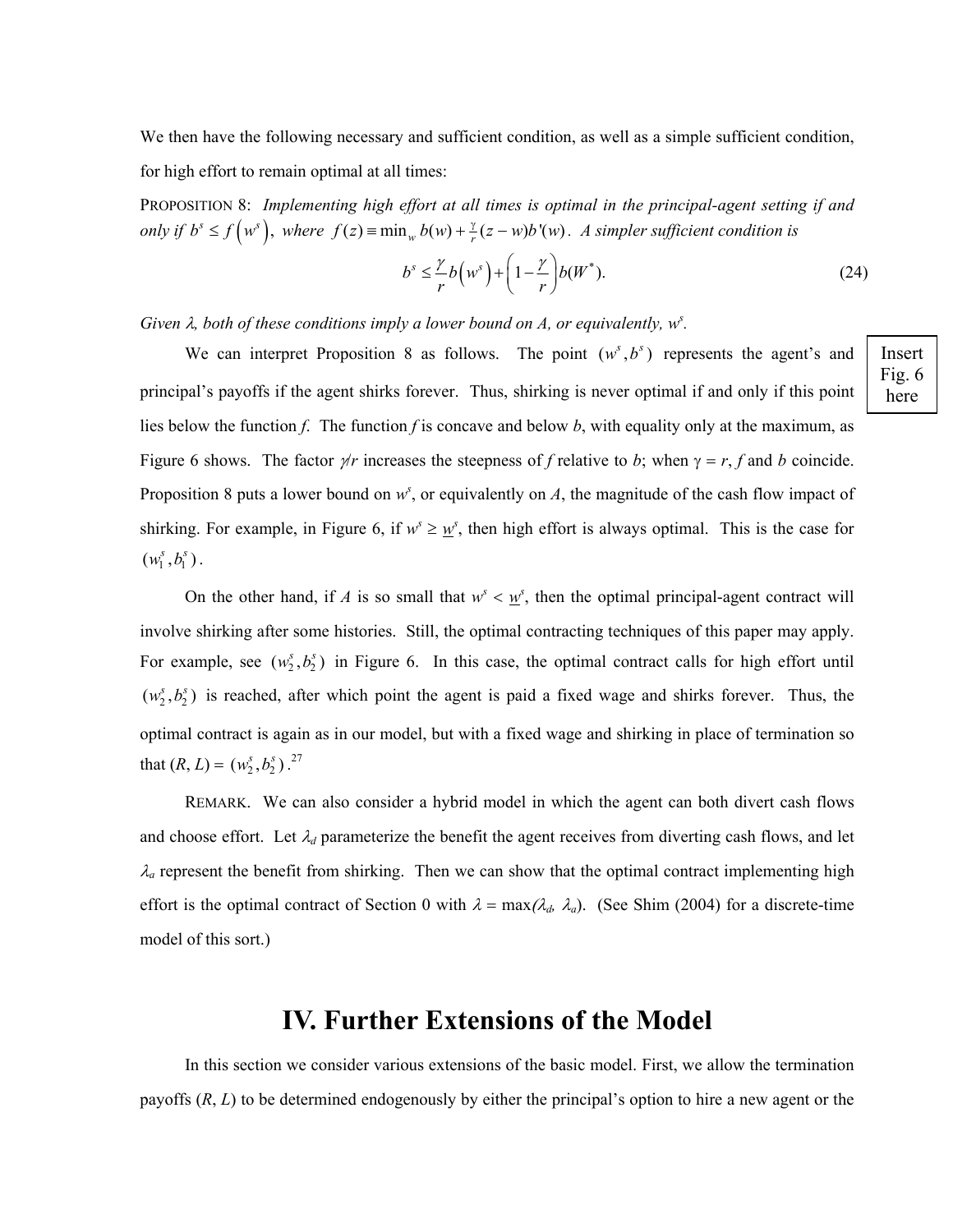agent's option to start a new project. Second, we consider the construction of an optimal renegotiationproof contract. Third, we consider the case in which the agent and principal disagree about key parameters of the model, such as the project's profitability or the agent's impatience.

## *A. Endogenously Determined Termination Payoffs*

Thus far, we treat the termination payoffs (*R*, *L*) as exogenous. Suppose, however, that they are endogenously determined as in the following two examples.

FIRING AND REPLACING THE AGENT: Suppose the agent can be fired and replaced at cost *ca* to the principal (i.e. investors). If the agent is fired, the agent's termination payoff is *R* and investors, choosing the optimal contract with a new agent, receive termination payoff

$$
L = b(W^*) - c_a. \tag{25}
$$

INALIENABLE HUMAN CAPITAL: Suppose the agent can quit the firm and start a new firm by raising external capital *K* from new investors. If the agent quits, the old investors liquidate and receive *L*, while the agent receives

$$
R = e^{-\gamma \Delta t} W_0. \tag{26}
$$

where  $\Delta t$  is the time required to start a new firm and  $W_0$  satisfies  $b(W_0) = K^{28}$ .

The optimal contract in either case takes exactly the same form as described in Section I. The only change is that now the boundary condition (25) or (26) replaces  $b(R) = L$ . Figure 7 illustrates the solution. Because  $db(W^*)/dL < 1$ , when the agent can be replaced the liquidation value *L* is decreasing in *ca*. From the results of Section [0,](#page-18-0) the credit line increases and the debt decreases in *ca*. This is intuitive, because the project requires more financial flexibility when it is more difficult to replace the agent. Similarly, when the agent can quit and start a new firm, as ∆*t* falls and it becomes easier for the agent to start a new firm, *R* rises. This leads to a decrease in both the credit line and debt. Note that as ∆*t* → ∞ and starting a new firm becomes impossible, *R* → 0, and as ∆*t* → 0 and restarting is costless, *R*  $\rightarrow R^*$ , the point at which  $b'(R^*) = 0$ . (These are but two special cases – other cost structures can be considered, and both settings may operate simultaneously.)

Insert Fig. 7 here

### *B. Renegotiation*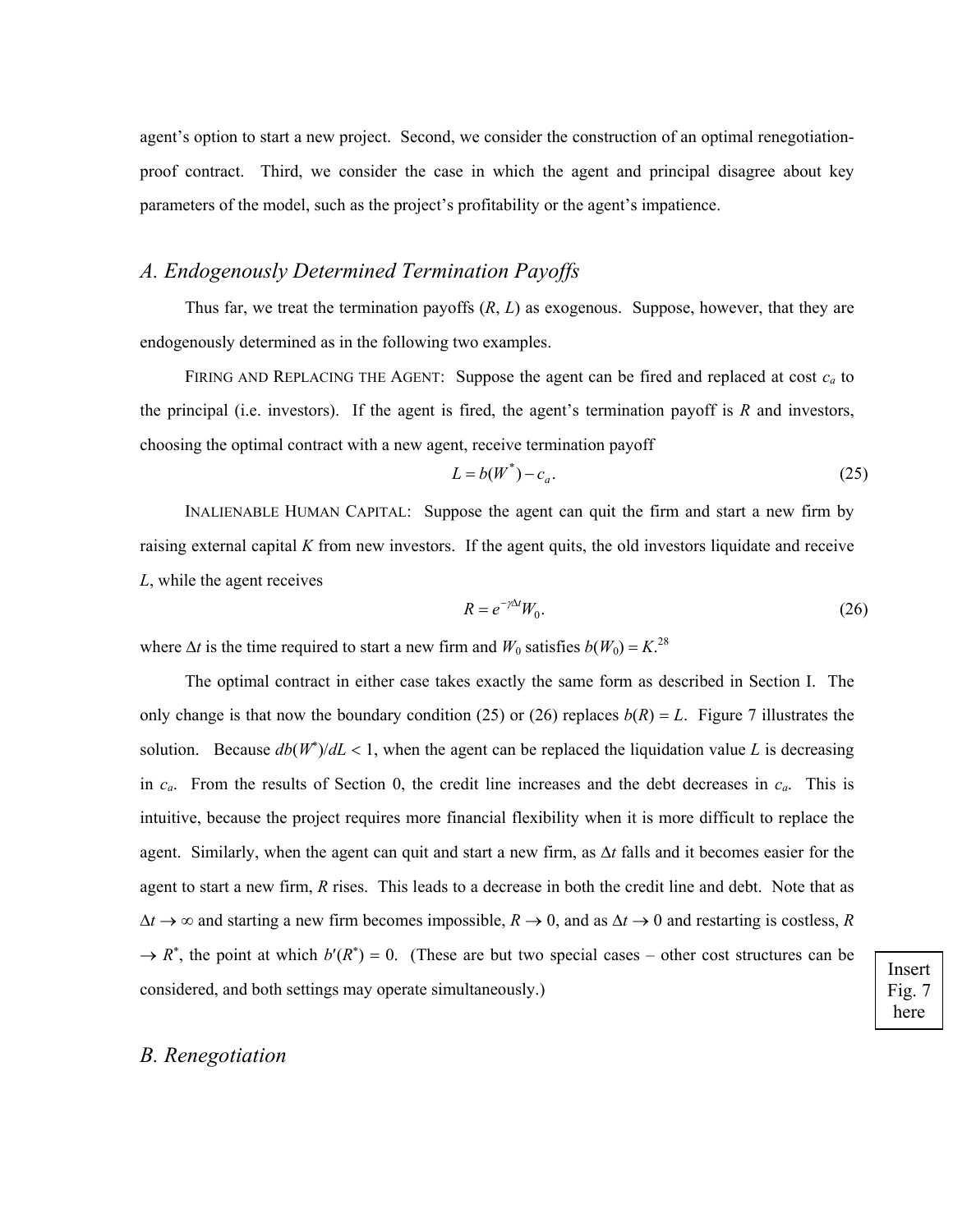The optimal contracts we derive need not be renegotiation-proof. When  $b'(R) > 0$ , both the principal and the agent would like to renegotiate termination and restart the contract with the agent's value  $W > R$ , giving the principal the profit  $b(W) > L$ . In terms of our implementation, renegotiation corresponds to recapitalizing the firm to avoid default. For example, in Figure 5, the security holders would be willing to "forgive" some of the debt to avoid default.

To be renegotiation-proof, the principal's profit function  $b(W)$  must not have positive slope. Renegotiation effectively raises the agent's minimum payoff when running the project to a point *R*<sup>∗</sup> such that  $b'(R^*) = 0$ . This is equivalent to the case in Section IV.A of an agent that can restart the firm immediately ( $\Delta t = 0$ ).

A renegotiation-proof contract under which the principal breaks even exists only if the required external capital  $K \leq L$ . Until termination the agent's continuation value evolves in the interval  $[R^*, W^]$ as

$$
dW_t = \gamma W_t dt + \lambda (d\hat{Y}_t - \mu dt) - dI_t + dP_t,
$$

where processes *I* and *P* reflect  $W_t$  at endpoints  $W^1$  and  $R^*$ , respectively. The project is terminated stochastically whenever  $W_t$  is reflected at  $R^*$ . The probability that the project continues at time *t* is

$$
Pr(\tau \ge t) = \exp\left(\frac{-P_t}{R^*-R}\right).
$$

Thus,  $W_t$  is the agent's true expected future payoff. Indeed, whenever  $W_t$  reaches  $R^*$  and  $dP_t$  is added to the agent's continuation value, the project is terminated with probability  $dP_t$  / ( $R^*$ – $R$ ) to account for this increment to the agent's value.

The implementation of a renegotiation-proof contract involves a credit line and debt as in the optimal contract of Section I.C with  $R^*$  in place of  $R$ . Since  $R^* > R$ , both the credit line and debt decrease. Renegotiation-proofness effectively reduces the profitability of the project.<sup>29</sup>

## *C. Private Benefits of Control*

Suppose the agent receives private benefits of control from running the project. Specifically, suppose that prior to termination the agent earns additional utility at rate  $\gamma\omega$ . With this private benefit, the agent's continuation value evolves according to

$$
dW_t = \gamma (W_t - \omega) dt - dI_t + \lambda (d\hat{Y}_t - \mu dt)
$$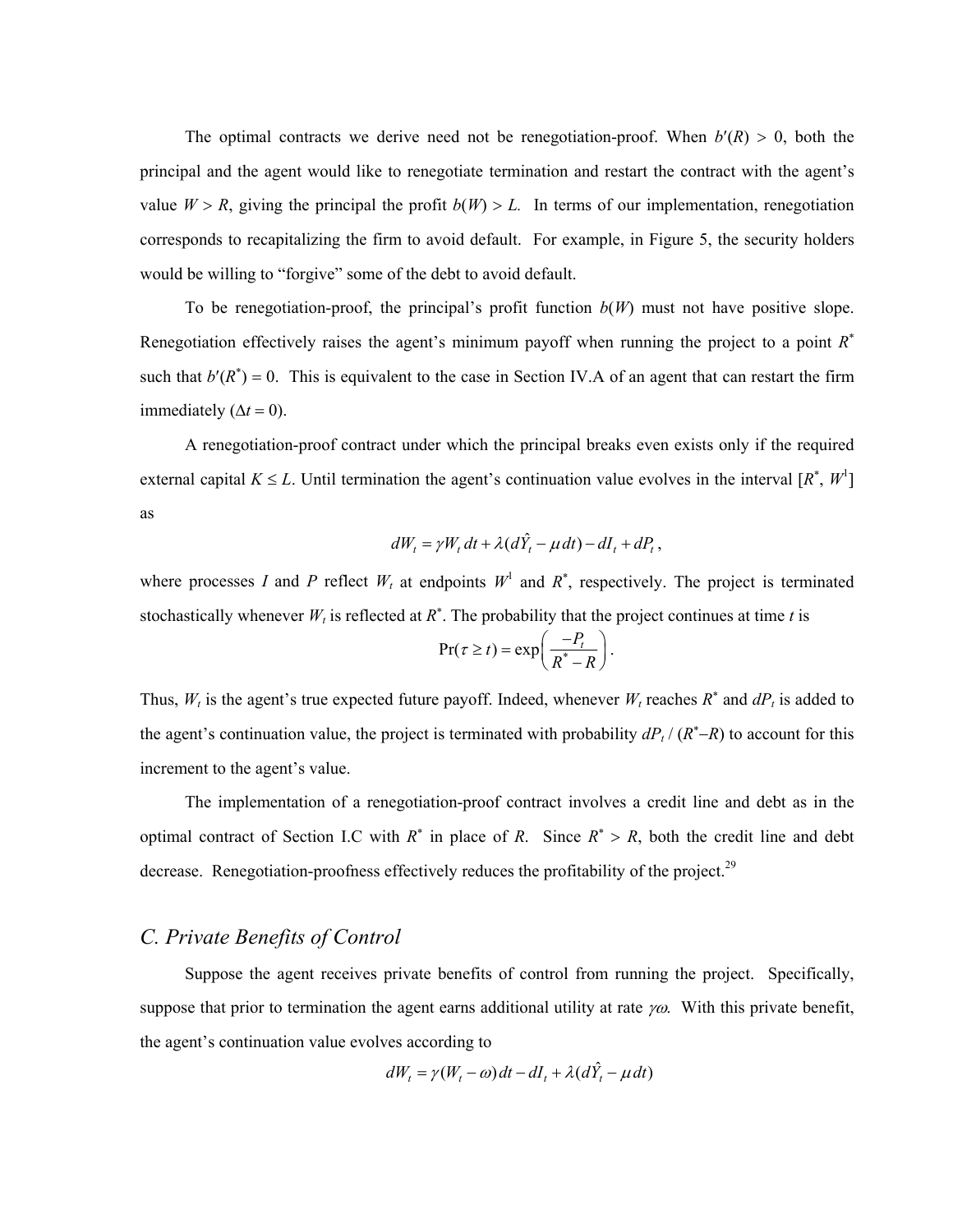How does this alter the form of the optimal contract? Interestingly, as the following result shows, this is equivalent to reducing the agent's outside opportunity by  $\omega$ .

PROPOSITION 9: *Suppose the agent earns private benefits at rate* γω *while running the project. Then the optimal contract is the same as the optimal contract without private benefits and termination payoff*   $\hat{R} = R - \omega$ . Under this contract, given a value of the state variable  $\hat{W}_t$ , the agent's total payoff *including private benefits is*  $W_t = \hat{W}_t + \omega$ .

Using our comparative statics results for *R* from Section II.B, increasing the agent's private benefits increases the optimal credit limit and amount of debt. Intuitively, the potential threat of losing the private benefits in termination enhances the agent's incentives and hence increases the debt capacity of the firm. Moreover, because  $\hat{W}_0$  rises as  $\hat{R}$  falls with  $\omega$ , the agent's total payoff rises by more than a dollar for each dollar of private benefits, all else equal, due to the "commitment effect" of private benefits.

#### *D. Parameter Uncertainty and Cash Reserves*

As with other optimal contracting settings, the form of our optimal contract depends upon the parameters that define the project and the agent's preferences. For example, consider the agent's impatience parameter *γ*. While  $\gamma = r$  may be a natural (or at least neutral) assumption, we argue here that it is more robust to consider optimal contracts in which  $\gamma > r$ . First, note from Figure 4 that the optimal debt-credit mix is very sensitive as  $\gamma \rightarrow r$ , but is much less sensitive when  $\gamma$  exceeds r by more than 0.5%. Indeed, it is generally the case that  $\partial D/\partial \gamma = +\infty$  when  $\gamma = r$ . Second, the following result implies that to design a contract, the principal has a strong incentive to overestimate, rather than underestimate, γ:

PROPOSITION 10: *Suppose that the principal offers a contract designed for an agent with discount rate*  <sup>γ</sup>. *If the agent's true discount rate is* γ′ <sup>&</sup>lt; γ, *then the principal's payoff is the same as if* γ′ <sup>=</sup> <sup>γ</sup>*, while the agent earns a payoff greater than*  $W_0$  *by accumulating a positive cash reserve prior to paying dividends. If the agent's true discount factor* γ′ *is greater than* γ*, then the agent will draw the entire credit line and default immediately. The agent earns*  $W_0$ *, whereas the principal earns*  $L - (W_0 - R)$ *.* 

Thus, if there is some uncertainty regarding the agent's impatience, when using our contract investors will set  $\gamma$  at the high end of the range.<sup>30</sup> While they could do better by designing a contract to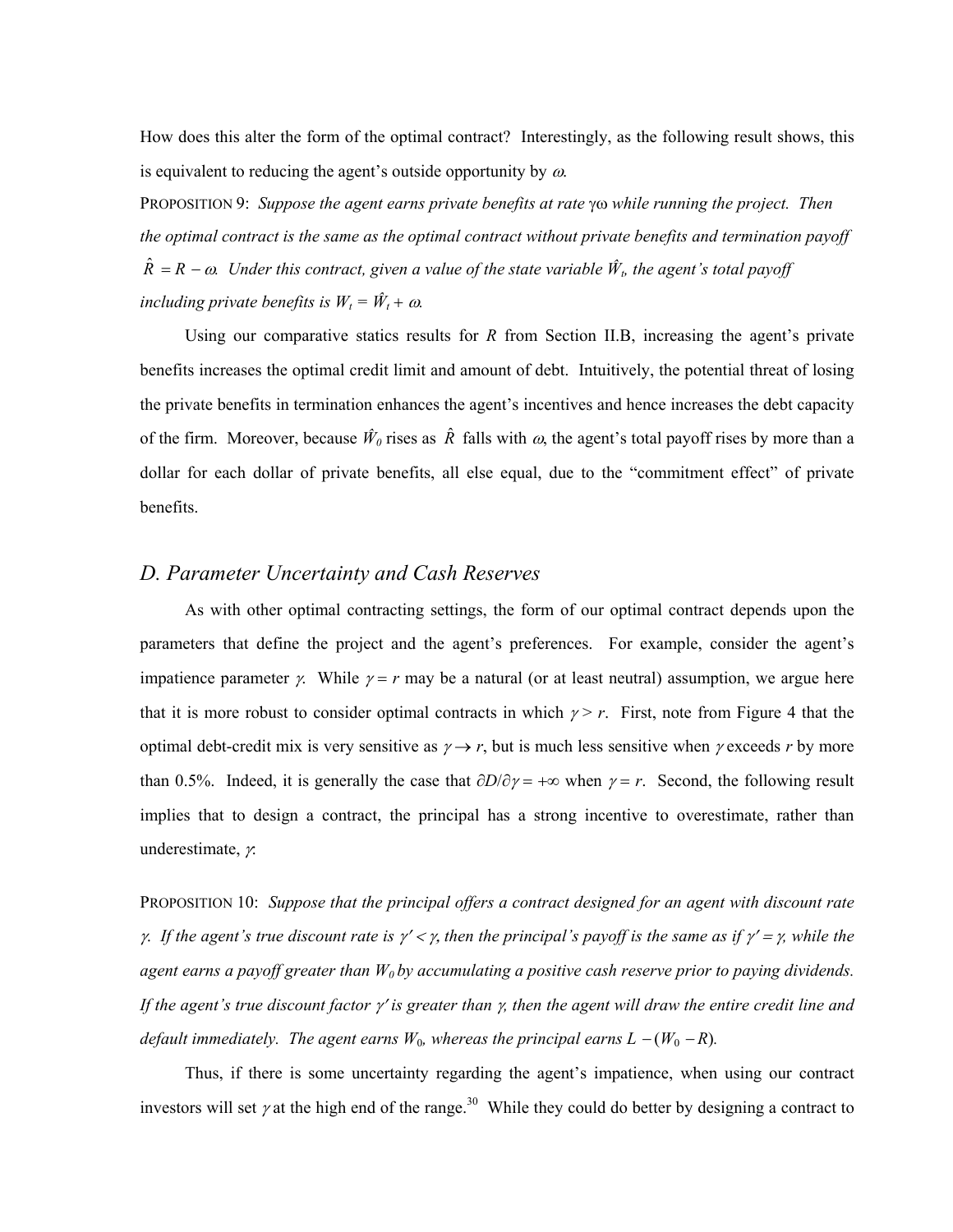"screen" for  $\gamma$ , the benefits of doing so would be minor. This result also offers an explanation for the use of cash reserves in our setting.

A similar argument applies to other parameters in the model. The critical incentive compatibility condition (17) depends also on the project's profit rate  $\mu$ , the agent's outside option *R*, and the ability to divert cash flows  $\lambda$ . If the level of debt *D* is set below the quantity specified in (17), the firm will accumulate cash reserves before paying dividends, with only a modest impact on the investor's payoff. If *D* exceeds the amount in (17), the agent will divert profits immediately. Thus, in the presence of parameter uncertainty, we expect the firm's payout policy to include the buildup of cash reserves.

# **V. Conclusion**

We analyze a situation in which an agent (entrepreneur) needs to raise external capital to (i) start up a profitable project, (ii) cover future operating losses that may occur, and (iii) consume. In our setting, the agent can divert cash flows from the project for personal consumption without the principal's (investor's) knowledge. To enforce payments, the investors can threaten to withhold future funding and terminate the project. We analyze an optimal contract between the investors and the agent in this setting.

An optimal contract involves a credit line, debt and equity. Debt, outside equity, and possibly the credit line provide the funds for start-up capital and the agent's initial consumption. For the duration of the project, the credit line provides the flexibility to cover possible operating losses. The agent has incentives to pay interest and not consume from the credit line because in the case of default, he has to surrender the project to investors. The agent holds an equity stake and has discretion over the payment of dividends. The agent's equity stake is sufficiently large that he does not divert excess cash flows for personal consumption, but pays them out as dividends appropriately.

The continuous-time setting of our paper has several advantages. First, the features of an optimal contract are cleaner. Unlike in discrete time, an optimal contract in continuous time does not require stochastic termination. Second, a continuous-time model provides a convenient characterization of the optimal contract through an ordinary differential equation. With this characterization we can say a great deal about how the optimal capital structure is determined by the specific features of the project. Also,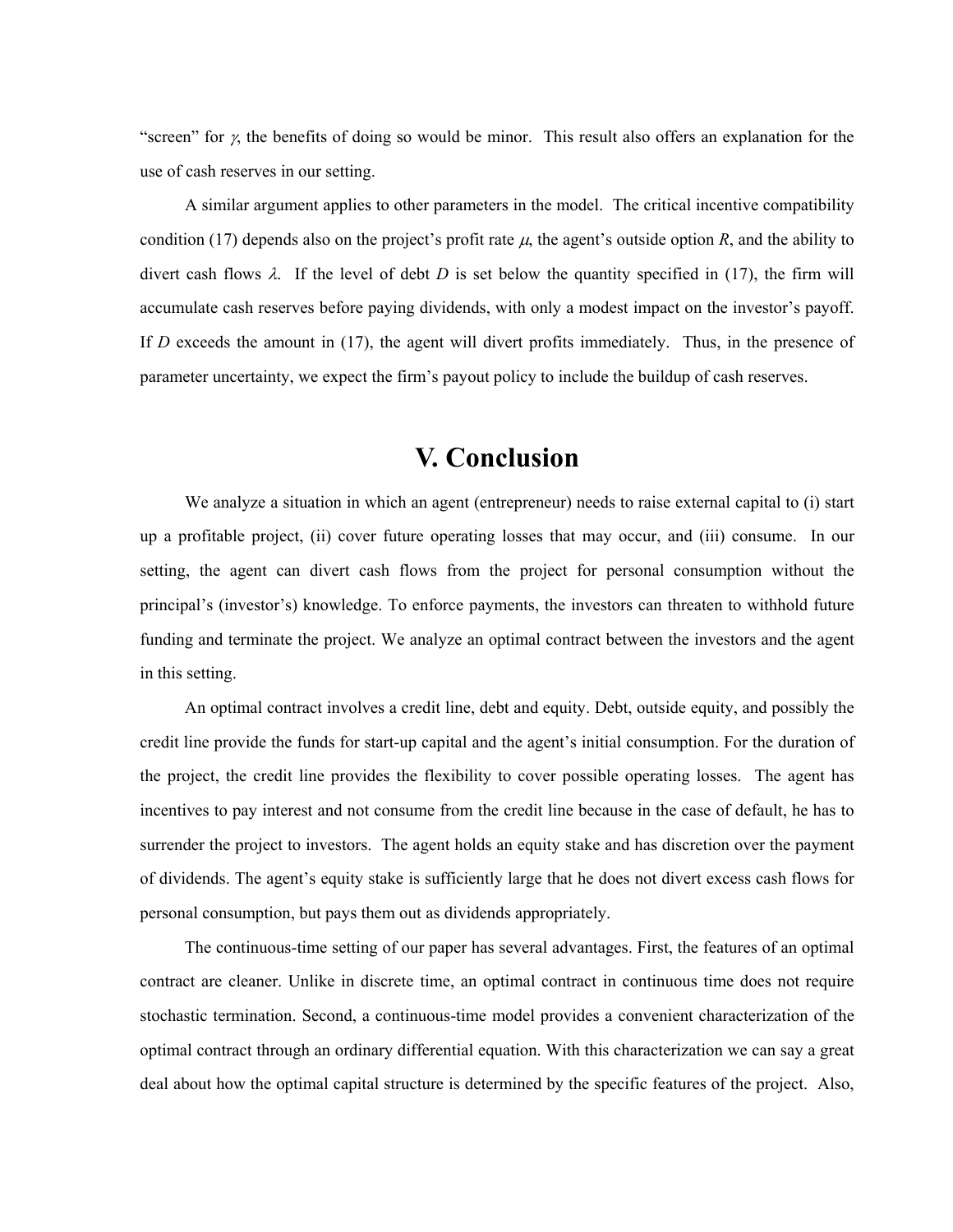we are able to compute the values of the securities that are involved in the implementation of an optimal contract, and we show that typical conflicts of interest between debt and equity holders do not arise. Finally, we can easily analyze extensions. For example, we show how our contract also solves a standard principal-agent problem with costly effort. Other extensions are considered; in many cases the solution only involves finding the appropriate boundary conditions for the differential equation that defines an optimal contract.

Our results raise several interesting questions for future research. For example, how can the contract be designed to elicit information regarding the agent's impatience? How does the agency problem considered here affect project selection, investment, and the scope of the firm? In a trading context, can a model like the one developed here, in which inefficient termination is necessary to provide incentives, provide a rationale for "limits to arbitrage"? These and other questions are the subject of ongoing research.

# **Appendix: Proofs**

*Proof of Lemma A:* Consider any incentive compatible contract  $(\tau, I, C, \hat{Y})$ . To prove the proposition, we show that there is a new incentive compatible contract, which gives the same payoff to the agent and the same or greater payoff to the principal, under which the agent reports cash flows truthfully and maintains zero savings. This contract is  $(\tau \gamma)' = \tau(\hat{Y}(Y))$ ,  $I'(\gamma) = C(Y)$ , C, Y). Note that the agent's consumption is the same as under the old contract, so he earns the same payoff. Let us show that the agent's strategy is incentive compatible and that the principal earns the same or greater payoff.

Under the new contract the agent cannot improve his payoff by a deviation  $(C, \hat{Y})$ , because any feasible consumption *C*′ is feasible under the old contract as well. If *C*′ is feasible under the new contract, then the agent always has nonnegative savings if he reports  $\hat{Y}(\hat{Y}'(Y))$  and consumes C'under the old contract. Indeed,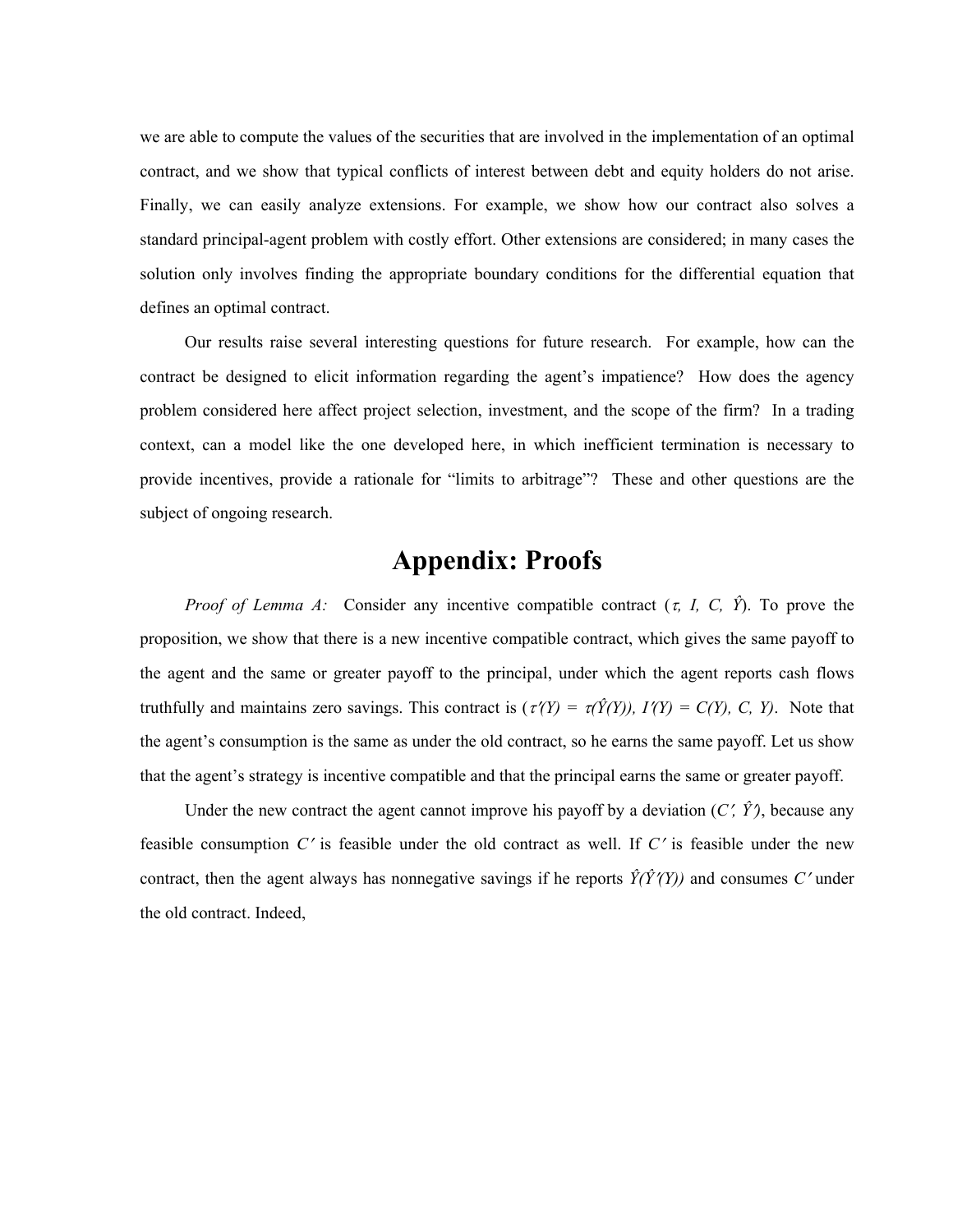$$
\underbrace{\int_{0}^{t} e^{\rho(t-s)} (dI_{t}(\hat{Y}(\hat{Y}^{\prime}))-dC_{t}^{\prime}) + \int_{0}^{t} e^{\rho(t-s)} [dY_{t}-d\hat{Y}_{t}(\hat{Y}^{\prime})]]^{2}}_{\text{savings under old contract if the agent consumes } C^{\prime} \text{ and reports } \hat{Y}(\hat{Y}^{\prime})
$$
\n
$$
\underbrace{\int_{0}^{t} e^{\rho(t-s)} (dI_{t}(\hat{Y}(\hat{Y}^{\prime}))-dC_{t}(\hat{Y}^{\prime})) + \int_{0}^{t} e^{\rho(t-s)} [d\hat{Y}_{t}^{\prime}-d\hat{Y}_{t}(\hat{Y}^{\prime})]]^{2}}_{\text{savings under old contract if the agent consumes } C, \text{ reports } \hat{Y}, \text{ and } \hat{Y}^{\prime} \text{ are true cash flows}
$$
\n
$$
\underbrace{\int_{0}^{t} e^{\rho(t-s)} (dC_{t}(\hat{Y}^{\prime})-dC_{t}^{\prime}) + \int_{0}^{t} e^{\rho(t-s)} [dY_{t}-d\hat{Y}_{t}^{\prime}]^{2}}_{\text{savings under new contract under deviation } (C^{\prime}, \hat{Y}^{\prime})}
$$

To show that the principal is at least as well-off as before, note that the new contract avoids the inefficiency due to both stealing and inefficient savings (at rate  $\rho \le r$ ) by the agent. Therefore, the principal's profit improves by

$$
E\left[\int\limits_0^{\tau}e^{-rt}\left((1-\lambda)(dY_t-d\hat{Y}_t)^++(r-\rho)S_tdt\right)\right],
$$

where *S* denotes the agent's savings under the old contract.  $\bullet$ 

*Proof of Proposition 1:* First, let us verify that function *b* defined in the proposition is concave. Note that  $b'(W) \ge -1$  and  $rb(W) \le \mu - \gamma W$  imply  $b'' \le 0$ . Therefore, to the left of  $W^l$ , with boundary conditions  $b'(W^1) = -1$  and  $rb(W^1) = \mu - \gamma W^1$ , function *b* enters the region where it is concave. Moreover, it stays concave because a concave function can never exit this region (this can be seen geometrically).

Next, let us prove that *b* represents the principal's optimal profit, which is achieved by the contract outlined in the proposition. Define

$$
G_t = \int_0^t e^{-rs} (dY_s - dI_s) + e^{-rt} b(W_t).
$$

Under an arbitrary incentive compatible contract,  $W_t$  evolves according to  $(6)$ . Then, from Ito's lemma,  $(\mu + \gamma W_{i} b'(W_{i}) + \frac{1}{2} \beta_{i}^{2} \sigma^{2} b''(W_{i}) - rb(W_{i})$  $\begin{aligned} \begin{cases} 0 \end{cases} \leq 0 \end{aligned}$  $e^{rt}dG_t = (\mu + \gamma W_t b'(W_t) + \frac{1}{2}\beta_t^2 \sigma^2 b''(W_t) - rb(W_t))dt - (1 + b'(W_t))dI_t + (1 + \beta_t b'(W_t))\sigma dZ_t$  $=\underbrace{( \mu + \gamma W_t b'(W_t) + \frac{1}{2} \beta_t^2 \sigma^2 b''(W_t) - rb(W_t))}_{\leq 0} dt \underbrace{-(1 + b'(W_t))}_{\leq 0} dI_t + (1 +$ 

From (15) and the fact that  $b'(W_t) \ge -1$ ,  $G_t$  is a supermartingale. It is a martingale if and only if  $\beta_t = \lambda$ ,  $W_t \leq W^1$  for  $t > 0$ , and  $I_t$  is increasing only when  $W_t \geq W^1$ .

We can now evaluate the principal's payoff for an arbitrary incentive compatible contract. Note that  $b(W_t) = L$ . For all  $t < \infty$ ,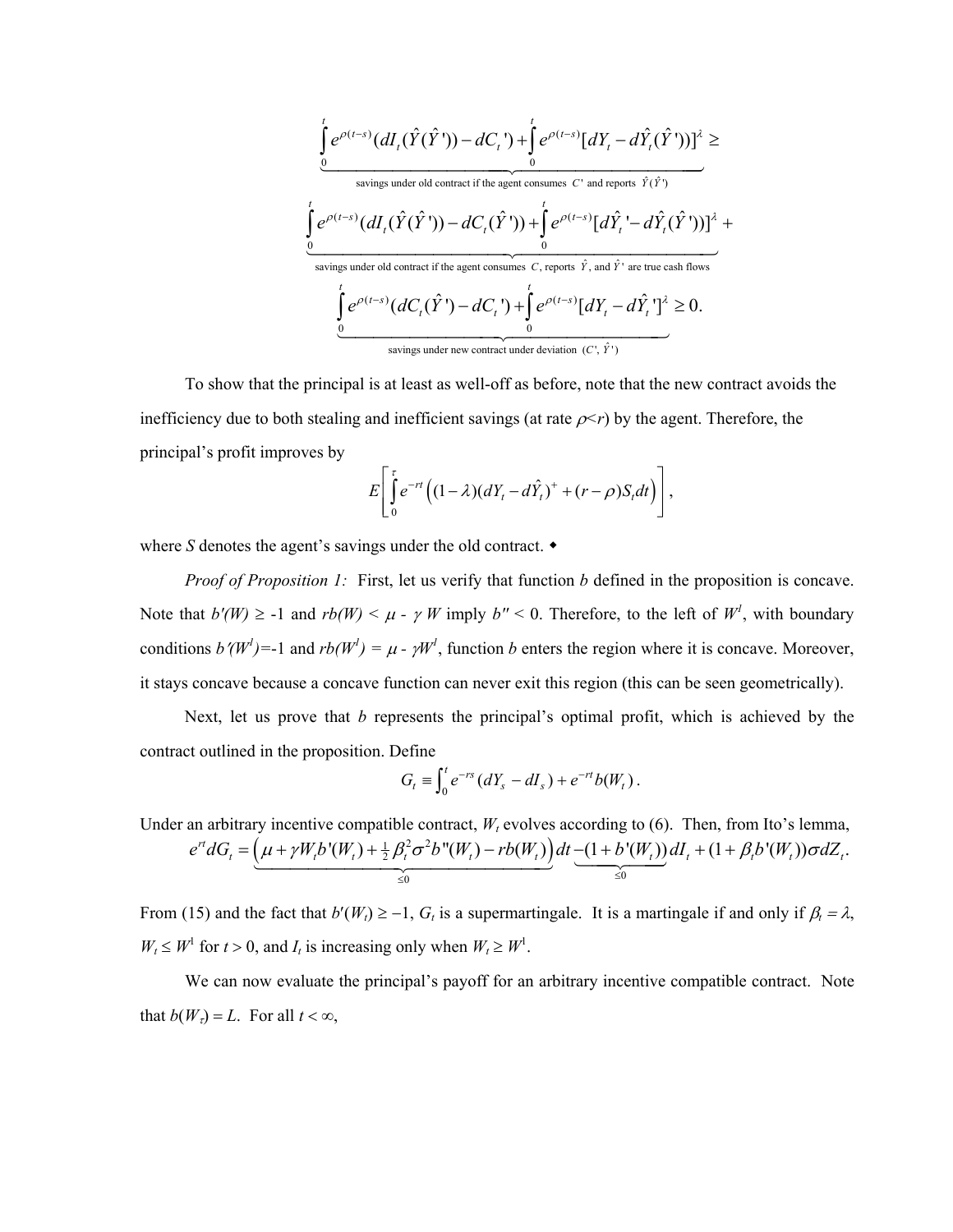$$
E\left[\int_0^{\tau} e^{-rs} (dY_s - dI_s) + e^{-rt} L\right] = E\left[G_{t \wedge \tau} + 1_{t \leq \tau} \left(\int_t^{\tau} e^{-rs} (dY_s - dI_s) + e^{-rt} L - e^{-rt} b(W_t)\right)\right]
$$
  

$$
= E\left[G_{t \wedge \tau}\right] + e^{-rt} E\left[1_{t \leq \tau} \left(E_t \left[\int_t^{\tau} e^{-r(s-t)} (dY_s - dI_s) + e^{-r(\tau-t)} L\right] - b(W_t)\right]\right].
$$

Now, since  $b'(W) \ge -1$ ,  $\mu/r - W - b(W) \le \mu/r - R - L$ . Therefore, letting  $t \to \infty$ ,  $E\left[\int_0^{\tau} e^{-rs} (dY_s - dI_s) + e^{-r\tau} L\right] \leq b(W_0).$ 

Finally, for a contract that satisfies the conditions of the proposition,  $G_t$  is a martingale until time  $\tau$  because *b*′*(W<sub>t</sub>*) stays bounded. Therefore, the payoff *b*(*W*<sub>0</sub>) is achieved with equality.  $\bullet$ 

REMARK.It is easy to modify this proof to show that the principal cannot improve her profit by adding additional randomization. Such randomization would add an extra term to the expression for  $dG_t$ , but the process  $G_t$  would still be a supermartingale since  $b(W)$  is a concave function.

*Proof of Proposition 2:* Recall that the rate of return on savings is  $\rho \le r$ . We consider the case  $\rho$  $=$  *r*, in which savings is most attractive, without loss of generality. We also generalize the setting to allow the agent to save within the firm and on his own account (this will be useful in our implementation of the optimal contract). Denote the savings within the firm by  $S_t^f$ , which evolve according to

$$
dS_t^f = rS_t^f dt + (dY_t - d\hat{Y}_t) - dQ_t.
$$

Here, *dO<sub>t</sub>* represents the agent's diversion of the cash flows to his own account, which evolves as

$$
dS_t = rS_t dt + \left[dQ_t\right]^{\lambda} + dI_t - dC_t.
$$

Note that the agent bears the cost of diversion when moving funds outside the firm. Both accounts must maintain nonnegative balances. We show that for an arbitrary feasible strategy  $(C, \hat{Y})$  of the agent,

$$
\hat{V}_t = \int_0^t e^{-\gamma s} dC_s + e^{-\gamma t} \left( S_t + \lambda S_t^f + W_t \right)
$$

is a supermartingale. Now,

$$
e^{\gamma t}d\hat{V}_t = dC_t + dS_t - \gamma S_t dt + \lambda (dS_t^f - \gamma S_t^f dt) + dW_t - \gamma W_t dt.
$$

Using (16) and the definitions of  $dS_t$  and  $dS_t^f$ ,

$$
e^{\gamma t}d\hat{V}_t = [dQ_t]^{\lambda} - \lambda dQ_t - (\gamma - r)(S_t + \lambda S_t^f)dt + \lambda (dY_t - \mu dt)
$$
  
= -(1 - \lambda)dQ\_t - (\gamma - r)(S\_t + \lambda S\_t^f)dt + \lambda \sigma dZ\_t.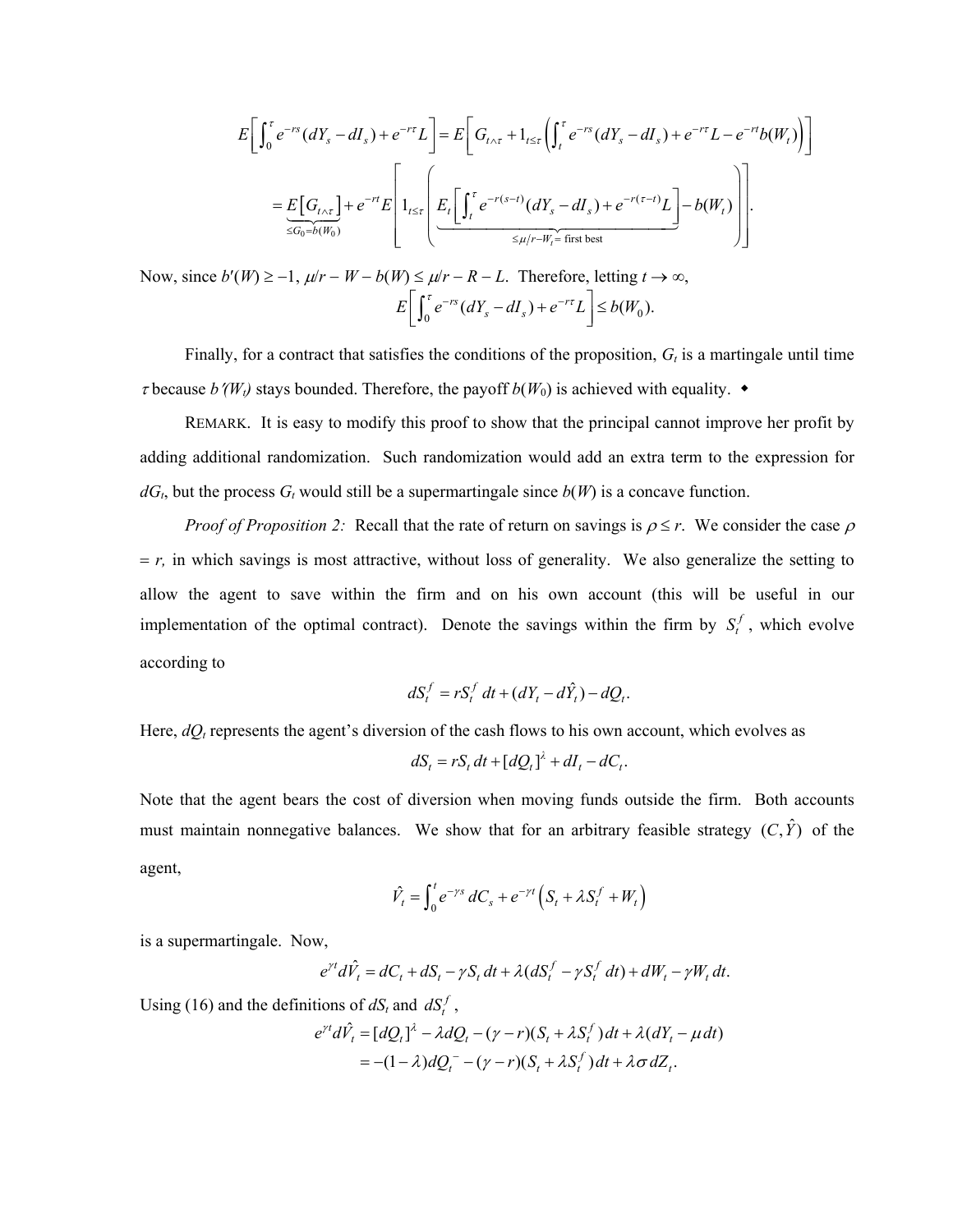Because  $\lambda \leq 1$ ,  $dQ_t^-$  is nondecreasing,  $\gamma > r$ , and the savings balances are nonnegative,  $\hat{V}$  is a supermartingale until time  $\tau$  because  $W_t$  is bounded from below. If  $W_t$  is bounded from above and there is no savings,  $S_t = S_t^f = 0$ , and the agent reports truthfully so that  $d\hat{Y}_t = dY_t$  and  $dQ_t = 0$ , then  $\hat{V}$  is a martingale. Thus,

$$
W_0 = \hat{V}_0 \ge E\left[\hat{V}_r\right] = E\left[\int_0^{\tau} e^{-\gamma s} dC_s + e^{-\gamma \tau} \left(S_{\tau} + \lambda S_{\tau}^f + R\right)\right]
$$

with equality if the agent maintains zero savings and reports truthfully. This is true even if  $Y_t - \hat{Y}_t$  is not Lipschitz-continuous.

*Proof of Proposition 3:* Let  $Div_t$  be an increasing process that represents the cumulative dividends paid by the firm. Then the credit line balance evolves according to

$$
dM_t = \gamma M_t dt + x dt + dDiv_t - d\hat{Y}_t,
$$

where we can assume  $dDiv_t$  and  $d\hat{Y}_t$  are such that  $M_t \ge 0$ . Defining  $W_t$  from (18), and using, from (17),  $\lambda x = \lambda rD = \lambda \mu - \gamma (R + \lambda C^L)$ , we have

$$
dW_t = -\lambda dM_t = -\lambda \gamma M_t dt - \lambda x dt - \lambda dDiv_t + \lambda d\hat{Y}_t = \gamma W_t dt - \lambda dDiv_t + \lambda (d\hat{Y}_t - \mu dt)
$$

Letting  $dI_t = \lambda dDiv_t$ , the incentive compatibility result of Proposition 3 follows from Proposition 2. Optimality follows from (19), since then  $M_t = 0$  implies  $W_t = W^1$ .

*Proof of Proposition 4:* Let  $b^{\lambda}$  be the value function for parameters  $(1, R^{\lambda}, L^{\lambda})$ , which satisfies  $rb^{\lambda}(W) = \mu + \gamma Wb^{\lambda}(W) + \frac{1}{2}\sigma^2b^{\lambda}(W)$ ,  $b^{\lambda}(R^{\lambda}) = L^{\lambda},$   $b^{\lambda}(W^{\lambda,1}) = -1,$  and  $r b^{\lambda} (W^{\lambda,1}) = \mu - \nu W^{\lambda,1}$ . Define

$$
b(W) = \lambda b^{\lambda} (W / \lambda) + (1 - \lambda) (\mu / r).
$$

Then it is straightforward to check that  $b(W)$  satisfies (12) with boundary conditions  $b(R) = L$ ,  $b'(W^1) = -1$ , and  $rb(W^1) = \mu - \gamma W^1$ , where  $W^1 = \lambda W^{\lambda}$ . Hence, *b* is the value function for parameters ( $\lambda$ , *R*, *L*), and  $W^1$  is the dividend boundary for parameters ( $\lambda$ , *R*, *L*) if and only if  $W^1/\lambda$  is the dividend boundary for  $(1, R^{\lambda}, L^{\lambda})$ . Thus, from (17) and (19), the optimal debt structure is unchanged.  $\bullet$ 

#### *A. Market Values of Securities*

We need Lemma D to compute the market values of the securities and to generate the comparative statics:

<span id="page-32-0"></span>LEMMA D: Suppose  $W_t$  evolves as according to

$$
dW_t = \gamma W_t dt - dI_t + \lambda (d\hat{Y}_t - \mu dt)
$$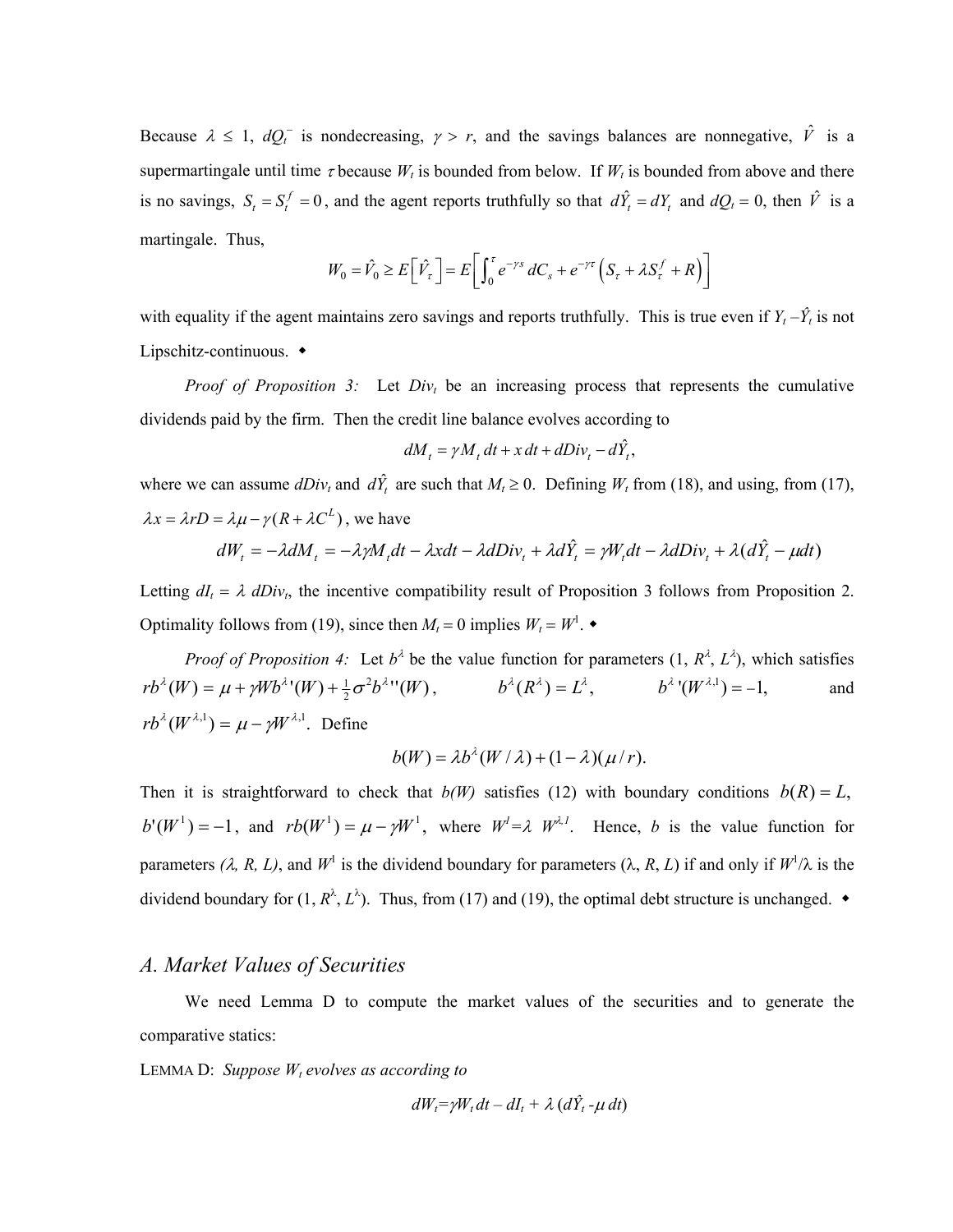*in the interval [R, W<sup>1</sup>] until time*  $\tau$ *, when W<sub>t</sub> reaches R, where I<sub>t</sub> is a nondecreasing process that reflects W<sub>t</sub>* at  $W^1$ . Let k be a real number and  $g:[R, W^1] \to \mathcal{R}$  be a bounded function. Then the same function  $G: [R, W^l] \rightarrow \mathcal{R}$  both solves

$$
rG(W) = g(W) + \gamma W G'(W) + 1/2 \lambda^2 \sigma^2 G''(W),
$$
 (A1)

*with boundary conditions*  $G(R) = L$  *and*  $G'(W<sup>1</sup>) = -k$ *, and satisfies* 

$$
G(W_0) = E \left[ \int_0^r e^{-rt} g(W_t) dt - k \int_0^r e^{-rt} dI_t + e^{-rt} L \right].
$$
 (A2)

*Proof of Lemma D:* Suppose that *G* solves (A1), and let us show that it satisfies (A2). Define

$$
H_{t} = \int_{0}^{t} e^{-rt} g(W_{t}) dt - k \int_{0}^{t} e^{-rt} dI_{t} + e^{-rt} G(W_{t}).
$$

Then, using Ito's lemma,

$$
e^{rt}dH_t = \left(g(W_t) + \gamma W_t G'(W_t) + \frac{1}{2}\lambda^2 \sigma^2 G''(W_t) - rG(W_t)\right)dt - (k + G'(W_t))dI_t + G'(W_t)\lambda \sigma dZ_t.
$$

From equation (A1), condition  $G(W^1) = -k$ , and the fact that *I* increases only when  $W_t = W^1$ , *H* is a martingale. Because *G* is bounded, *H* is a martingale until time  $\tau$ , so that

$$
G(W_0) = H_0 = E[H_\tau] = E\left[\int\limits_0^\tau e^{-rt}g(W_t)dt - k\int\limits_0^\tau e^{-rt}dI_t + e^{-rt}L\right]. \quad \bullet
$$

We now have that the values of the credit line, debt, and equity can be expressed in terms of the functions

$$
G_r(W) = E\left[e^{-r\tau} \mid W_0 = W\right] \quad \text{and} \quad G_I(W) = E\left[\int_0^r e^{-rt} dI_t \mid W_0 = W\right].
$$

By [Lemma ,](#page-32-0) both of these functions solve the differential equation

$$
rG(W) = \gamma W \cdot G'(W) + 1/2 \cdot \lambda^2 \sigma^2 G''(W), \tag{A3}
$$

with boundary conditions  $G_t(R) = I$ ,  $G_t(W^1) = 0$  and  $G_I(R) = 0$ ,  $G_I(W^1) = I$ . Functions  $G_t$  and  $G_I$  can be easily computed. To evaluate the market values of the securities, we also use the fact that

$$
E\left[\int\limits_0^{\tau}e^{-rt}dt\,|W_0=W\right]=\frac{1-G_{\tau}(W)}{r}.
$$

Then, the market values for the credit line, debt, and equity are

$$
V_C(M) = E\left[\int_0^r e^{-rt} \left(dY_t - xdt - \frac{dt_t}{\lambda}\right) + e^{-rt} L_C \mid W_0 = W\right] = \frac{\gamma W^1}{\lambda} \frac{1 - G_\tau(W)}{r} - \frac{G_r(W)}{\lambda} + L_C G_\tau(W)
$$

$$
V_D(M) = E\left[\int_0^r e^{-rt} xdt + e^{-rt} L_D \mid W_0 = W\right] = x \frac{1 - G_\tau(W)}{r} + L_D G_\tau(W), \text{ and}
$$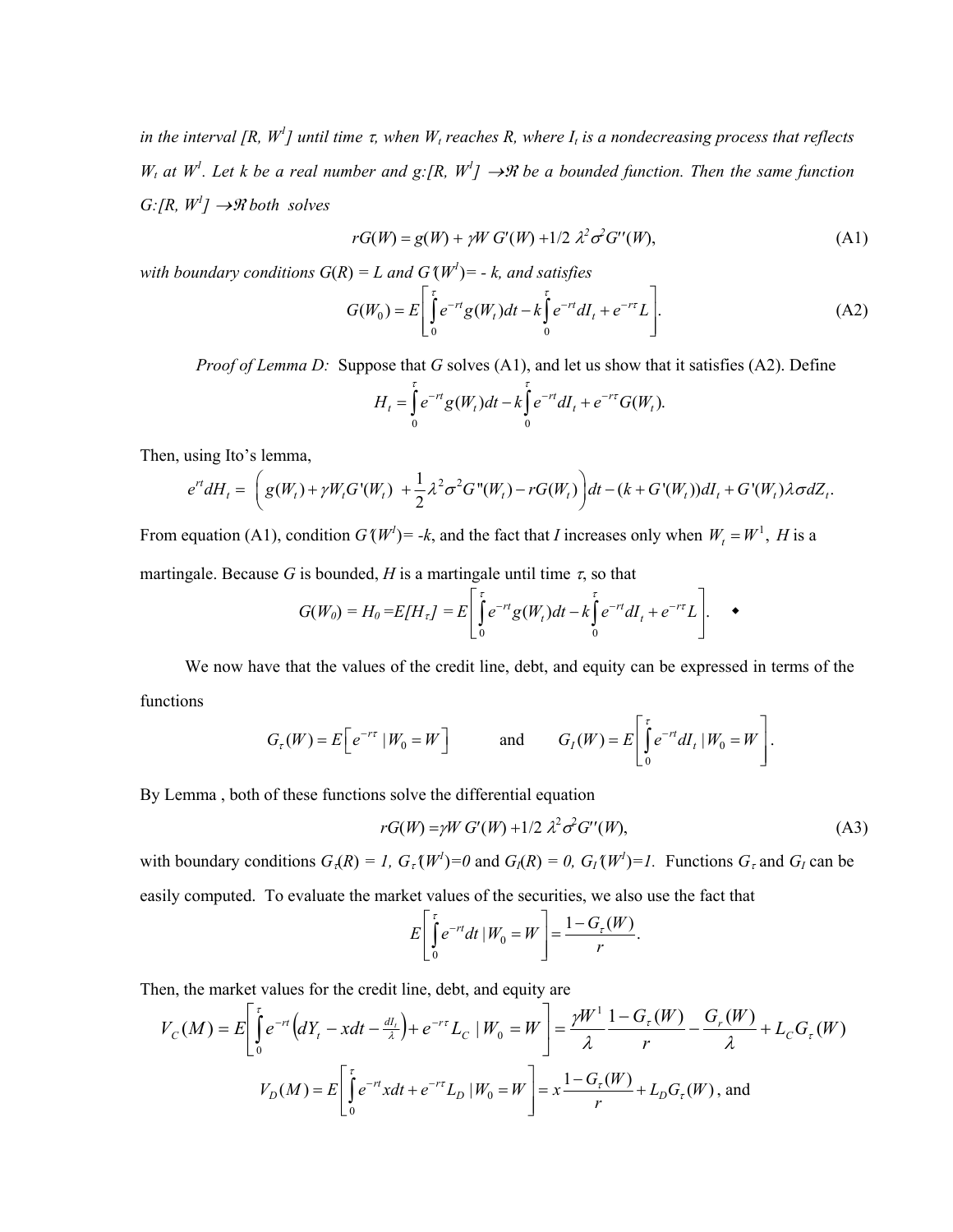$$
V_E(M) = E\left[\int\limits_0^{\tau} e^{-rt} \frac{dI_t}{\lambda} + e^{-rt} L_E \, \vert \, W_0 = W\right] = \frac{G_I(W)}{\lambda} + L_E G_{\tau}(W) \,,
$$

respectively, where  $W=W^1$  -  $\lambda M$ . If  $\lambda = 1$ , no funds remain after debt and credit line holders are paid off at time  $\tau$ .

LEMMA E: If  $\lambda = 1$ , then in the optimal contract,  $L < D + C^L$ .

*Proof of Lemma E:* When  $\lambda = 1$ ,  $D + C^L = b(W^1) + W^1 - R$ . Since  $b'(W) > -1$  for  $W \in (R, W^1)$ ,  $b(W^1) + W^1 > b(R) + R = L + R$ . Thus,  $D + C^L > L$ .

*Proof of Proposition 5:* When  $L < D$ ,  $L_E = 0$ . To demonstrate that equity holders prefer less volatility, we need to prove that  $G_I$  is concave. From the stochastic representation, we see that  $G_I$  is an increasing function. From (A3),

$$
1/2 \lambda^2 \sigma^2 G_I{}^{\prime\prime}(R) = -\gamma RG_I{}^{\prime}(R) < 0.
$$

Suppose that  $G_I$  were not concave somewhere on  $[R, W^I]$ , and let  $V = \inf\{G_I{}''(W) > 0\}$ . Then  $V > R$  and  $G_I''(V) = 0$  by continuity of  $G_I''$ . But then from (A3),

$$
1/2 \; \lambda^2 \sigma^2 G''(V) = (r - \gamma) \; G'(V) - \gamma V \; G''(V) = (r - \gamma) \; G'(V) < 0,
$$

so  $G_I''(V+\varepsilon) < 0$  for all sufficiently small  $\varepsilon > 0$ , contradiction.  $\bullet$ 

*Proof of Proposition 6:* Note that  $L<sub>E</sub> = 0$  when debt is risky. First, equation (21) holds with equality at  $M = 0$  because from (A3),  $G_I/W^I$ )=-1. Furthermore, (21) holds for  $M > 0$  because  $G_I$  is concave (see the proof of Proposition 5). Also, from the concavity of  $G_I$  it follows that if  $V_E'(C^L) \ge$  $-I/(I-\lambda)$ , then  $V_E'(M) > -I/(I-\lambda)$  for all  $M < C^L$ , and the firm cannot raise equity capital.  $\bullet$ 

#### *B. Comparative Statics Results*

LEMMA F: Suppose  $\theta$  is one of parameters L,  $\mu$ ,  $\gamma$ ,  $\sigma^2$  or  $\lambda$  and denote by  $b_{\theta}(W)$  the optimal *continuation function for that parameter value. Then* 

$$
\frac{\partial b_{\theta}(W)}{\partial \theta} = E \left[ \int_{0}^{\tau} e^{-rt} \left( \frac{\partial \mu}{\partial \theta} + \frac{\partial \gamma}{\partial \theta} W_{t} b^{\dagger}_{\theta}(W_{t}) + \frac{1}{2} \frac{\partial \lambda^{2} \sigma^{2}}{\partial \theta} b^{\dagger}_{\theta}(W_{t}) \right) dt + e^{-rt} \frac{\partial L}{\partial \theta} |W_{0} = W \right].
$$

*Proof of Lemma F:* Consider a value of  $W<sup>1</sup>$  and a corresponding incentive compatible contract of Proposition 5, that is one in which process *I* reflects  $W_t$  at  $W^l$ . Then the principal's profit under this contract is

$$
b_{\theta,W^1}(W) = E\left[\int\limits_0^{\tau} e^{-rt} \mu dt - \int\limits_0^{\tau} e^{-rt} dI_t + e^{-rt} L \, | \, W_0 = W\right].
$$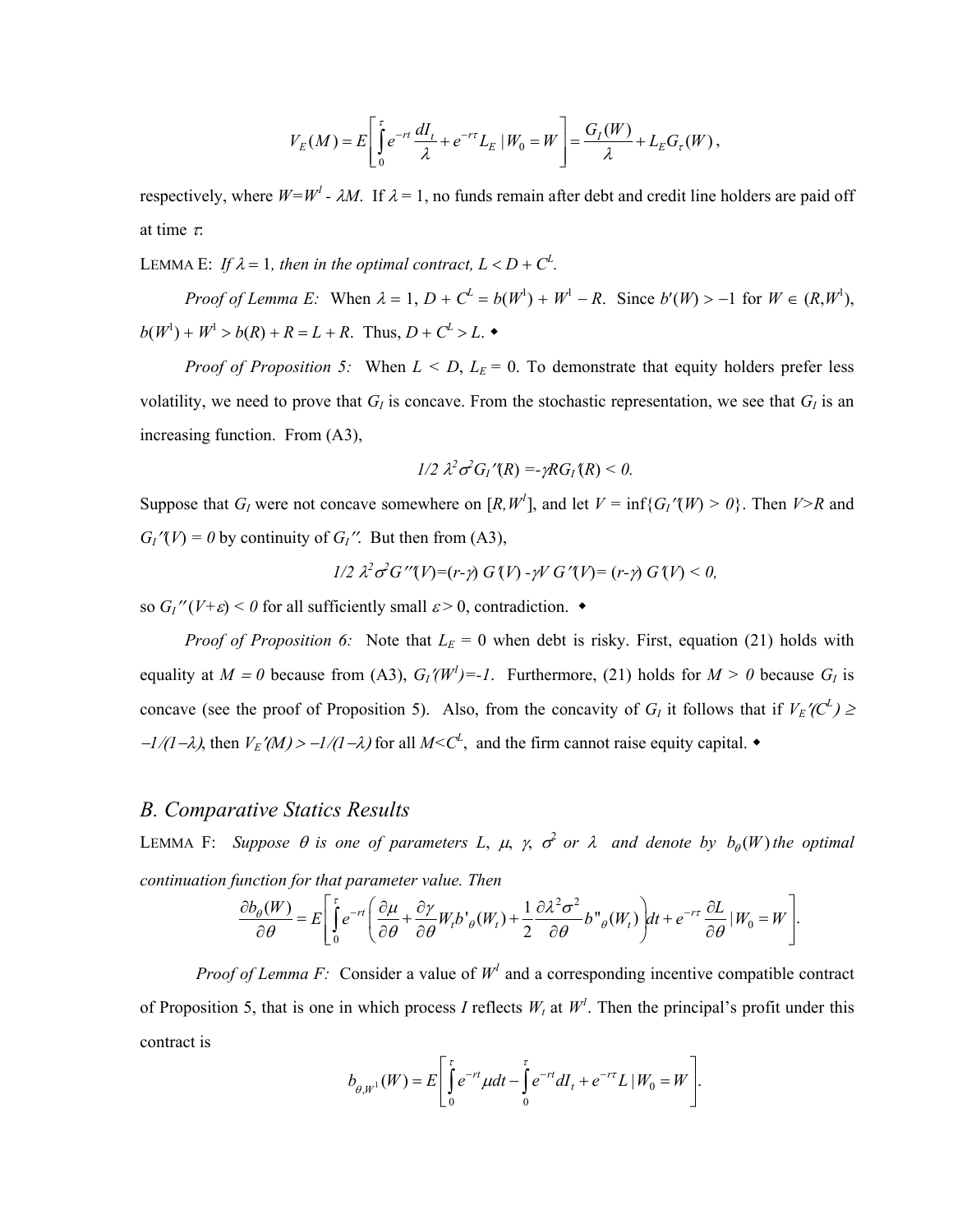By Lemma D,  $b_{\theta W^1}(W)$  solves equation

$$
rb_{\theta,W^1}(W) = \mu + \gamma W b^{\dagger}_{\theta,W^1}(W) + \frac{1}{2} \lambda^2 \sigma^2 b^{\dagger}_{\theta,W^1}(W) \tag{A4}
$$

with boundary conditions  $b_{\theta, W^1}(R) = L$  and  $b_{\theta, W^1}(W^1) = -1$ . Denote by  $W^1(\theta)$  the choice of  $W^1$  that maximizes the principal's profit  $b_{\theta W^1}(W_0)$  for a given value of parameter  $\theta$ . Then  $b_{\theta}(W) = b_{\theta W^1(\theta)}(W)$ .

By the Envelope Theorem,

$$
\frac{\partial b_{\theta}(W)}{\partial \theta} = \frac{\partial b_{\theta,W^1}(W)}{\partial \theta}\Big|_{W^1 = W^1(\theta)}.
$$
\n(A5)

Differentiating (A4) with respect to  $\theta$  at  $W^l = W^l(\theta)$  and using (A5) we find that  $\frac{\partial b_{\theta}(W)}{\partial \theta}$ ∂ ∂ satisfies the

equation

$$
r\frac{\partial b_{\theta}(W)}{\partial \theta} = \frac{\partial \mu}{\partial \theta} + \frac{\partial \gamma}{\partial \theta} W b'_{\theta}(W) + \gamma W \frac{\partial}{\partial W} \frac{\partial b_{\theta}(W)}{\partial \theta} + \frac{1}{2} \frac{\partial \lambda^2 \sigma^2}{\partial \theta} b''_{\theta}(W) + \frac{1}{2} \lambda^2 \sigma^2 \frac{\partial^2}{\partial W^2} \frac{\partial b_{\theta}(W)}{\partial \theta}
$$
  
with boundary conditions  $\frac{\partial b_{\theta}(R)}{\partial \theta} = \frac{\partial L}{\partial \theta}$  and  $\frac{\partial}{\partial W} \frac{\partial b_{\theta}(W^1)}{\partial \theta} = 0$ . The lemma then follows from Lemma

 $D.$ 

COROLLARY: *From Lemma F we obtain that* 

$$
\frac{\partial b(W)}{\partial L} = G_{\tau}(W), \qquad \frac{\partial b(W)}{\partial \gamma} = G_{1}(W), \qquad \frac{\partial b(W)}{\partial \mu} = \frac{1 - G_{\tau}(W)}{r},
$$

$$
\frac{\partial b(W)}{\partial \sigma^{2}} = \frac{\lambda^{2}}{2} G_{2}(W), \quad \text{and} \quad \frac{\partial b(W)}{\partial \lambda} = \lambda \sigma^{2} G_{2}(W), \tag{A6}
$$

*where*  $G<sub>z</sub>$  *is defined by* (A3) *and*  $G<sub>1</sub>$  *and*  $G<sub>2</sub>$  *are given by* 

$$
G_1(W) = E\left[\int_0^{\tau} e^{-rt} W_t b'(W_t) dt \, | \, W_0 = W\right] \qquad \text{and} \qquad G_2(W) = E\left[\int_0^{\tau} e^{-rt} b''(W_t) dt \, | \, W_0 = W\right]. \tag{A7}
$$

*Additionally, because the principal's profit remains the same if the agent's outside option increases by dR and liquidation value decreases by b'(R)dR, the effect of a change in R on the principal's profit is* 

$$
\frac{\partial b(W)}{\partial R} = -b'(R)G_{\tau}(W).
$$

To find the effect of the parameters on  $W^1$ ,  $W_0$ , and  $W^*$ , we need to differentiate  $rb_\theta(W^1) + \gamma W^1 = \mu$ ,  $b_\theta(W_0(\theta)) = K$  and  $b_\theta(W^*(\theta)) = 0$  with respect to  $\theta$  and use the corollary of Lemma F. As a result, we obtain the comparative statics shown in Table II, which is an expanded version of Table I.

We do not include a row for  $\lambda$ , but it is easy to see that  $\lambda$  and  $\sigma$  have the same effects on  $W_0$ ,  $W^*$ , and  $b(W^*)$ , and the effect of  $\lambda$  on  $C^L$  and  $D$  can be found using Proposition 4:

Insert Table II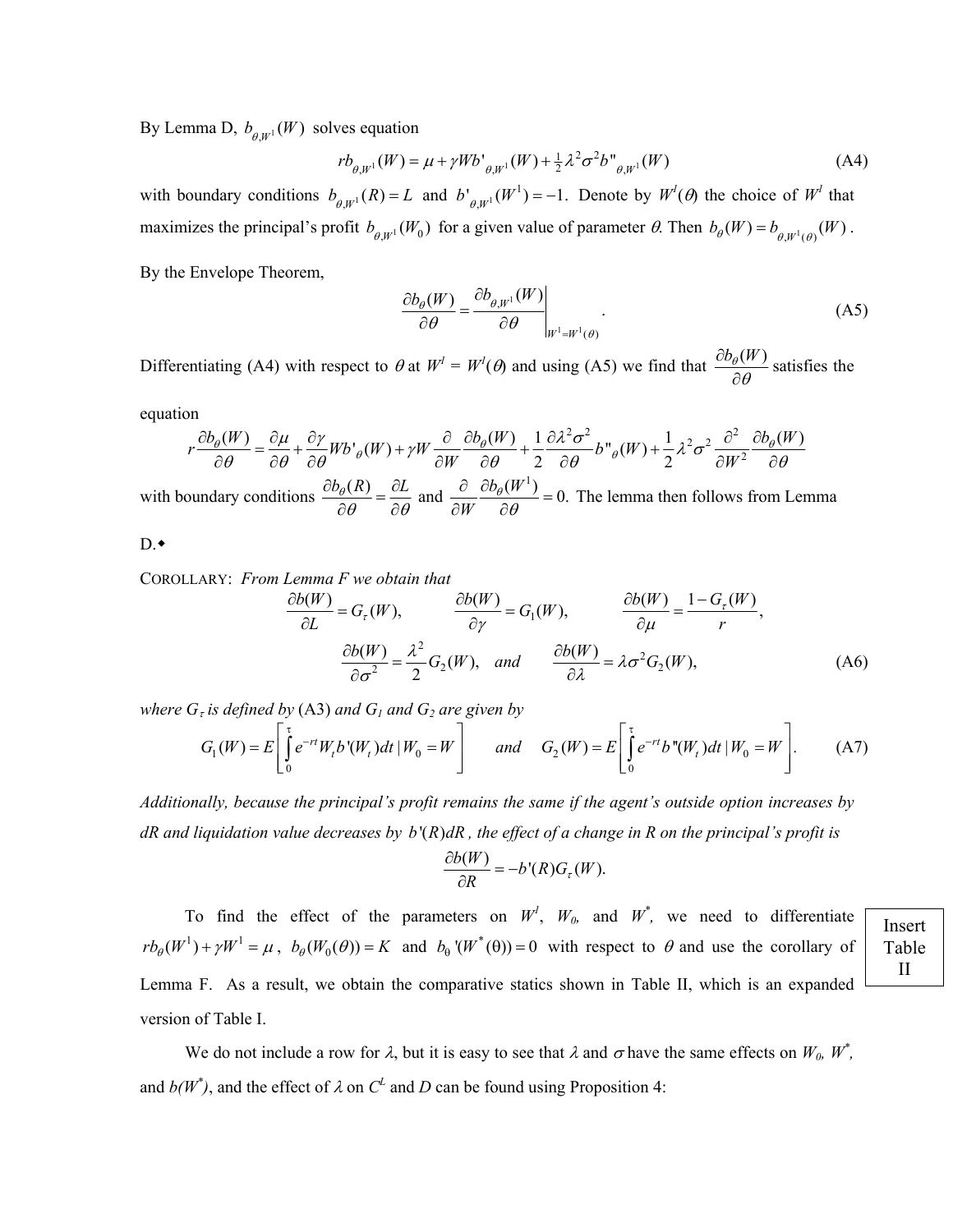$$
\frac{\partial C^L}{\partial \lambda} = \frac{R}{\lambda^3} - \left(\frac{\mu}{r} - L + Rb'(R)\right) \frac{rG_r(W^1)}{\lambda^3(\gamma - r)} ?0 \quad \text{and} \quad \frac{\partial D}{\partial \lambda} = \left(\frac{\mu}{r} - L + b'(R)R\right) \frac{\gamma G_r(W^1)}{\lambda^3(\gamma - r)} > 0
$$

Most of the signs in this table are obvious, except for a few entries in parentheses, which we justify below. The following lemma allows us to compare the principal's profit for different γ's and to sign two entries that involve  $G_I(W)$ .

LEMMA G: Let  $\lambda = 1$ . Suppose that the principal offers a contract designed for an agent with discount *rate* γ *to an agent whose true discount rate is* γ′ <sup>&</sup>lt; <sup>γ</sup>*. Then this agent would derive utility greater than*   $W_0$ , and the principal would receive profit of exactly  $b(W_0)$ .

*Proof of Lemma G:* Let us investigate how an agent with discount rate γ*'* responds to a contract created for an agent with discount rate  $\gamma$ . Then,  $W_t$  can be perceived as a balance on a high-interest savings account:

$$
dW_t = \gamma W_t dt + (d\hat{Y}_t - \mu dt),
$$

where  $d\hat{Y}_t$  - $\mu$  dt are deposits. This account has a cap of  $W^1$  and a minimum balance of *R*. The agent consumes

$$
dC_t = dY_t - d\hat{Y}_t - dQ_t
$$

where  $dQ_t$  are deposits into the low-interest savings account with balance

$$
dS_t = \rho S_t dt + dQ_t.
$$

With these two accounts, it is optimal to never have a positive balance on the low-interest account, unless the high-interest account is full (i.e.,  $W_t = W^1$ ). Since the high-interest account earns a greater return than the agent's own discount rate, it is optimal to deposit all cash flows into the highinterest account and not consume when  $W_t \leq W^l$ , in which case the agent receives a payoff greater than *Wt*.

Let us show that the principal still earns  $b(W_t)$  when the agent follows such a strategy. The agent deposits all cash flows into the credit line when  $W_t \leq W^l$  (just like an agent with discount factor  $\gamma$ ), but he may save cash rather than consume when  $W_t = W^1$ . This modification in the agent's strategy does not alter the principal's profit because at  $W_t = W^l$ , the agent would pay the principal  $\mu$  -  $\gamma W^l = rb(W^l)$ , which is exactly what the principal needs to realize a profit of  $b(W^1)$ .  $\bullet$ 

Note that the contract in Lemma G is not optimal for agent  $\gamma'$ : An optimal contract would give the principal higher profit for the same value of the agent. Therefore, for every point  $(W, b, (W))$  with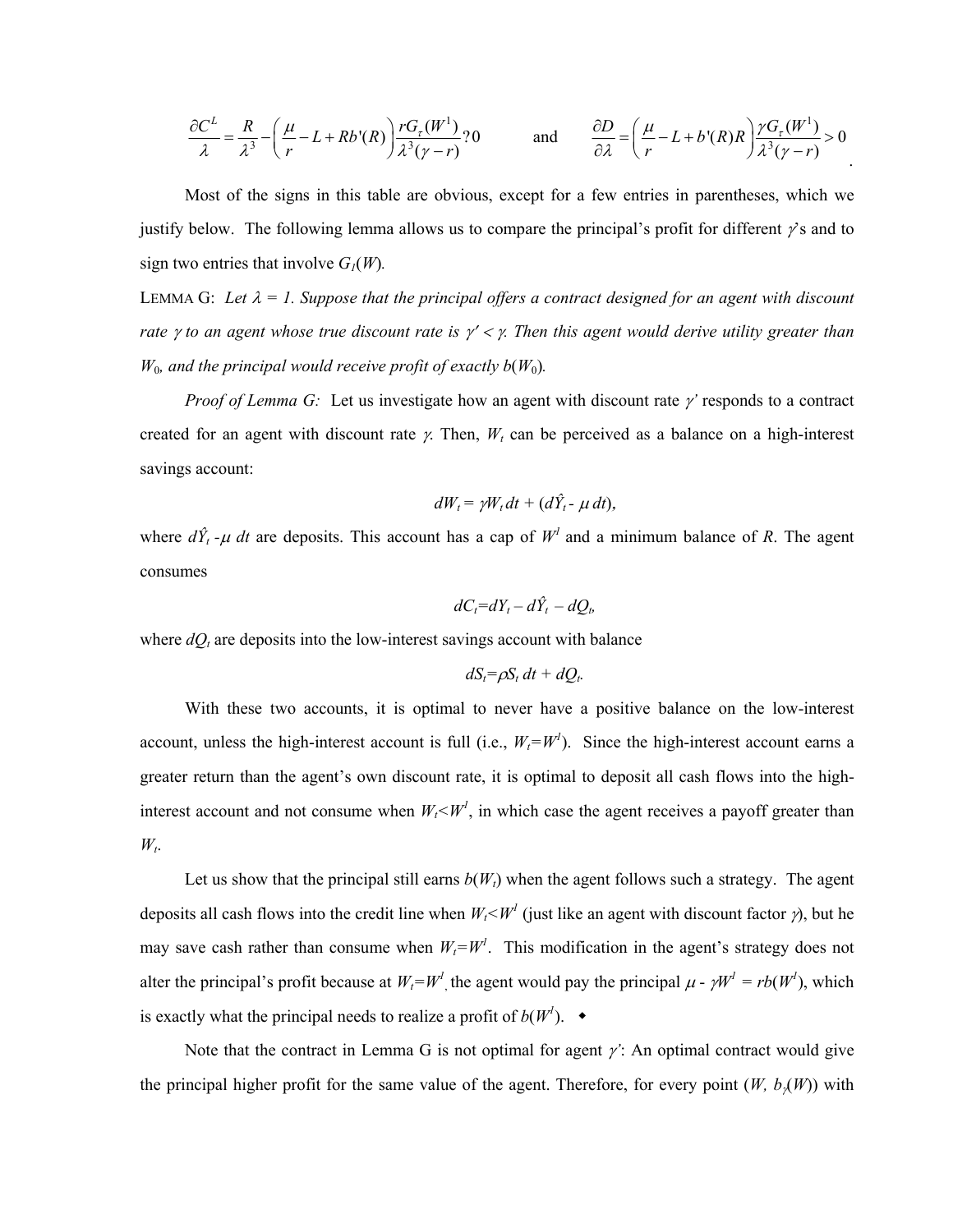$W \geq W^*(\gamma)$ , there is a point  $(W', b_{\gamma}(W')) > (W, b_{\gamma}(W))$ . We conclude that  $b_{\gamma}(W)$  must be increasing as  $\gamma$ falls for all  $W \ge W^*(\gamma)$ , so  $G_1(W) \le 0$ . This conclusion holds even if  $\lambda \le 1$ , because the profit function for parameters  $\lambda$  and  $\sigma$  is identical to the profit function for parameters  $\lambda' = I$  and  $\sigma' = \lambda \sigma$ . COROLLARY:  $-\frac{U_1(W_0)}{1+W_0}$ 0  $\frac{(W_0)}{(W_0)} < 0$  $\mathcal{W}_0$ )  $G_1(W)$ *b W*  $-\frac{G_1(W_0)}{1/(W_0)} < 0$  and  $G_1(W^*) < 0$ .

The following Lemma allows us to determine the sign of *dW\* /d*γ. LEMMA H:  $G_1$ '(*W*) < 0 *whenever*  $G_1(W)$  < 0 *. Therefore,*  $G_1$ '(*W*) < 0 *on* [*W*<sup>\*</sup>,*W*<sup>*1*</sup>].

*Proof of Lemma H:* We will prove the lemma in two steps. Suppose that  $G_1(W) \le 0$ . First, we will show that if  $G_1(W) \ge Wb'(W)$ , then  $G_1(W) \le G_1(W)$  for all  $W' > W$ . Second, we will show that if  $G_1(W) \leq Wb'(W)$ , then  $G_1(W) > G_1(W)$  for all  $W' < W$ . Therefore,  $G_1$  must be decreasing whenever it is negative.

If 
$$
0 > G_I(W) \ge Wb'(W)
$$
, then  $W > W^*$  and  $wb'(w)$  is decreasing for  $w \in [W, W^1]$ . If  $W' > W$ ,  
\n
$$
G_I(W^{\prime}) = E\left[\int_0^{\hat{\tau}} e^{-rt} W_I b'(W_I) dt + e^{-r\hat{\tau}} G_I(W) |W_0 = W^{\prime}\right],
$$

where  $\hat{\tau}$  is the first time  $W_t$  hits  $W$ . Because  $W_t b' (W_t) \leq W b' (W) \leq G_t(W)$ , it follows that  $G_t(W) \leq$ *G1(W)*.

If  $0 > G_1(W)$  and  $G_1(W) \le Wb'(W)$ , then  $wb'(w) > G_1(W)$  for all  $w \le W$  because  $wb'(w)$  is decreasing on the range  $\overline{W}^*, W^{\dagger}$  and nonnegative on the range  $\overline{R}, W^*$ . If  $W' < W$ ,

$$
G_1(W') = E\left[\int_0^{\hat{\tau}} e^{-rt} W_t b'(W_t) dt + e^{-r\hat{\tau}} G_1(W) |W_0 = W'\right] > G_1(W),
$$

where  $\hat{\tau}$  is the first time *W<sub>t</sub>* hits *W*, and *W<sub>t</sub>b(W<sub>t</sub>)* is interpreted to be zero in the first integral if  $t > \tau$ . It follows from Lemma G that  $G_I(W) \le 0$  when  $W \ge W^*$ . Therefore,  $G_I(W) \le 0$  on  $[W^*, W^I]$ .  $\bullet$ 

For the remaining two entries of Table II, we need to relate  $b'(W)$  and  $G_t(W)$ . LEMMA I: *The following inequality holds for all*  $W \leq W^l$ :

$$
b'(W) < \frac{(\gamma - r)G_r(W)}{rG_r(W^1)} - \frac{\gamma}{r}.
$$
 (A8)

*Proof of Lemma I:* Differentiating equation (12) with respect to *W* we find that *b'*(*W*) satisfies

$$
(r - \gamma)b'(W) = \gamma Wb''(W) + \frac{\sigma^2}{2}b'''(W)
$$
 (A9)

with boundary conditions  $b'(W')=1$  and  $b''(W')=0$ . Denote the right-hand side of (A8) by  $g(W)$ - $\gamma/r$ . From (A7), we know that *g*(*W*) satisfies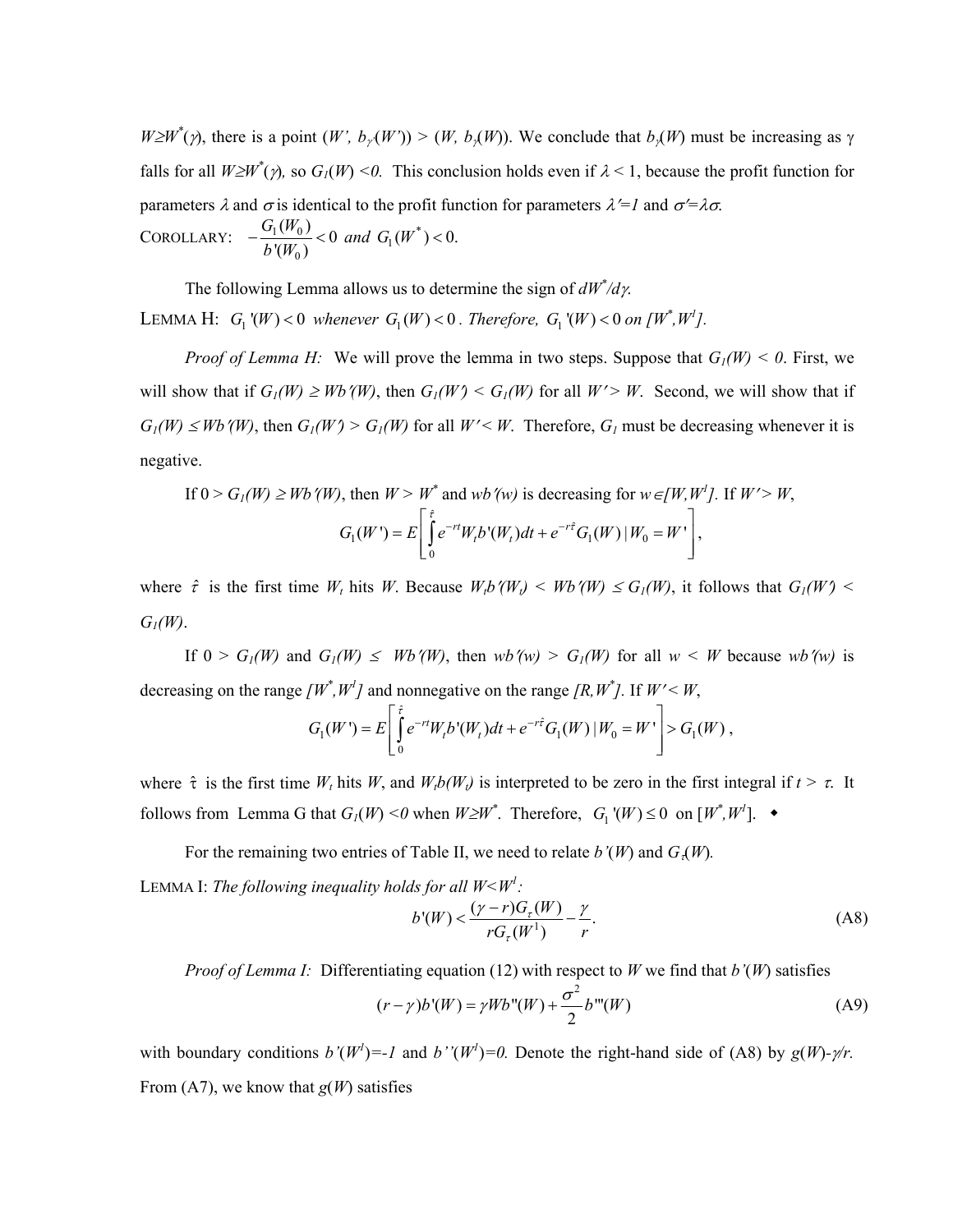$$
rg(W) = \gamma Wg'(W) + \frac{\sigma^2}{2}g''(W) \Rightarrow
$$
  
(r-\gamma)(g(W) - \frac{\gamma}{r}) + (r-\gamma)\frac{\gamma}{r} + \gamma g(W) = \gamma Wg'(W) + \frac{\sigma^2}{2}g''(W), (A10)

with boundary conditions  $g(W^1) = (\gamma r)/r$  and  $g'(W^1) = 0$ . Denote  $f(W) = g(W) \cdot \gamma/r - b'(W)$ . To prove the lemma, we need to show that  $f(W) > 0$  for all  $W < W<sup>1</sup>$ . Since  $f(W<sup>1</sup>) = 0$ , this property follows if we show that  $f'(W) < 0$  for all  $W < W<sup>1</sup>$ . Subtracting (A9) from (A10),

$$
\frac{\sigma^2}{2} f''(W) = (r - \gamma) f(W) + (r - \gamma) \frac{\gamma}{r} + \gamma g(W) - \gamma W f'(W)
$$
\n(A11)

with boundary conditions  $f(W^1) = 0$  and  $f'(W^1) = 0$ . From (A11) we find that 2

$$
\frac{\sigma^2}{2} f''(W^1) = (r - \gamma) \frac{\gamma}{r} + \gamma \frac{\gamma - r}{r} = 0,
$$
  

$$
\frac{\sigma^2}{2} f'''(W^1) = (r - 2\gamma) f'(W^1) + \gamma g'(W^1) + \gamma W^1 f''(W^1) = 0, \text{ and}
$$
  

$$
\frac{\sigma^2}{2} f^{(4)}(W^1) = (r - 3\gamma) f''(W^1) + \gamma g''(W^1) + \gamma W^1 f'''(W^1) > 0.
$$

Therefore,  $f'(W) < 0$  for  $W < W<sup>1</sup>$  in a small neighborhood of  $W<sup>1</sup>$ . If  $f'(W) < 0$  fails for some  $W < W<sup>1</sup>$ , there has to be a largest point *V* at which it fails. Then  $f'(V)=0$  and  $f(W)$  is positive and decreasing on  $[V, W']$ . But then from (A11)

$$
\frac{\sigma^2}{2} f''(V) = (r - \gamma) f(V) + (r - \gamma) \frac{\gamma}{r} + \gamma g(V) > 0, \text{ since } g(V) > \frac{\gamma - r}{r}.
$$

We conclude that  $f'(V+\varepsilon) > 0$ , which contradicts our definition of V as the largest point at which  $f'(V) \ge 0$ . We conclude that  $f'(W) < 0$  and  $f(W) > 0$  for  $W < W^1$ , so (A8) holds.  $\bullet$ 

Now we can sign the remaining two fields in Table II.

COROLLARY: Applying (A8) at 
$$
W=R
$$
, we have  
\n
$$
\frac{rb'(R)G_{\tau}(W^1)}{\gamma - r} - 1 < -\frac{\gamma G_{\tau}(W^1)}{\gamma - r} < 0
$$
 and  $1 - \frac{\gamma G_{\tau}(W^1)}{\gamma - r} > \frac{rb'(R)G_{\tau}(W^1)}{\gamma - r} > 0.$ 

## *C. Hidden Effort and Extensions*

*Proof of Proposition 8:* Let  $w^s = \lambda A/\gamma$  and  $b^s = (\mu - A)/r$ . We can rewrite (23) as  $b^s \le b(W) + \frac{\gamma}{r} \left( w^s - W \right) b'(W)$ . This must hold for all *W*, leading to the condition

$$
b^{s} \le f(w^{s}) = \min_{W} b(W) + \frac{\gamma}{r} \left(w^{s} - W\right) b^{s}(W) . \tag{A12}
$$

To prove that condition (24) of Proposition 8 guarantees (A12), it is sufficient to show that for all *w*,  $b(w^s) - \frac{\gamma - r}{r} \left( b(W^*) - b(w^s) \right) \le b(W) + \frac{\gamma}{r} (w^s - W) b'(W).$  (A13)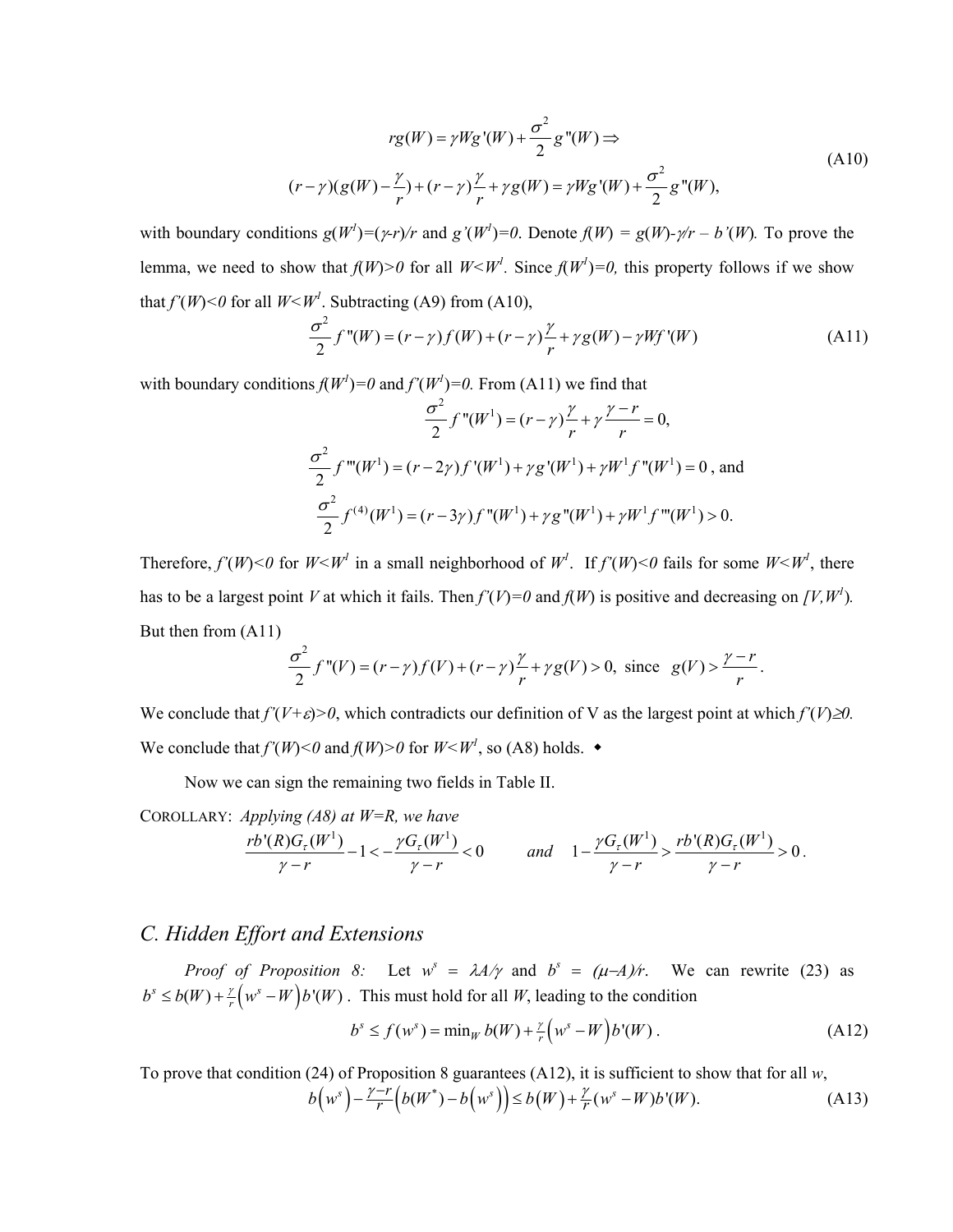Because *b* is concave and  $\gamma > r$ , if  $(w^s - W)b'(W) > 0$ ,

$$
b(w^s) \leq b(W) + \left(w^s - W\right)b'(W) \leq b(W) + \frac{\gamma}{r}\left(w^s - W\right)b'(W),
$$

which implies (A13) for *W* not between  $w^s$  and  $W^*$ . For *W* between  $w^s$  and  $W^*$ , note that

$$
b(w^s) - \frac{\gamma - r}{r} (b(W^*) - b(w^s)) \le b(w^s) - \frac{\gamma - r}{r} (b(W) - b(w^s))
$$
  
=  $b(W) + \frac{\gamma}{r} (b(w^s) - b(W)) \le b(W) + \frac{\gamma}{r} (w^s - W) b'(W)$ 

so that (A13) again holds, verifying the sufficiency of condition (24). Note that  $f'(w^s) = \gamma r b'(W) \ge -\gamma r$  $\gamma/r$ , whereas  $\partial b^s/\partial w^s = -(\gamma/r)/\lambda$ . Thus, both (A12) and (24) imply a lower bound on *w*<sup>s</sup> (or equivalently, *A*).

Finally, we note the following properties of *f*: Setting  $W = w^s$  in (A12) implies  $f(w) \le b(w)$ . Also, since *f* is the lower envelope of linear functions it is concave. Finally, (24) implies that  $f(W^*) = b(W^*)$ .  $\bullet$ 

*Proof of Proposiiton 9:* Let *b* be the optimal continuation function given boundary condition  $b(R-\omega) = L$ . Define  $b^*(W) = b(W-\omega)$ . Then  $b^*(R) = L$  and  $rb^*(W) = rb(W - \omega) = \mu + \gamma(W - \omega)b'(W - \omega) + \frac{1}{2}\lambda^2\sigma^2b''(W - \omega)$  $= \mu + \gamma(W - \omega)b^*(W) + \frac{1}{2}\lambda^2\sigma^2b^*(W).$ 

Finally,  $b'(W^1) = -1$  implies  $b^*(W^1 + \omega) = -1$  and  $b^{*'}(W^1 + \omega) = 0$ . Thus, by the same arguments as in the proof of Proposition 1,  $b^*$  is the optimal continuation function for the setting with private benefits.  $\bullet$ 

*Proof of Proposition 10:* The first result holds by Lemma G. Next, suppose the agent's true discount factor  $\gamma$  is greater than  $\gamma$ . The process

$$
\hat{V}_t = \int_0^t e^{-\gamma's} dC_s + e^{-\gamma't} (S_t + W_t)
$$

is a strict supermartingale. Indeed,

$$
e^{\gamma t}d\hat{V}_t = -(1-\lambda)(dY_t - d\hat{Y}_t)^- - (\gamma' - \gamma)W_t dt - (\gamma' - \rho)S_t dt + \lambda \sigma dZ_t,
$$

so  $\hat{V}$  has a negative drift. Since  $W_t$  and  $S_t$  are bounded from below,  $\hat{V}$  is a strict supermartingale until time  $\tau$ . If the agent draws the entire credit line and defaults at time 0, then he gets a payoff of  $W_0$ . If he follows any other strategy, then  $\tau > 0$  and the agent's payoff is

$$
E\bigg[\int_0^\tau e^{-\gamma's}dC_s + e^{-\gamma'\tau}(S_\tau + W_\tau)\bigg] = E\bigg[\hat{V}_\tau\bigg] < \hat{V}_0 = W_0.
$$

Therefore, the agent will draw the entire credit line immediately if  $\gamma$ <sup>*></sup>*  $\gamma$ .</sup>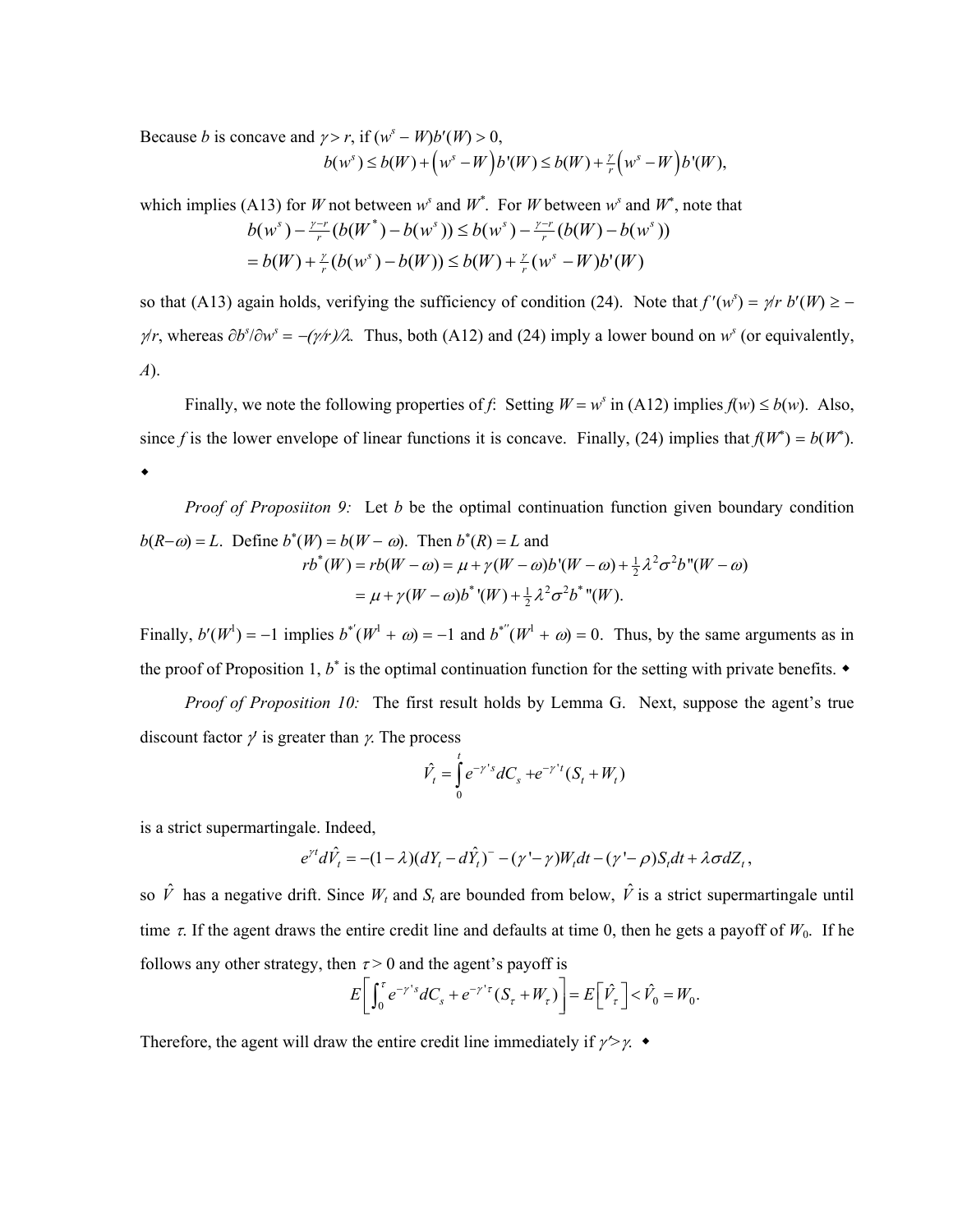## **REFERENCES**

- Acharya, Viral V., Jing-Zhi Huang, Marti G. Subrahmanyam, and Rangarajan K. Sundaram, 2002, When does strategic debt service matter? Working Paper, New York University.
- Albuquerque, Rui, and Hugo A. Hopenhayn, 2001, Optimal lending contracts and firm dynamics, Working paper, University of Rochester.
- Atkeson, Andrew, 1991, International lending with moral hazard and risk of repudiation, *Econometrica*  59, 1069-1089.
- Benmelech, Efraim, 2004, Asset salability and debt maturity: Evidence from 19<sup>th</sup>-century American railroads, Working paper, University of Chicago.
- Biais, Bruno, Thomas Mariotti, Guillaume Plantin, and Jean-Charles Rochet, 2004, Optimal design and dynamic pricing of securities, Working paper, Université de Toulouse.
- Bolton, Patrick, and Christopher Harris, 2001, The continuous-time principal-agent problem: Frequentmonitoring contracts, Working paper, Princeton University.
- Bolton, Patrick, and David Scharfstein, 1990, A theory of predation based on agency problems in financial contracting, *American Economic Review* 80, 94-106.
- Cadenillas, Abel, Jaksa Cvitanic, and Fernando Zapatero, 2003, Dynamic principal-agent problems with perfect information, Working paper, USC.
- Clementi, Gian Luca, and Hugo A. Hopenhayn, 2002, A theory of financing constraints and firm dynamics, Working paper, New York University.
- DeMarzo, Peter, and Michael Fishman, 2003a, Optimal long-term financial contracting with privately observed cash flows, Working paper, Stanford University.
- DeMarzo, Peter, and Michael Fishman, 2003b, Agency and optimal investment dynamics, Working paper, Stanford University.
- Detemple, Jerome, Suresh Govindaraj, and Mark Loewenstein, 2001, Optimal contracts and intertemporal incentives with hidden actions, Working paper, Boston University.
- Dewatripont, Mathias, and Jean Tirole, 1994, A theory of debt and equity: Diversity of securities and manager-shareholder congruence, *Quarterly Journal of Economics* 109, 1027-1054.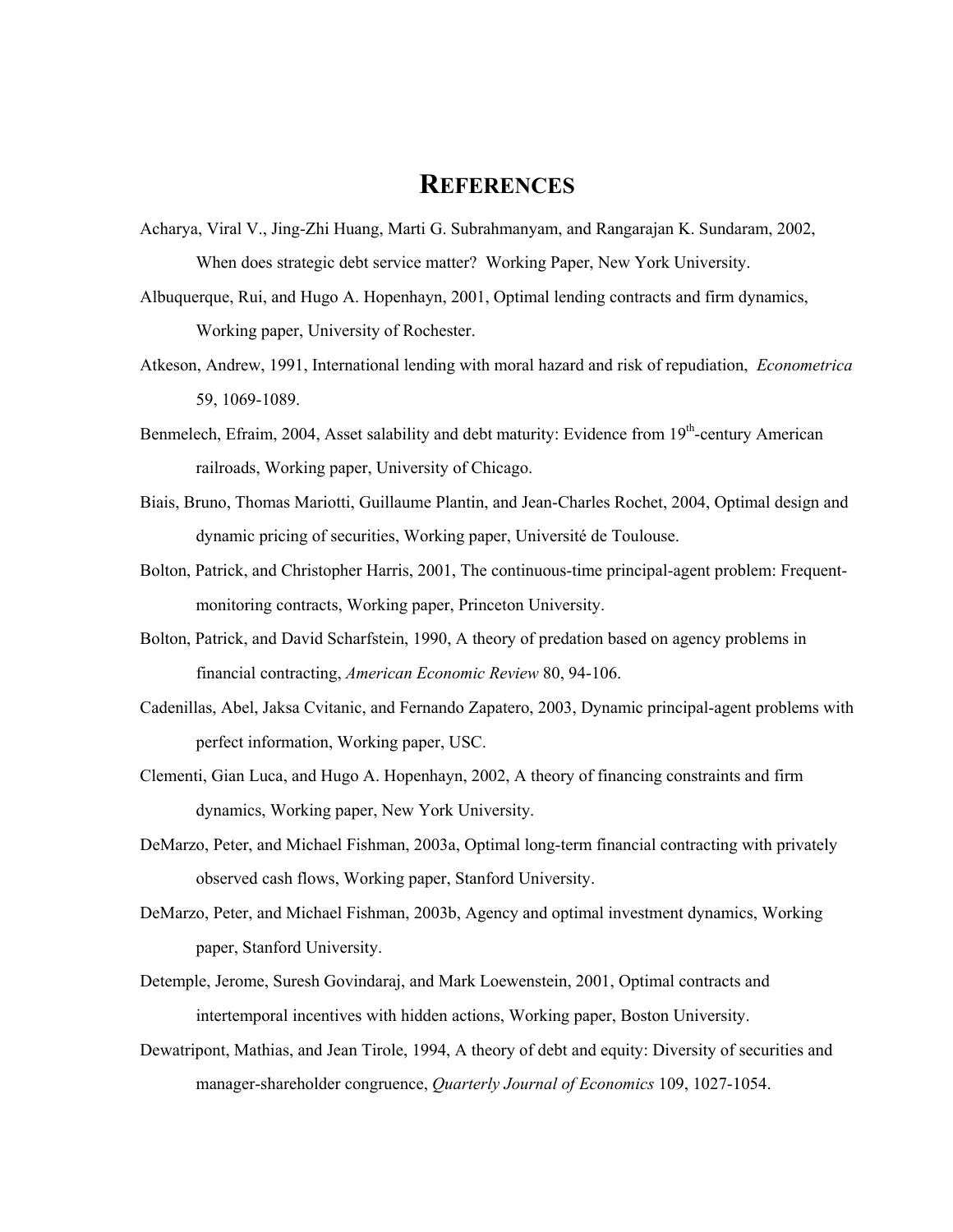- Diamond, Douglas W., 1984, Financial intermediation and delegated monitoring, *Review of Economic Studies* 51, 393-414.
- Green, Edward, 1987, Lending and the smoothing of uninsurable income, in Edward Prescott and Neil Wallace, eds.: *Contractual Arrangements for Intertemporal Trade* (University of Minnesota Press, Minneapolis, MN).
- Gromb, Denis, 1999, Renegotiation in debt contracts, Working paper, MIT.
- Hart, Oliver D., and John Moore, 1994, A theory of debt based on the inalienability of human capital, *Quarterly Journal of Economics* 109, 841-79.
- Holmstrom, Bengt, and Paul Milgrom, 1987, Aggregation and linearity in the provision of intertemporal incentives, *Econometrica* 55, 303-328.
- Innes, Robert, 1990, Limited liability and incentive contracting with ex-ante action choices, *Journal of Economic Theory* 52, 45-68.
- Leland, Hayne E., 1994, Risky debt, bond covenants and optimal capital structure, *Journal of Finance*,49, 1213-1252.
- Leland, Hayne E., 1998, Agency costs, risk management, and capital structure, *Journal of Finance* 53, 1213-1243.
- Leland, Hayne E., and Klaus.B. Toft, 1996, Optimal capital structure, endogenous bankruptcy, and the term structure of credit spreads, *Journal of Finance* 51, 987-1019.
- Ljungqvist, Lars, and Thomas J. Sargent, 2000. *Recursive Macroeconomic Theory* (MIT Press).
- Ou-Yang, Hui, 2003, Optimal contracts in a continuous-time delegated portfolio management problem, *Review of Financial Studies* 16, 173-208.
- Phelan, Christopher, and Robert Townsend, 1991, Computing multi-period, information-constrained optima, *Review of Economic Studies* 58, 853-881.
- Quadrini, Vincenzo, 2001, Investment and default in optimal financial contracts with repeated moral hazard, Working paper, New York University.
- Radner, Roy, 1986, Repeated moral hazard with low discount rates, in W. P. Heller, R. M. Starr, and D. Starrett, eds.: *Uncertainty, Information, and Communication, Essays in Honor of Kenneth J. Arrow*, Vol. III (Cambridge U. Press, Cambridge).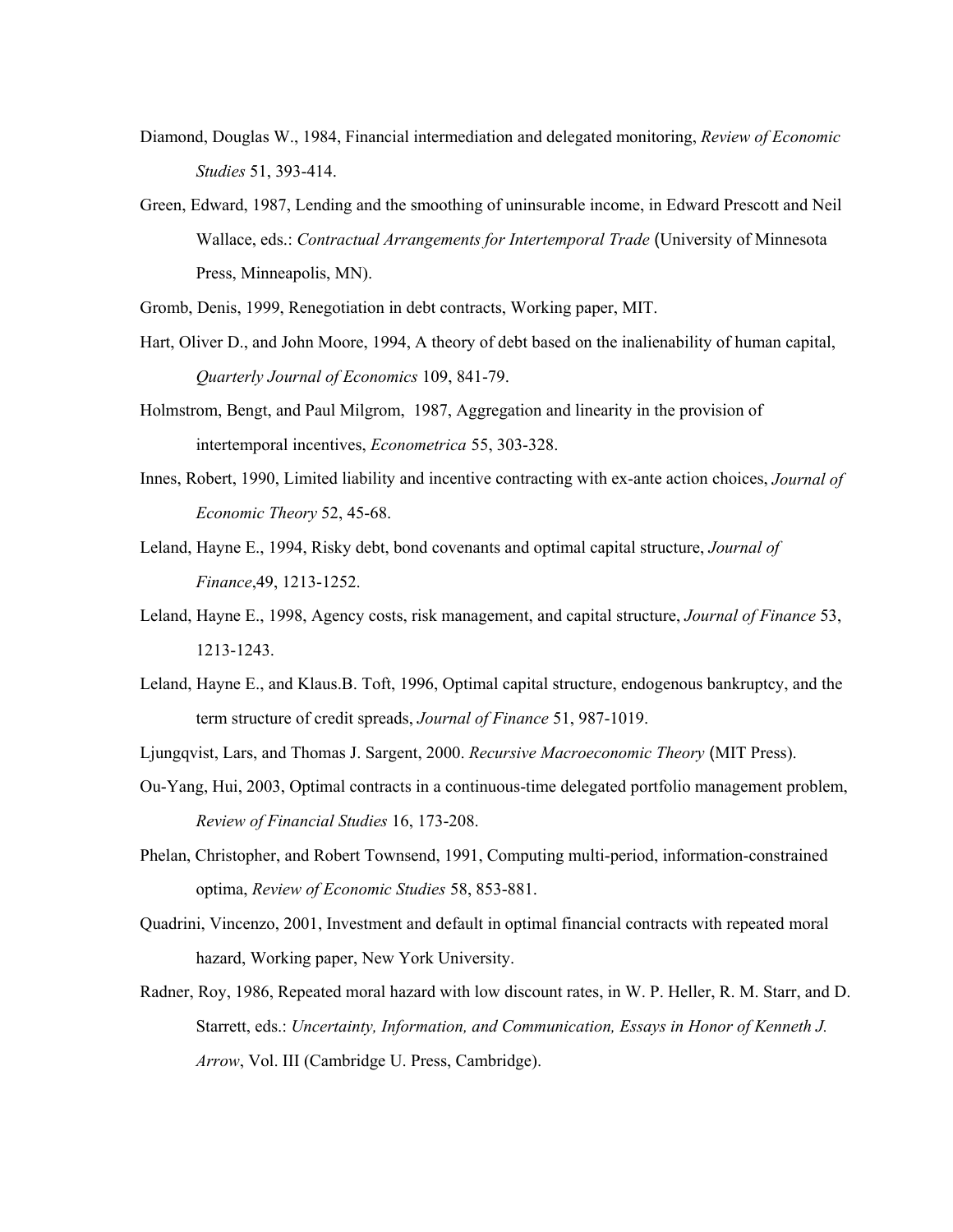- Sannikov, Yuliy, 2005, A continuous-time version of the principal-agent problem, Working paper, University of California at Berkeley.
- Schattler, Heinz, and Jaeyoung Sung, 1993, The first-order approach to the continuous-time principalagent problem with exponential utility, *Journal of Economic Theory* 61, 331-371.
- Shim, Ilhyock, 2004, Dynamic prudential regulation: Is prompt corrective action optimal? Working paper, Stanford University.
- Spear, Stephen, E., and Sanjay Srivastava, 1987, On repeated moral hazard with discounting, *Review of Economic Studies* 54, 599-617.
- Spear, Stephen, E., and Cheng Wang, 2003, When to fire a CEO: Optimal termination in dynamic contracts, working paper, Carnegie-Mellon University.
- Sung, Jaeyoung, 1995, Linearity with project selection and controllable diffusion rate in continuoustime principal-agent problems, *RAND Journal of Economics* 26, 720-743.
- Sung, Jaeyoung, 1997, Corporate insurance and managerial incentives, *Journal of Economic Theory* 74, 297-332.
- Townsend, Robert, 1979, Optimal contracts and competitive markets with costly state verification, *Journal of Economic Theory* 22, 265-293.
- Tchistyi, Alexei, 2005, Security design with correlated hidden cash flows: The optimality of performance pricing, Ph.D. dissertation, Stanford University.
- Williams, Noah, 2004, On dynamic principal-agent problems in continuous time, Working paper, Princeton University.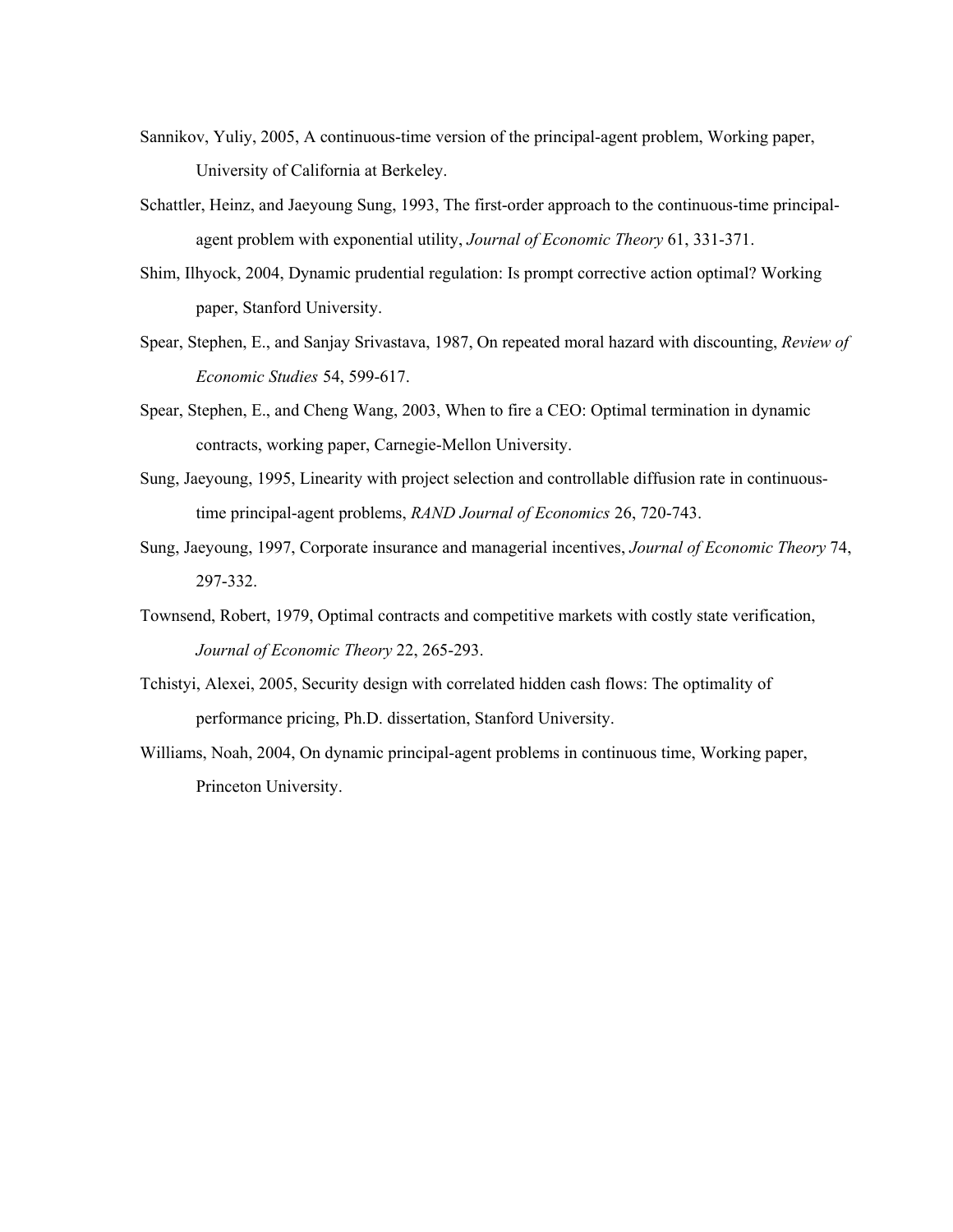

**Figure 1. The principal's value function**  $b(W)$ **.** The principal's value function starts at  $(L, R)$ , and obeys the differential equation (15) until the point  $W<sup>1</sup>$ , and then continues with slope -1.



**Figure 2. The Optimal Contract with Low Volatility.** For  $L = 25$ ,  $R = 0$ ,  $\mu = 10$ ,  $\sigma = 5$ ,  $r = 10\%$ ,  $\gamma = 15\%$ ,  $\lambda = 1$ ,

 $K = 30$ .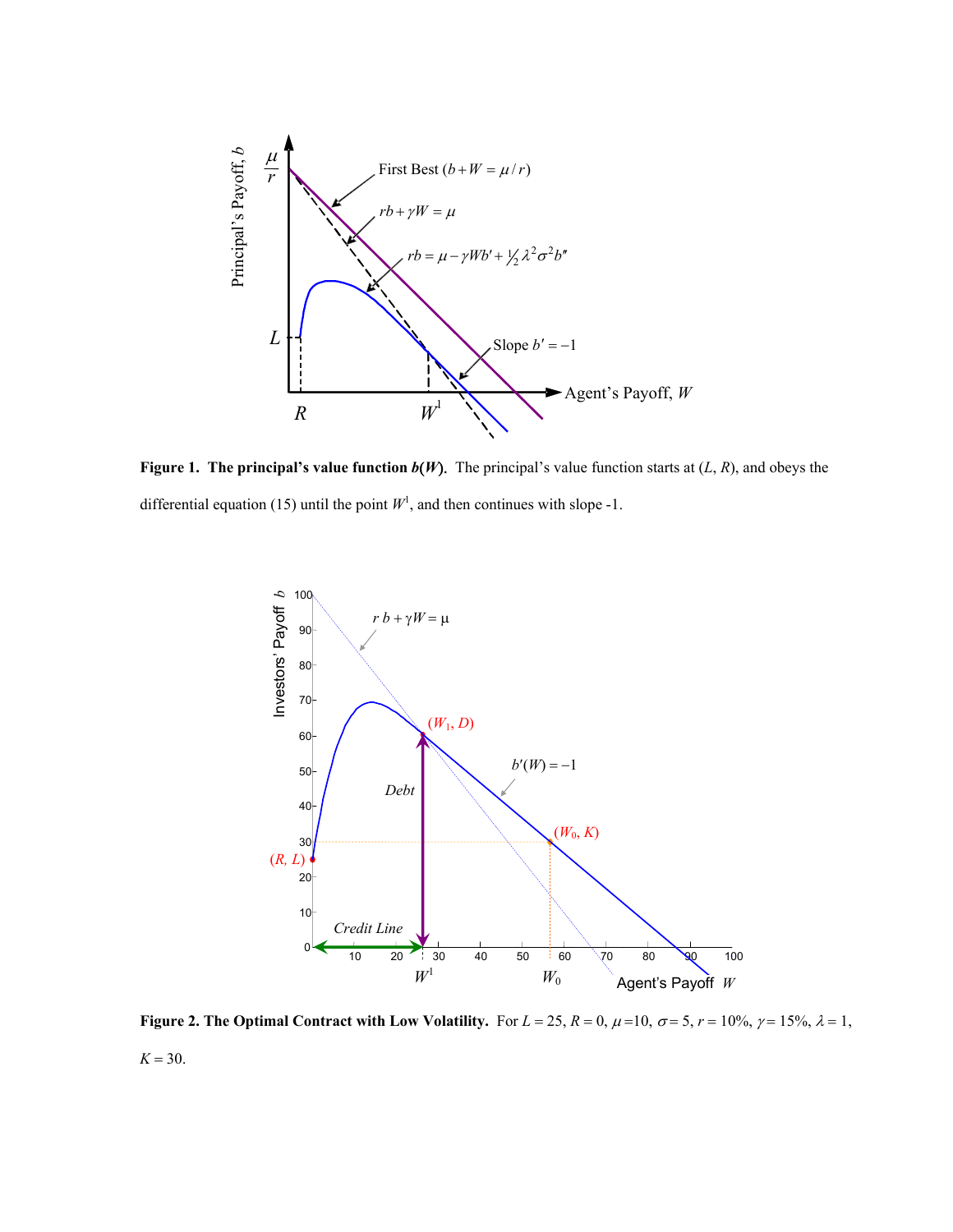

**Figure 3. The optimal contract with medium and high volatility.** For  $\sigma = 12.5$  and  $\sigma = 19.07$ .



**Figure 4. Comparative statics.** Base case:  $L = 0$ ,  $R = 0$ ,  $\mu = 10$ ,  $\sigma = 10$ ,  $r = 10\%$ ,  $\gamma = 15\%$ ,  $\lambda = 1$ .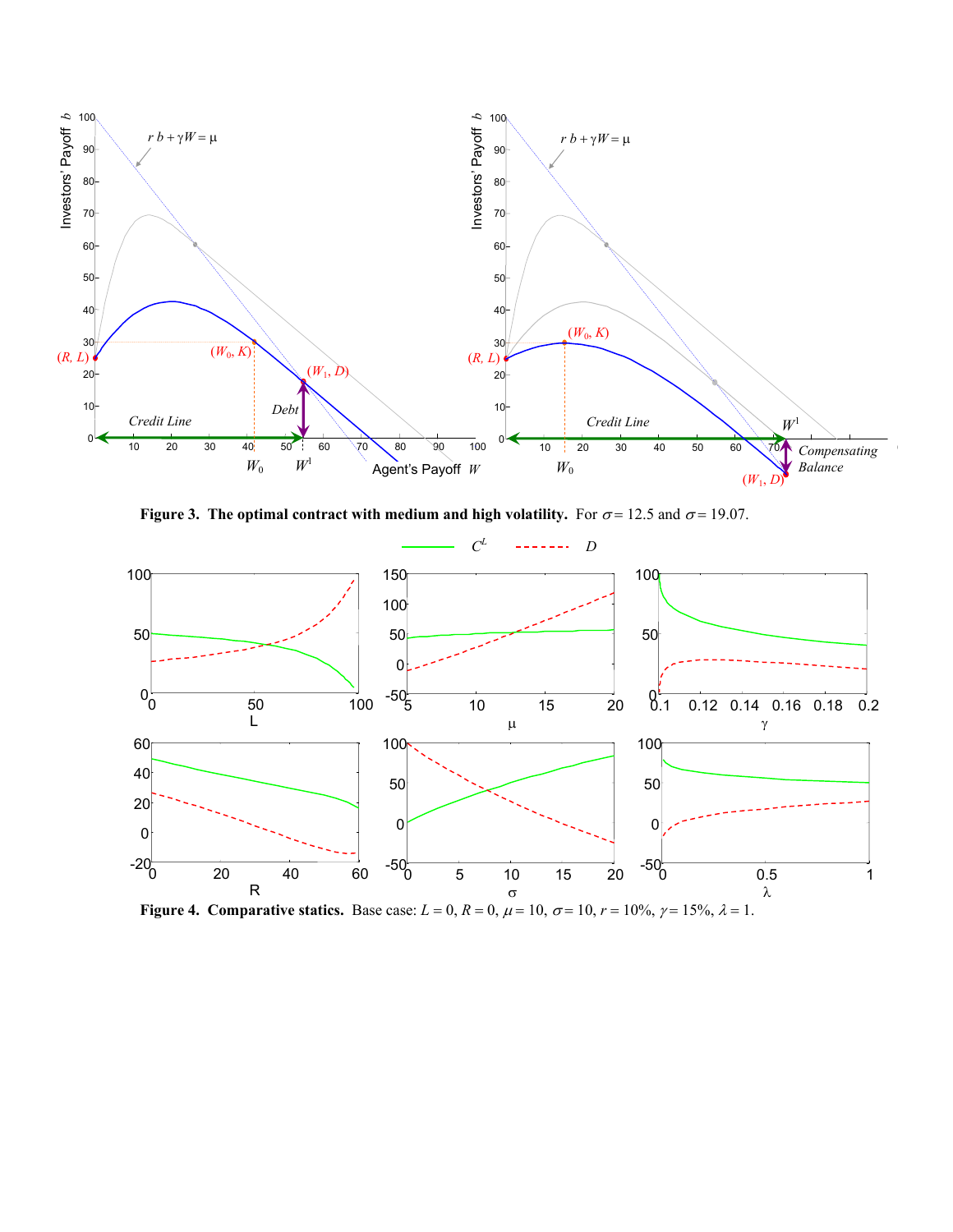

**Figure 5. Market values of securities.** For  $\mu$ =10,  $\sigma$ =10,  $\lambda$ =50%,  $r$ =10%,  $\gamma$ =15%,  $L$ =10,  $R$ =0.



**Figure 6. The optimal contract with hidden effort.** If *A* is sufficiently large that  $(w^s, b^s)$  is below the curve *f*(*W*), then high effort is optimal and the optimal contract is the same as in the cash flow diversion model of Section I.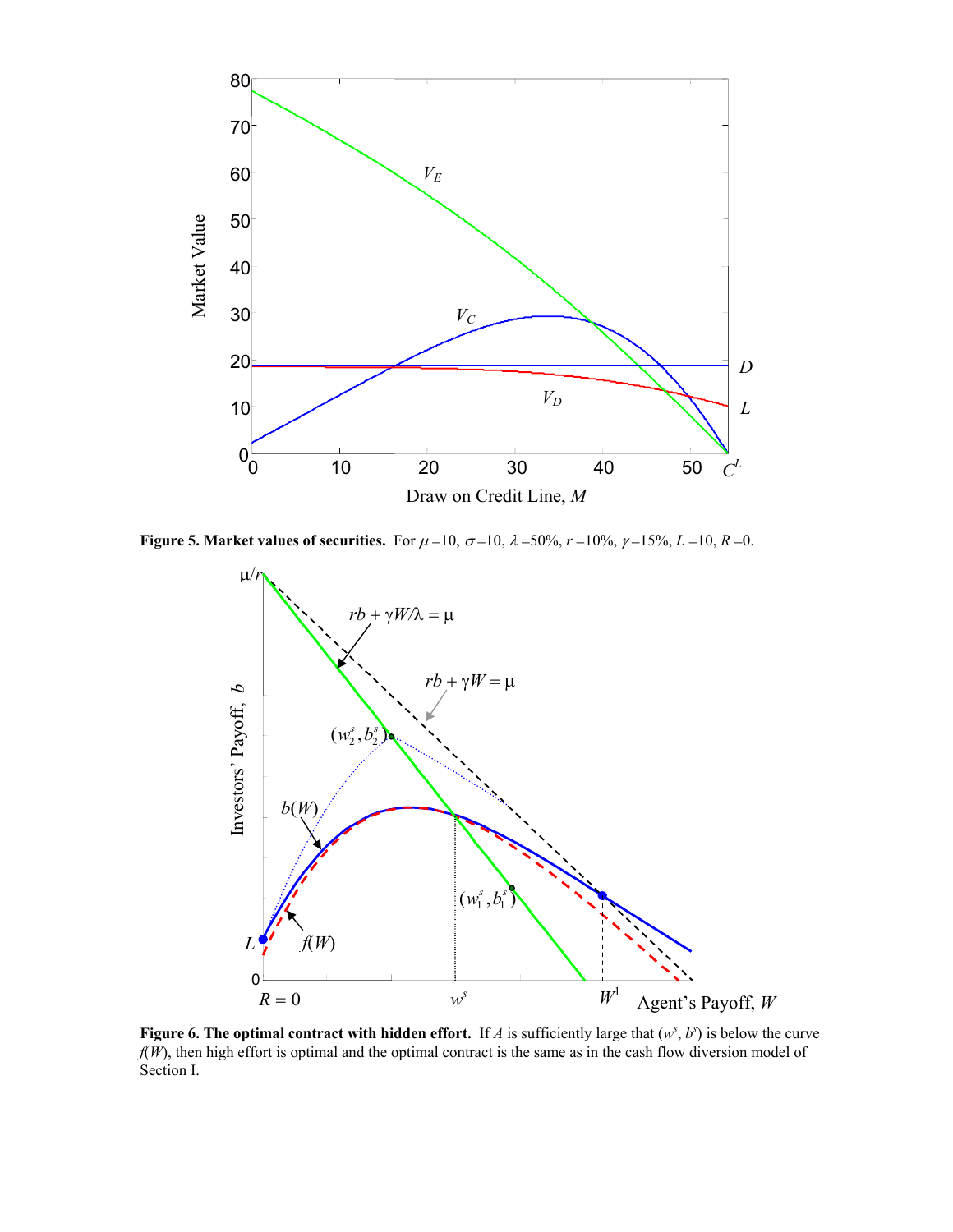

**Figure 7. Determining** *L* **or** *R* **endogenously.** The left panel considers the case in which the agent can be fired and replaced at cost  $c_a$ , so that  $L = b(W^*) - c_a$ . The right panel considers the case in which the agent can quit and raise capital *K* (in the example,  $K = L$ ) to start a new firm with delay  $\Delta t$ , so that  $R = e^{-\gamma \Delta t} W_0$ .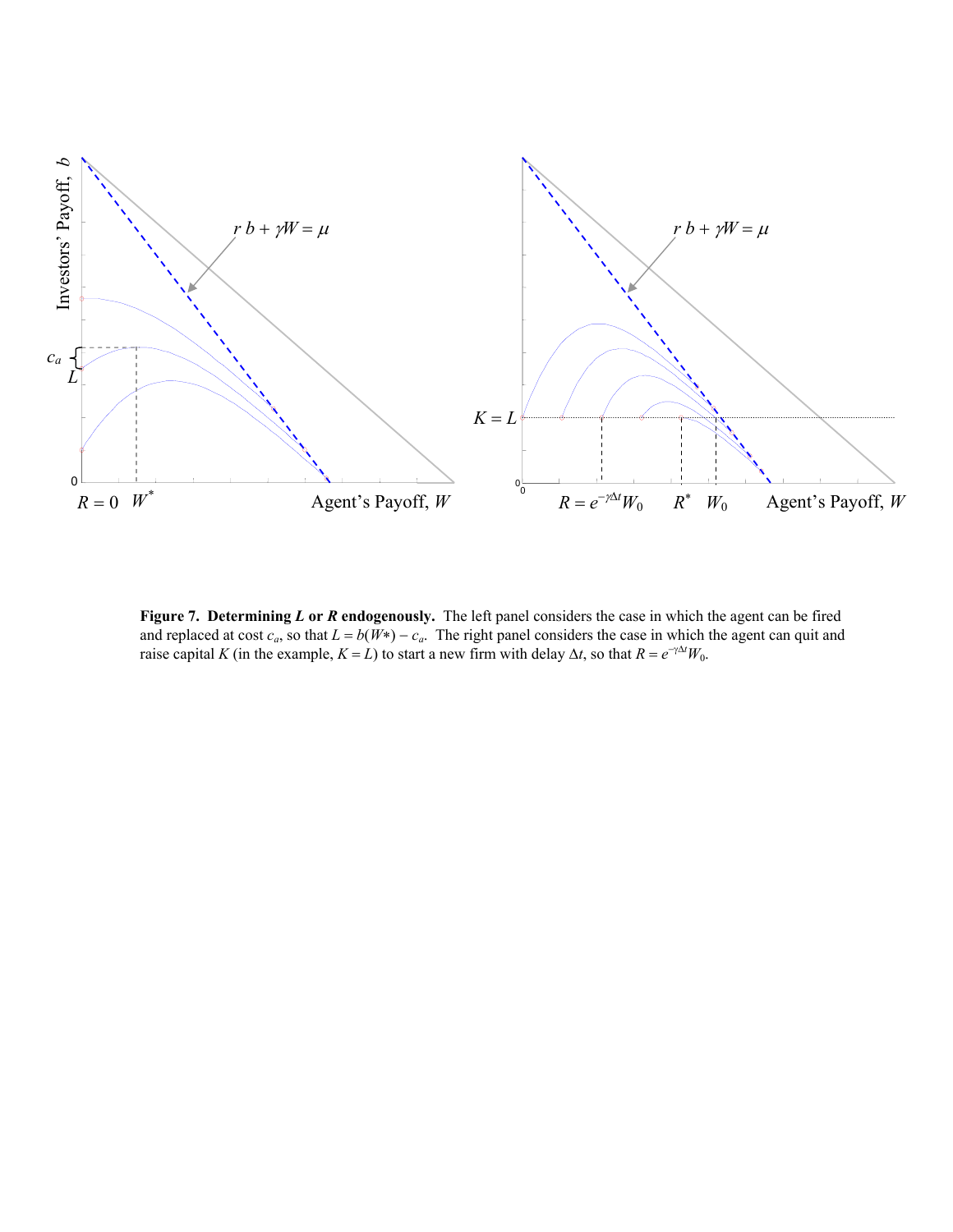|                      |                                        | $\overline{\phantom{a}}$ |        |        |           |
|----------------------|----------------------------------------|--------------------------|--------|--------|-----------|
|                      | $dC^{L}$                               | dD                       | $dW_0$ | $dW^*$ | $db(W^*)$ |
|                      |                                        | $^{\mathrm{+}}$          | +      |        |           |
| $\frac{dL}{dR^{31}}$ |                                        |                          |        |        |           |
| $d\gamma$            |                                        | $^+$                     |        |        |           |
| $d\mu$               |                                        | + (if $\lambda=0$ )      |        |        |           |
| $d\sigma^2$          |                                        |                          |        |        |           |
| $d\lambda$           | $(if R=0)$<br>$\overline{\phantom{m}}$ |                          |        |        |           |

## **Table I Comparative Statics for the Optimal Contract**

## **Table II**

## **Explicit Comparative Statics Calculations**

|             | $dC^L$ =<br>$d\lambda^{-1}(W^1-R)$                                          | $dD/$ =<br>$dr^{-1}(\mu-\gamma W^1/\lambda)/$                                  | $dW_0$ /                                     | $dW^{\ast}$ /                                | $db(W^*)$ /                        |
|-------------|-----------------------------------------------------------------------------|--------------------------------------------------------------------------------|----------------------------------------------|----------------------------------------------|------------------------------------|
| dL          | $-\frac{rG_{\tau}(W^1)}{\lambda(\gamma-r)} < 0$                             | $\frac{\gamma G_r(W^1)}{\lambda(\gamma - r)} > 0$                              | $-\frac{G_{\tau}(W_0)}{b'(W_0)} > 0$         | $-\frac{G_r(V^*)}{b''(W^*)}<0$               | $G_{\tau}(W^*) > 0$                |
| dR          | $\left(\frac{rb'(R)G_r(W^1)}{\lambda(\gamma-r)}-\frac{1}{\lambda}<0\right)$ | $-\frac{\gamma b'(R)G_r(W^1)}{\lambda(\gamma-r)} < 0$                          | $\frac{b'(R)G_{\tau}(W_0)}{b'(W_0)} < 0$     | $b'(R)\frac{G_{\tau}(W^*)}{b''(W^*)}>0$      | $-b'(R)G_{\tau}(W^*) < 0$          |
|             | $d\gamma - \frac{W^1 + rG_1(W^1)}{\lambda(\gamma - r)} < 0$                 | $\frac{W^1 + \gamma G_1(W^1)}{\lambda(\gamma - r)} ? 0$                        | $\left(-\frac{G_1(W_0)}{b'(W_0)} < 0\right)$ | $\left(-\frac{G_1'(W^*)}{b''(W^*)}<0\right)$ | $(G_1(W^*)<0)$                     |
| $d\mu$      | $\frac{G_{\tau}(W^1)}{\lambda(\gamma-r)} > 0$                               | $\left(\frac{1}{r}-\frac{\gamma G_r(W^1)}{r\lambda(\gamma-r)}?\,0\right)^{32}$ | $-\frac{1-G_{\tau}(W_0)}{rb'(W_0)} > 0$      | $-\frac{G_{\tau}!(W^*)}{rb!(W^*)} > 0$       | $\frac{1-G_{\tau}(W^{*})}{W} > 0$  |
| $d\sigma^2$ | $\frac{r\lambda G_2(W^1)}{2(\gamma-r)} > 0$                                 | $\frac{\gamma \lambda G_2(W^1)}{2(\gamma - r)} < 0$                            | $\frac{\lambda^2 G_2(W_0)}{2b'(W_0)} < 0$    | $-\frac{\lambda^2 G_2'(W^*)}{2b''(W^*)}$ ?0  | $\frac{\lambda^2}{2} G_2(W^*) < 0$ |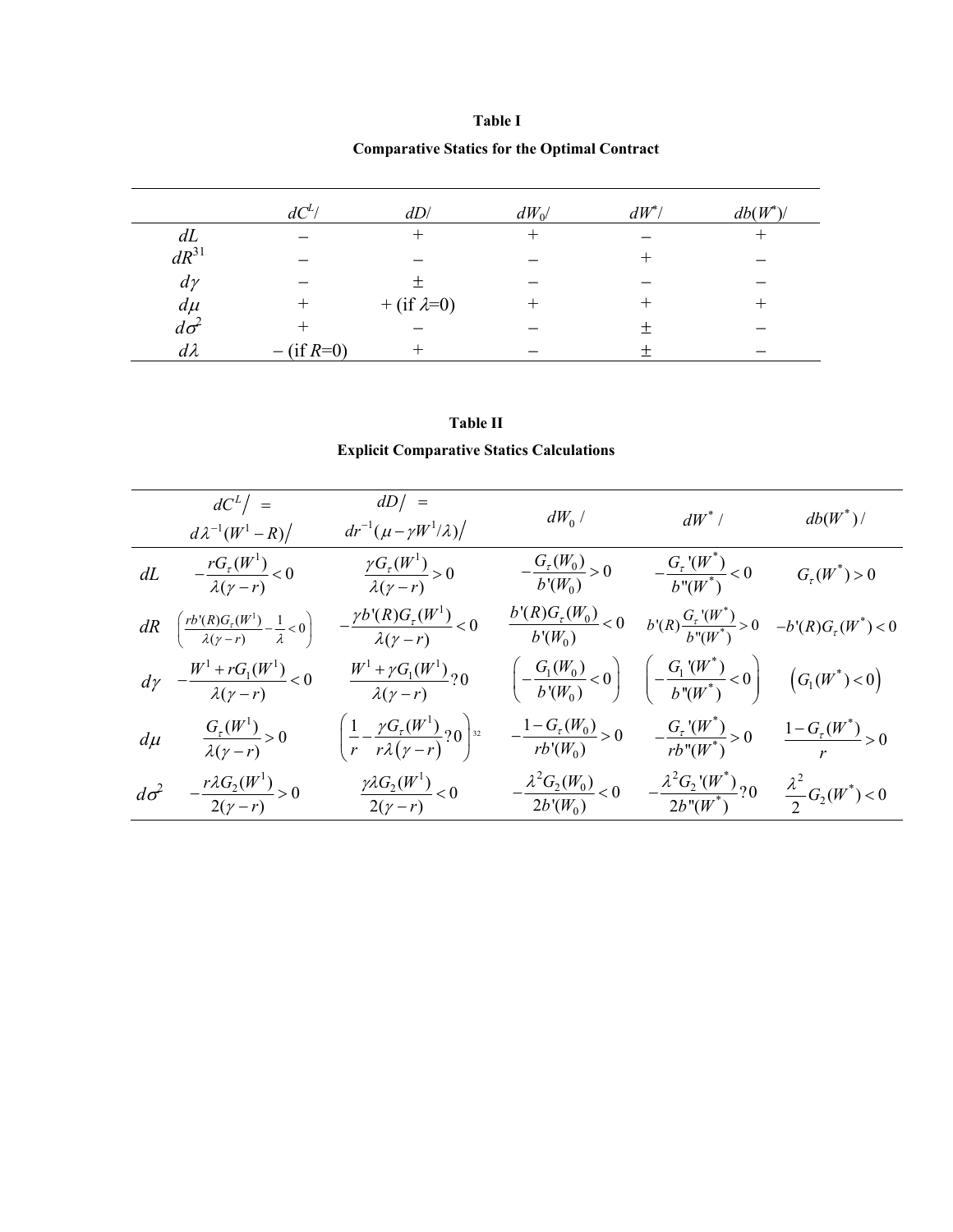# **Footnotes**

 ${}^{1}$ Data from the Loan Pricing Corporation. Public debt (including convertibles) accounts for 15%, and standard term loans for 22%, of corporate borrowing for this period.

 $\mathcal{L}_\text{max}$ 

<sup>2</sup> See Acharya et al. (2002) for an analysis of the impact of these options held by equity holders on credit spreads and firm value.

 $3$  Radner (1986) demonstrates a folk-theorem result for repeated principal-agent problems. Though the play is continuous in our setting, because of the volatility of the cash flows the first-best cannot be attained.

4 Schattler and Sung (1993) develop a rigorous mathematical framework for this problem in continuous time, and Sung (1995) allows the agent to control volatility as well. See also Bolton and Harris (2001), Ou-yang (2003), Detemple, Govindaraj, and Loewenstein (2001), Cadenillas, Cvitannic, and Zapatero (2003), Sannikov (2003), and Williams (2004) for further generalization and analysis of the HM setting.

 $5$  Spear and Wang (2003) also analyze the decision of when to fire an agent in a discrete-time model. They do not consider the implementation of the decision through standard securities.

<sup>6</sup> For models based on cash flow diversion, see, for example, Townsend (1979), Diamond (1984), and Bolton and Scharfstein (1990). See also Innes (1990) for optimal security design in a standard principal-agent setting. Dewatripont and Tirole (1994) discuss the role of capital structure (including inside and outside equity) in a twoperiod model in which investors learn noncontractible information regarding the manager's performance in the first period, and the firm's choice of capital structure provides incentives for appropriate external intervention. <sup>7</sup> Equation (1) implies that the agent pays a proportional cost (1– $\lambda$ ) to conceal funds, even if the funds are ultimately put back into the firm. We could instead assume that the cost is only paid if the funds are diverted for the agent's consumption. This change would not alter the results in any way (see Proposition 2).

<sup>8</sup> We can ignore consumption beyond date  $\tau$  because  $\gamma \ge r$  implies that it is optimal for the agent to consume all savings at termination (i.e.,  $S_\tau = 0$ ).

<sup>9</sup> Typically, the intertemporal marginal rate of substitution for a borrowing-constrained agent is greater than the market interest rate *r*. To capture this detail in a risk-neutral setting, we assume  $\gamma > r$ . The case  $\gamma = r$  requires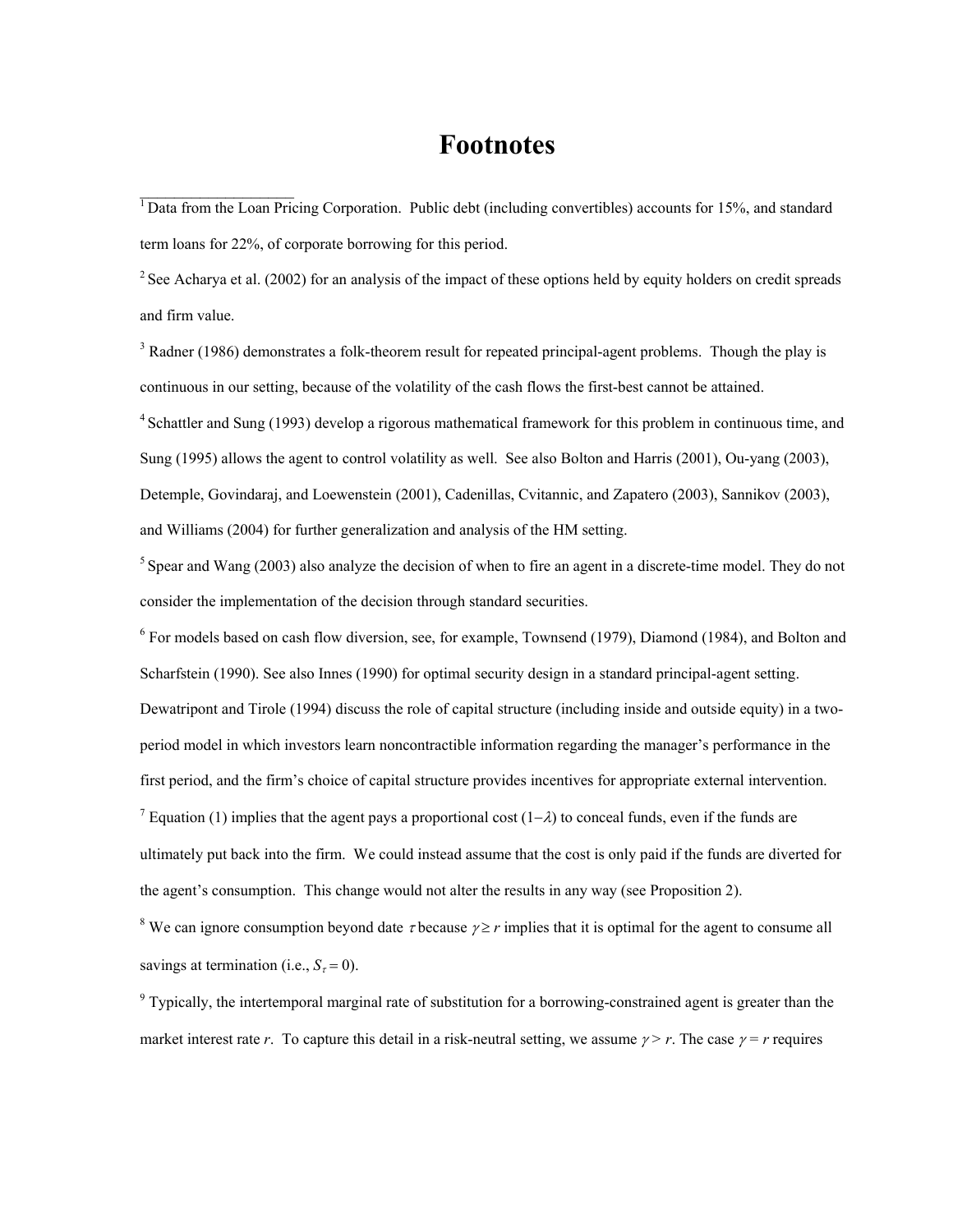either a finite horizon or a bound on the project's per-period operating losses, otherwise it would be optimal for the agent to postpone consumption "forever." See Section IV.D for a further justification of this point.

<sup>10</sup> Bounded variation ensures that  $[Y_t - \hat{Y}_t]^{\lambda}$  is well defined. With unbounded variation of  $Y_t - \hat{Y}_t$ , the agent would steal and overreport a dollar infinitely many times, earning an income of minus infinity (which would be infeasible).

 $11$  See the Appendix for proofs that are not in the text.

<sup>12</sup> Formally,  $Y_t - \hat{Y}_t$  is Lipschitz-continuous (see also footnote 13).

<sup>13</sup> By Lipschitz continuity of  $Y_t - \hat{Y}_t$ , the probability measures over the paths of *Y* and  $\hat{Y}$  are equivalent.

<sup>14</sup> For example, the agent can report  $d\hat{Y}_t = dY_t - dt$  when  $\beta < \lambda$  and tell the truth when  $\beta \ge \lambda$ . Because the probability measures over paths of *Y* and  $\hat{Y}$  are equivalent,  $\hat{B}(Y) < \lambda$  on set of positive measure and the agent will gain from this deviation.

<sup>15</sup> Given the linearity of the incentive compatibility condition, public randomization would only be useful for allowing stochastic termination of the contract.

<sup>16</sup> The proof shows that  $b(W)$  is strictly concave for  $W \leq W^1$  (see also footnote 18), so that  $\beta = \lambda$  is the unique optimum.

<sup>17</sup> Roughly speaking, if there were a kink at  $W^1$ ,  $b''(W^1) = -\infty$  and (12) could not be satisfied.

<sup>18</sup> A similar argument shows that public randomization is not useful. For an optimal contract,  $rb(W) \ge \mu$  +  $\gamma Wb(W) + \frac{1}{2}\lambda^2 \sigma^2 b''(W)$ , since it is always possible to run the project and delay payment. If public randomization were necessary to convexify  $b(W)$ , we would have  $b''(W)=0$  where it is used. But then  $b'(W)\geq -1$  would imply that  $rb(W) + \gamma W > \mu$ . Thus, randomization is not beneficial for  $W < W<sup>1</sup>$ .

<sup>19</sup> Inside equity could correspond to a stock grant to the agent combined with a zero interest loan due upon termination that equals or exceeds the liquidation value of the equity.

<sup>20</sup> One can rewrite (17) as  $\lambda (\mu - rD - \gamma C^L) = \gamma R$ , which states that the agent's share of the firm's profit rate (after interest payments) matches the agent's outside option when the credit line is exhausted.

<sup>21</sup> An alternative implementation is given in Shim (2004) and Biais et al. (2004) for a specialized setting. Rather than a credit line, they suppose that the firm retains a cash reserve and that the coupon payment on the debt varies contractually with the level of the cash reserves.